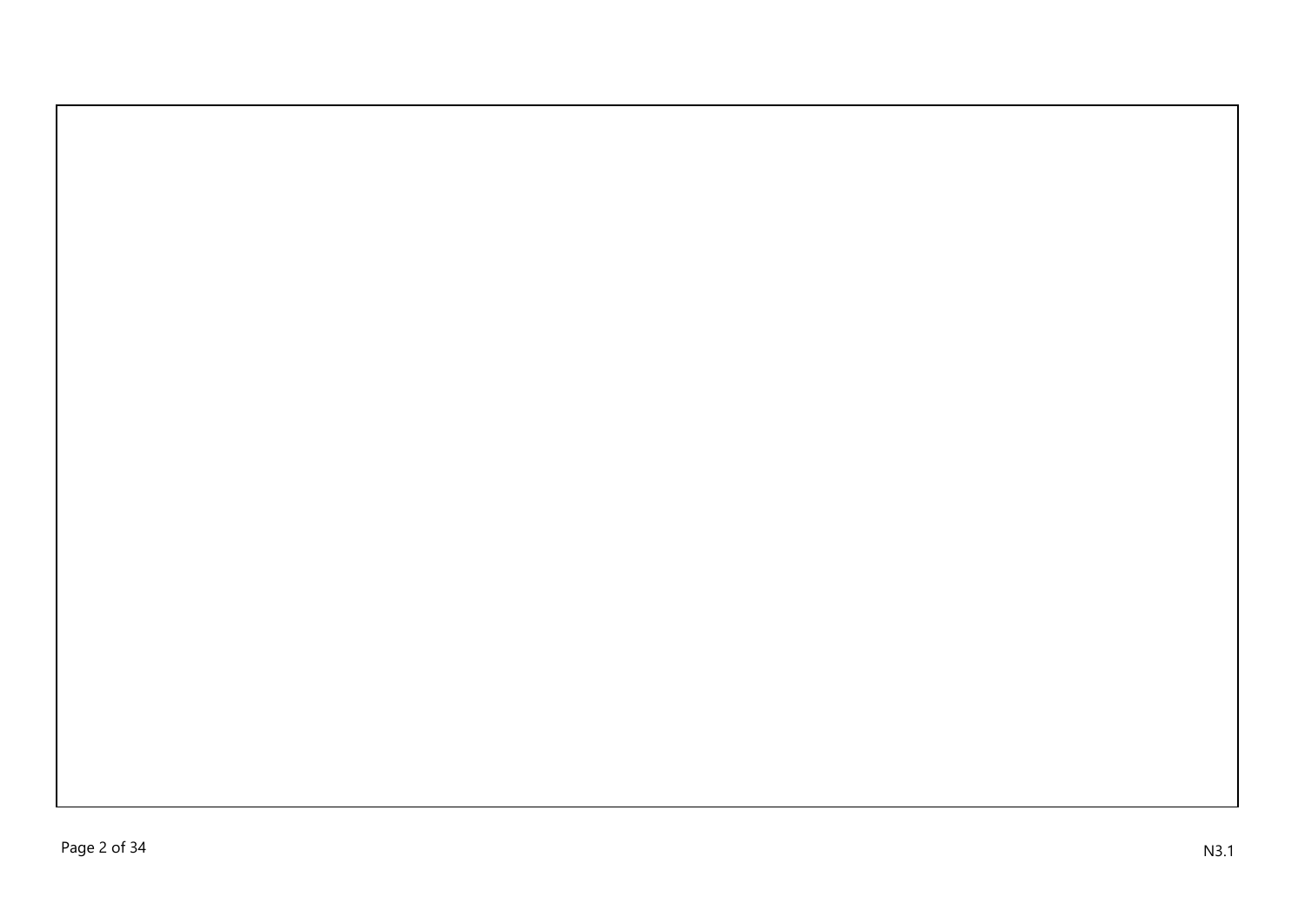| #           | Island              | House Name             | Name                | Sex       | National ID | ، ه ، مرگ<br>پر <u>۽</u> مرگ                                                                                   | ىئرىتر                                          |  |  |
|-------------|---------------------|------------------------|---------------------|-----------|-------------|----------------------------------------------------------------------------------------------------------------|-------------------------------------------------|--|--|
|             | AA. Maalhos         |                        |                     |           |             |                                                                                                                |                                                 |  |  |
|             | AA. Maalhos         | Husnoo Villa           | Mohamed Risfan      | M         | A272088     | <sub>رح م</sub> یژ <sub>ه ن</sub> و                                                                            | ورەرو برخوش                                     |  |  |
| B. Kendhoo  |                     |                        |                     |           |             |                                                                                                                |                                                 |  |  |
| 2           | B. Kendhoo          | Asurumaage             | Ameena Mohamed      | F         | A108788     | ر د د ده ،<br>د سنترو د                                                                                        | أروش وره دو                                     |  |  |
|             | B. Thulhaadhoo      |                        |                     |           |             |                                                                                                                |                                                 |  |  |
| 3           | B. Thulhaadhoo      | Dhabuge                | Shamha Hamza        | F         | A405243     | ر و ،<br>تر <i>ه</i> د                                                                                         | شۇر ئەرەپ                                       |  |  |
|             | Dh. Maaenboodhoo    |                        |                     |           |             |                                                                                                                |                                                 |  |  |
|             | Dh. Maaenboodhoo    | Meeraaz                | Ibrahim Mohamed     | M         | A113216     | حريمهم                                                                                                         | תפתקים במחכת                                    |  |  |
|             | HDh. Nolhivaranfaru |                        |                     |           |             |                                                                                                                |                                                 |  |  |
| 5           | HDh. Nolhivaranfaru | Passion Flower         | Aminath Liusha      | F         | A227124     | ە ئەشەھەر بەر<br><mark>جۇ شەھ</mark> ىر بىرى                                                                   | أزويتهم وارشأ                                   |  |  |
| K. Gaafaru  |                     |                        |                     |           |             |                                                                                                                |                                                 |  |  |
| 6           | K. Gaafaru          | Karankaage             | Harees Mohamed      | ${\sf M}$ | A149182     | ر ر ه و ،<br>ما موسور                                                                                          | برىيە<br>و رە ر د<br><i>د ب</i> رگرىز           |  |  |
|             | K. Kaashidhoo       |                        |                     |           |             |                                                                                                                |                                                 |  |  |
| 7           | K. Kaashidhoo       | Greek                  | Hanim Abdul Gafoor  | M         | A143376     | ئەمەير                                                                                                         | و ده ده ده درود و<br>د سرچ می هنرم د بر         |  |  |
| L. Gan      |                     |                        |                     |           |             |                                                                                                                |                                                 |  |  |
| 8           | L. Gan              | Thundi. Hazaaruvaadhee | Mohamed Rameez      | M         | A237776     | توسع · سنة ترة قريبه                                                                                           | ورور و در و                                     |  |  |
| 9           | LL. Gan             | Thundi. Naveyli        | Hussain Nihaal      | M         | A255302     | قرسد بسنگامر                                                                                                   | 2 سەر شەرىپى بىر بىر بىر ئايان ئىلگەن.<br>مەنبە |  |  |
| 10          | L. Gan              | Thundi. Nooraanee Aage | Mariyam Didi        | F.        | A063825     | ة سومبر تقرير من المعنى المستورج المحمد المستورج المستورج المستورج المستورج المستورج المستورج المستورج المستور | تر ه بره در در                                  |  |  |
| Lh. Naifaru |                     |                        |                     |           |             |                                                                                                                |                                                 |  |  |
| 11          | Lh. Naifaru         | Goodwill               | Azma Ahmed          | F.        | A221141     | د ، و ژ                                                                                                        | رەپ رەرد                                        |  |  |
| 12          | Lh. Naifaru         | Hulhanguge             | Abdul Wahid Abdulla | M         | A222780     | و ر د د ه<br>رنگ سرند و                                                                                        | ره وه در و بره دالله<br>مصر در مصر              |  |  |
| 13          | Lh. Naifaru         | Loajehige              | Mohamed Haseeb      | M         | A216841     | ہ ء ء<br> عريق سر تر                                                                                           | وره رو برسره                                    |  |  |
|             | M. Maduvvari        |                        |                     |           |             |                                                                                                                |                                                 |  |  |
| 14          | M. Maduvvari        | Finivaage              | Shameema Mohamed    | F         | A272270     | و سرچ <sup>ي</sup>                                                                                             | شَرِوحْ وبرودرو                                 |  |  |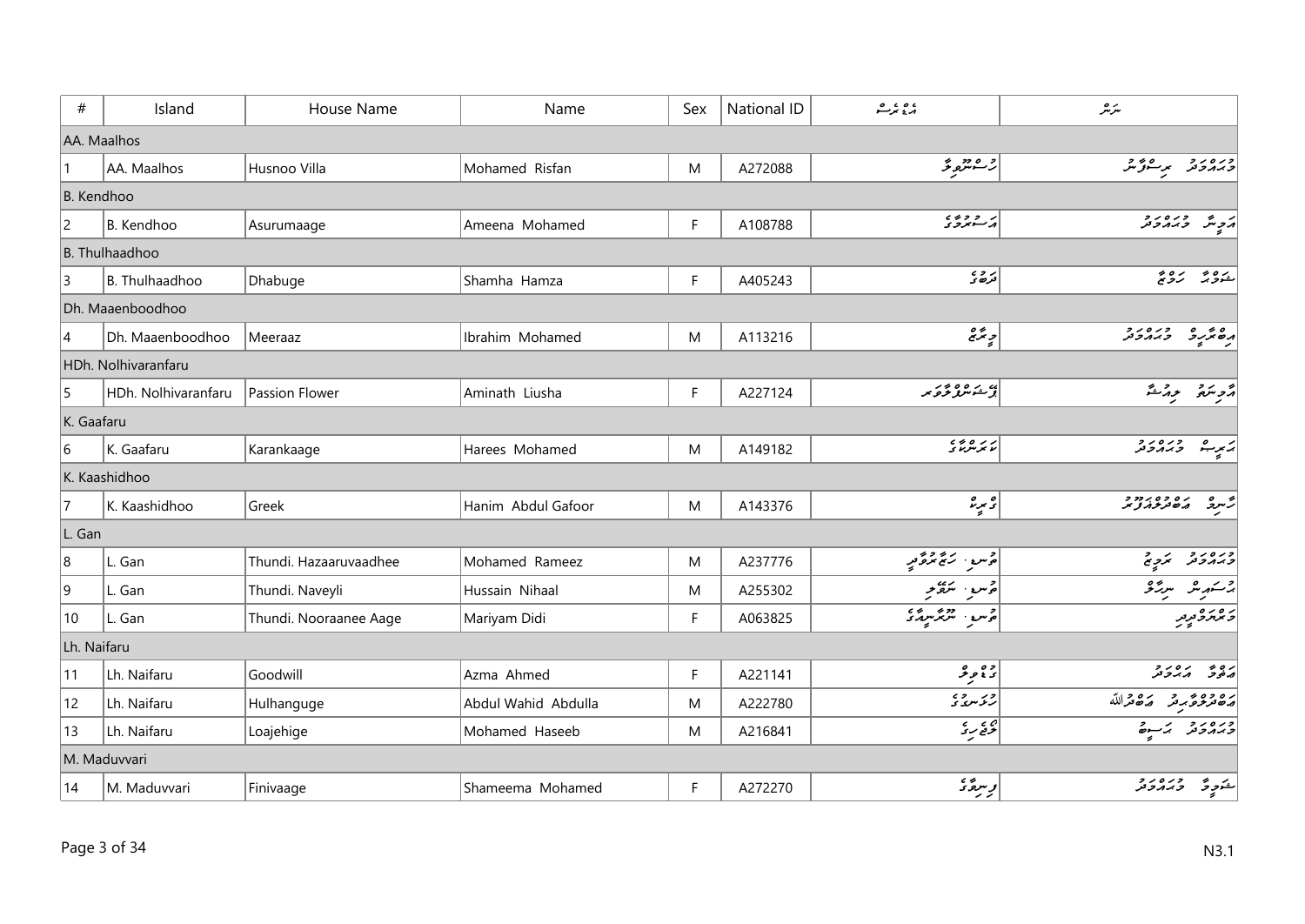| Male' |                   |                       |                   |             |         |                                               |                                                                                                                                             |
|-------|-------------------|-----------------------|-------------------|-------------|---------|-----------------------------------------------|---------------------------------------------------------------------------------------------------------------------------------------------|
| 15    | Male'             | Dhaftharu. No RS 4020 | Aishath Ali Fulhu | $\mathsf F$ | A025355 | ترۇم تى. ئىر شەك ئىر سىر 4020                 |                                                                                                                                             |
| 16    | Male'             | Dhaftharu. No RS 8724 | Ismail Hilmy      | M           | A001229 | رەرى. سەھەتە بوسى 3724                        | وستوفي والمولج                                                                                                                              |
| 17    | Male'             | G. Julietge           | Mohamed Afsal     | M           | A333026 | د . قوم وه و<br>د . قوم هو                    |                                                                                                                                             |
| 18    | Male'             | G. Julietge           | Mariyam Shafqa    | F           | A353883 | د به محتجز مرضور به د                         | رەرە شەدق                                                                                                                                   |
| 19    | Male'             | H. Gold Village 2     | Fathmath Ahmed    | F           | A114401 | 289990                                        | تو رو ره رو                                                                                                                                 |
| 20    | Male'             | Ma. Central           | Ibrahim Muad      | M           | A023049 | ور. سامبره بره                                | $500$<br>$700$<br>$700$                                                                                                                     |
|       | R. Hulhudhuffaaru |                       |                   |             |         |                                               |                                                                                                                                             |
| 21    | R. Hulhudhuffaaru | Hilman                | Ismail Afshaan    | ${\sf M}$   | A313458 | ىر بۇ جەنگە                                   | ر قرم دو شهر                                                                                                                                |
| 22    | R. Hulhudhuffaaru | Hilman                | Hawwa Munawwar    | F           | A316481 | ىر بۇ ئەنگە                                   |                                                                                                                                             |
| 23    | R. Hulhudhuffaaru | Hilman                | Hashrath Hafeez   | M           | A316483 | بەبۇر بىر                                     | برجوبرة بروة                                                                                                                                |
|       | R. Maduvvari      |                       |                   |             |         |                                               |                                                                                                                                             |
| 24    | R. Maduvvari      | Ruvaaguge             | Aishath Naeem     | F           | A161093 | و پر و ،<br>بوړۍ ی                            | وأرشكم سمدفر                                                                                                                                |
|       | R. Meedhoo        |                       |                   |             |         |                                               |                                                                                                                                             |
| 25    | R. Meedhoo        | <b>Fifty Flower</b>   | Ahmed Rasheed     | ${\sf M}$   | A164260 | <mark>ر</mark> ژېچ ژ ځر ته بر                 | رور كريدر كريدر كريدر كريدر كريد.<br>مركز كريدر كريدر كريدر كريدر كريدر كريدر كريد.<br>مركز كريدر كريدر كريدر كريدر كريدر كريدر كريدر كريد. |
| 26    | R. Meedhoo        | <b>Yellow House</b>   | Ali Rasheed       | M           | A315472 | بروروے                                        |                                                                                                                                             |
|       | S. Maradhoo       |                       |                   |             |         |                                               |                                                                                                                                             |
| 27    | S. Maradhoo       | Hulhaguge             | Hassan Shazmeen   | ${\sf M}$   | A153188 | و ر و ،<br>رند و و                            | برسكس كمشيح وينكر                                                                                                                           |
|       | Sh. Milandhoo     |                       |                   |             |         |                                               |                                                                                                                                             |
| 28    | Sh. Milandhoo     | <b>Blue Heaven</b>    | Ibrahim Latheef   | M           | A074646 | و دو ، ر ه<br>ت <i>ه محر ر</i> چگ             | رە ئۆر ئەر                                                                                                                                  |
|       | Th. Guraidhoo     |                       |                   |             |         |                                               |                                                                                                                                             |
| 29    | Th. Guraidhoo     | Dhigufaru             | Ahmed Ibrahim     | ${\sf M}$   | A247562 | ور <sup>5</sup> تر 2<br>مر <sup>5</sup> تو مر | أرور وه محمدة                                                                                                                               |
| 30    | Th. Guraidhoo     | Goma                  | Ahmed Yaasir      | ${\sf M}$   | A245729 | بيز                                           | גם גב הצייית                                                                                                                                |
| 31    | Th. Guraidhoo     | Hiyaleege             | Maryam Yoona      | $\mathsf F$ | A241940 | رېزېږ <sup>ي</sup><br>تر                      | ودير<br>ر ه ر ه<br><del>ر</del> بربرگ                                                                                                       |
| 32    | Th. Guraidhoo     | Javaahirumaage        | Ahmad Shinan      | M           | A157708 | ر په روپړ<br>مخ کار پروژ                      | بر ه بر و<br>م <i>. ب</i> ر <del>و</del> تر<br>ے مگر مگر<br>—                                                                               |
| 33    | Th. Guraidhoo     | Mercury               | Ahmed Shafee      | ${\sf M}$   | A246559 | د مړي<br>په                                   | رَ و رِ حَمَّ دِ                                                                                                                            |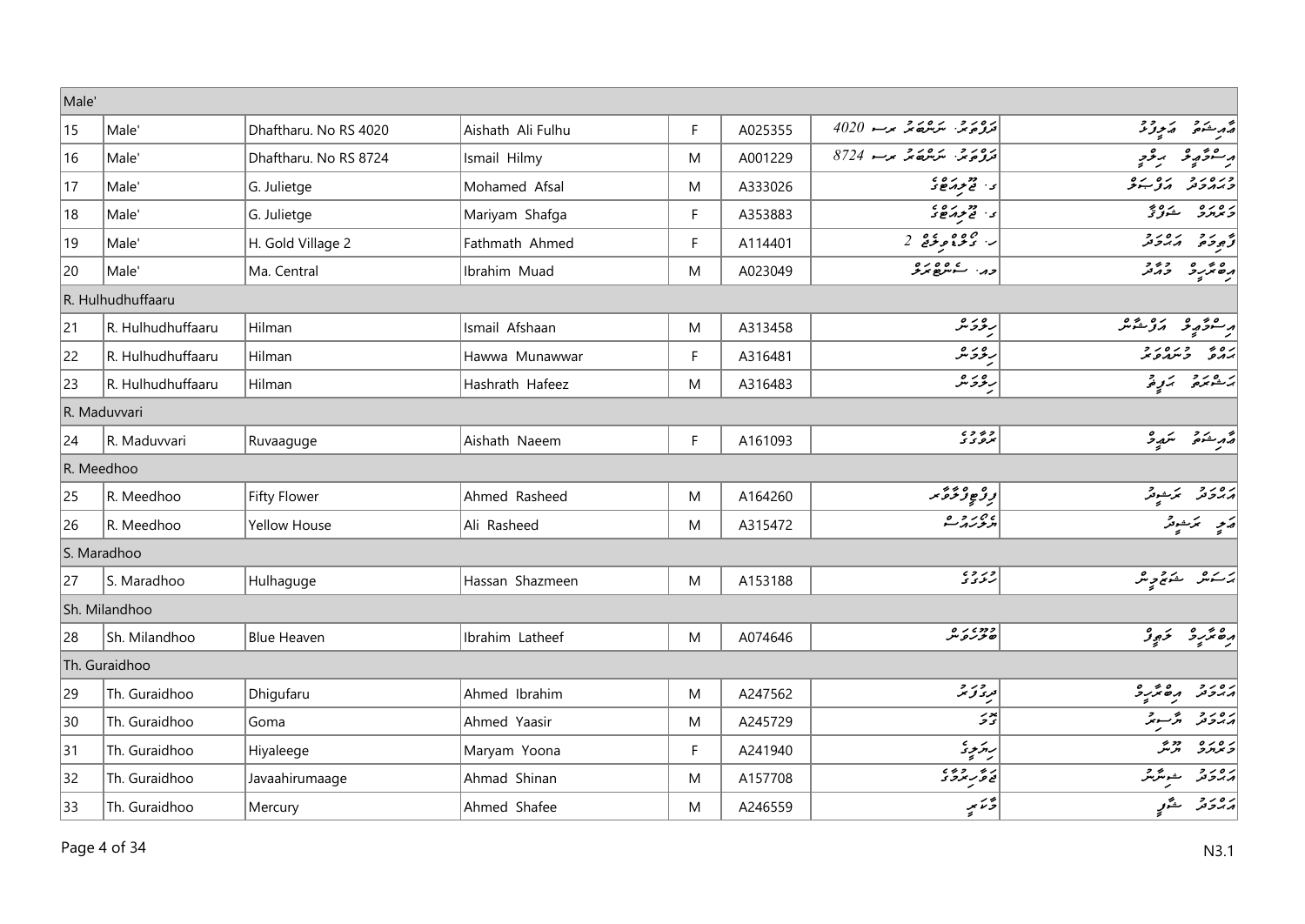|    | Th. Hirilandhoo |                 |                   |    |         |                                                               |                                        |
|----|-----------------|-----------------|-------------------|----|---------|---------------------------------------------------------------|----------------------------------------|
| 34 | Th. Hirilandhoo | Javaahiru Villa | Fathmath Shahina  | F. | A285793 | ئۇ ئۇ ئەترىرىگە                                               | قەرد شەيتر                             |
|    | Th. Madifushi   |                 |                   |    |         |                                                               |                                        |
| 35 | Th. Madifushi   | Aabaadhuge      | Fathimath Adam    | F  | A088378 | پر پر د ،<br>درگانوری                                         | و مرد<br>اقرام در م<br>پور ہ<br>مرکزو  |
| 36 | Th. Madifushi   | Aabaadhuge      | Adam Yoosuf       | M  | A246861 | پر پر و ۽<br>پر گھڻوري                                        | یرہ دورہ<br>مرکزی امریکو               |
| 37 | Th. Madifushi   | Aabaadhuge      | Irushad Adam      | M  | A246867 | ږ د د ،<br>پرځ تر <u>،</u>                                    | د بر شود و دره<br>د بر شور             |
| 38 | Th. Madifushi   | Aabaadhuge      | Ahmed Irufan      | M  | A246870 | ږ د د ،<br>د ځ تر د                                           | ره ر و و و و<br>  پربروتر په برو س     |
| 39 | Th. Madifushi   | Akiri           | Yoonus Ali        | M  | A236954 | وسمامير                                                       | دوج مجمع                               |
| 40 | Th. Madifushi   | Alamaage        | Abdul Baaree      | M  | A063952 | ر ر » ،<br>د <del>و</del> و د                                 | ره ده ده بر<br>د ه تر ژه بر            |
| 41 | Th. Madifushi   | Alamaage        | Aminath Azha      | F  | A236368 | پر پر پر                                                      | أزوينهم أروم                           |
| 42 | Th. Madifushi   | Alamaage        | Ali Saabigu       | M  | A236373 | برژی                                                          | أرشح المتفوقى                          |
| 43 | Th. Madifushi   | Alamaage        | Aishath Nadha     | F. | A247651 | ر ر » ><br>د <del>و</del> و د                                 | مەرىشىتى ئىرتىگ                        |
| 44 | Th. Madifushi   | Alamaage        | Ismail Saajidhu   | M  | A247655 | برژی                                                          | وسنوصفه مشجو                           |
| 45 | Th. Madifushi   | Alithari        | Abdul Salaam      | M  | A088375 | وكمعرضو                                                       | ره وه ر روه<br>پره تربر سوگر           |
| 46 | Th. Madifushi   | Alithari        | Zidhuna Hassan    | F  | A088376 | وكمعرضة                                                       | پر قریش   برسک <i>ش</i>                |
| 47 | Th. Madifushi   | Alithari        | Muneera Adam      | F. | A088377 | وكمعرض مبر                                                    | د پر پژوی                              |
| 48 | Th. Madifushi   | Alivaage        | Aishath Zeedha    | F  | A087748 | پەنچە                                                         | أقهر خنقى مي قد                        |
| 49 | Th. Madifushi   | Alivaage        | Mariyam Athifa    | F  | A237450 | پر یو ی                                                       | ره ده په وگ                            |
| 50 | Th. Madifushi   | Aman            | Mumthaz Ibrahim   | M  | A092402 | ەر ھ                                                          | 5, 50, 0<br>و ه ۶ ه<br><b>تر</b> تر بح |
| 51 | Th. Madifushi   | Anbugasdhoshuge | Mufeedha Sulaiman | F  | A088294 | ر سرور ده بدو د<br>در سرحاتی سوتوروی                          | دېږ شورومر                             |
| 52 | Th. Madifushi   | Anbugasdhoshuge | Ibrahim Rushdee   | M  | A237238 | د سرچ ر ۲۵ و د د<br>د سرچ د سوتورو                            | ە ھەترىرى<br>رەھىرىرى<br>تحرشة ور      |
| 53 | Th. Madifushi   | Anbumaage       | Aminath Niroosha  | F  | A114354 | ر<br>د سره د د                                                |                                        |
| 54 | Th. Madifushi   | Anbumaage       | Aishath Shifna    | F  | A247218 | بر سره و د<br>مرس ه و د                                       | ے۔ <i>و</i> سُر<br>و گرمشو د<br>مرگ    |
| 55 | Th. Madifushi   | Anbumaage       | Naaifa Naseer     | F  | A328484 | ر روپر ۽<br>مربي وي                                           | لتثميرق الترسونتر                      |
| 56 | Th. Madifushi   | Aneesa Manzil   | Mohamed Asim      | M  | A057109 | رئىبەستىر ئىسى ئى                                             | ورەرو ھُبو                             |
| 57 | Th. Madifushi   | Aneesa Manzil   | Aminath Shaira    | F. | A236213 | ئەسرىسىنىڭ ئىسىمىتىلىرىگى<br>   ئاسىمىتىلىرىكى ئىسىمىتىلىرىگى | أرتجه ستقصقه                           |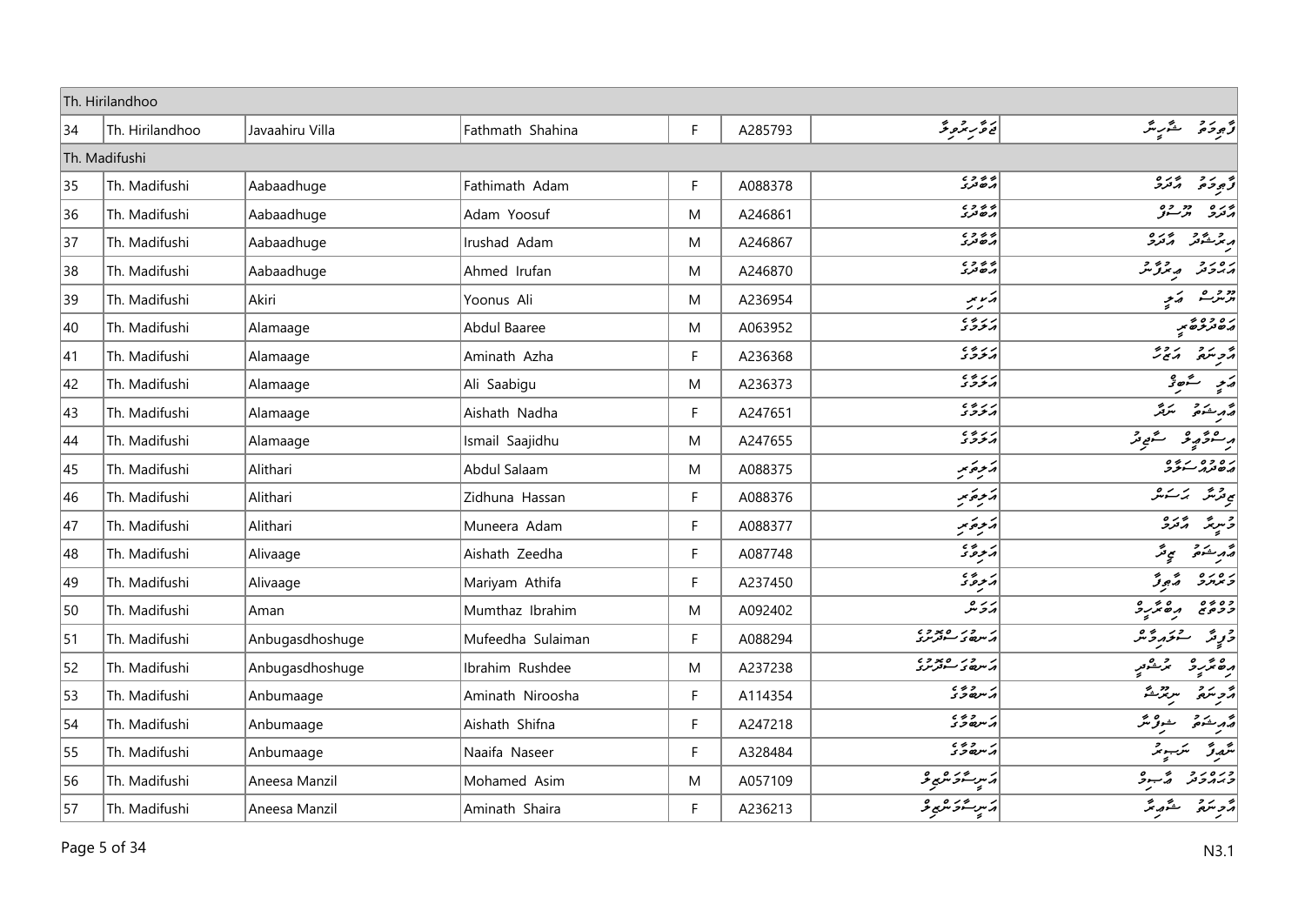| 58 | Th. Madifushi | Aneesa Manzil      | Fathimath Aneesa      | F         | A236218 | ئەس <sup>ىس</sup> ە ئەش <sub>ە</sub> ق | ۇ بوزە كەسىگە<br>كەن                                                                                                                                                               |
|----|---------------|--------------------|-----------------------|-----------|---------|----------------------------------------|------------------------------------------------------------------------------------------------------------------------------------------------------------------------------------|
| 59 | Th. Madifushi | Aroma              | Ibrahim Imadhu        | M         | A055702 | $rac{2}{2}$                            | دە ئېرىۋ<br>ەر ئەتىر                                                                                                                                                               |
| 60 | Th. Madifushi | Aroma              | Aminath Aroosha       | F         | A149706 | ی 2.0 و<br>پر بور                      | $\begin{array}{cc} \begin{array}{cc} \mathbf{1} & \mathbf{1} & \mathbf{1} \\ \mathbf{1} & \mathbf{1} & \mathbf{1} \\ \mathbf{1} & \mathbf{1} & \mathbf{1} \end{array} \end{array}$ |
| 61 | Th. Madifushi | Aroma              | Hajara Mohamed        | F         | A236926 | ی 2.0 و<br>پر بور                      | بر دره دره در<br>رقع بر دبر دبر                                                                                                                                                    |
| 62 | Th. Madifushi | Aroma              | Ahmed Arushaam        | M         | A237276 | ى مى بو<br>مەنىرى                      | رەرد رىرشۇ                                                                                                                                                                         |
| 63 | Th. Madifushi | Asrafee Manzil     | Ilyas Ismail          | M         | A088410 | ئەسكەر ئەشرىر 2                        | أروش وحدود                                                                                                                                                                         |
| 64 | Th. Madifushi | Asrafee Manzil     | Faisal Ilyas          | ${\sf M}$ | A088411 | ئەسىمەر ئەشرىم ئە                      | تەرىنى مەھەر                                                                                                                                                                       |
| 65 | Th. Madifushi | Asrafee Manzil     | Maurifa Ilyas Ismail  | F         | A147282 | ئەسىئە ئەر ئەھمىي قە                   | .<br>כתיל תלת ב תיילת                                                                                                                                                              |
| 66 | Th. Madifushi | Asrafee Manzil     | Aishath Sama          | F         | A245990 | ئەسىر ئەچرىگە ئىسى ئى                  | و د دره دره کنده کند در کند و کند در کند و کند در کند و تاریخ<br>در کار کند کند کند کند کند و کند و کند و کند و کند و کند و کند و کند و کند و کند و کند و کند و کند و کند کند ک    |
| 67 | Th. Madifushi | Asseyri            | Aminath Sunaiha       | F         | A088361 | لئەرىئىمىر                             | أروبته كمستمر                                                                                                                                                                      |
| 68 | Th. Madifushi | Asseyri            | Zuhura Abdul Gadir    | F         | A088362 | لئەرىئىمر                              | و و به دره وه به در و<br>محامله ما ما معرف توس                                                                                                                                     |
| 69 | Th. Madifushi | Asurumaage         | Rashida Ahmed         | F         | A236958 | ر و و د ،<br>ه سنورو د                 | مرکبونگر کار در در<br>مرکبونگر کاربرد تر                                                                                                                                           |
| 70 | Th. Madifushi | Asurumaage         | Ismail Amjadhu        | ${\sf M}$ | A236962 | ر و و ده ،<br>در سومرو د               | وراء وهيو المردور                                                                                                                                                                  |
| 71 | Th. Madifushi | Bageechaage        | Fathimath Ibrahim     | F         | A088428 | له د په ده<br> <br>په د                | ومجدد مقترره                                                                                                                                                                       |
| 72 | Th. Madifushi | Beach Heaven       | Mohamed Shiyam        | M         | A065198 | ھەمجە <sup>رى</sup> ھە                 | ور ٥ ر و<br>وبربروتر شوبرو                                                                                                                                                         |
| 73 | Th. Madifushi | Beach Heaven       | Fayaz Ahmed           | M         | A088370 | پەنزىر مىر<br>                         | تورش برەر د                                                                                                                                                                        |
| 74 | Th. Madifushi | Beach Heaven       | Faaris Ahmed          | M         | A121370 | پەن <sub>م</sub> رىر بىر               | وحمير مدرور                                                                                                                                                                        |
| 75 | Th. Madifushi | Beach Heaven       | Ahmed Shareef         | M         | A236853 | پەنجەنبە ئىگە                          | رەرو خىرو                                                                                                                                                                          |
| 76 | Th. Madifushi | Beach Heaven       | Fathmath Shaheen      | F         | A246922 | $rac{1}{2}$                            | رُمُورَة شَرِيرُ                                                                                                                                                                   |
| 77 | Th. Madifushi | Beach Heaven       | Abdulla Amir          | M         | A246924 | $rac{2}{2}$                            | مَدْهِ مِنْ مَدْحِ مِنْ                                                                                                                                                            |
| 78 | Th. Madifushi | Beach Heaven       | Ali Haseen            | ${\sf M}$ | A246926 | ھەممەر ھەر                             | أەي ئەسىر                                                                                                                                                                          |
| 79 | Th. Madifushi | Beach Heaven       | Ahmed Shaimal Mohamed | ${\sf M}$ | A247797 | ئەممى <i>كەن</i> گە                    | גם גב ביקריב בגברה                                                                                                                                                                 |
| 80 | Th. Madifushi | <b>Beach House</b> | Aishath Haneefa       | F         | A088309 | پەيز بر م                              |                                                                                                                                                                                    |
| 81 | Th. Madifushi | <b>Beach House</b> | Fathimath Aneedha     | F         | A088311 | ھەممەر 2                               | ۇي <sub>م</sub> ودۇ مەس <sub>ى</sub> تى                                                                                                                                            |
| 82 | Th. Madifushi | <b>Beach House</b> | Hoodhu Kamaal         | M         | A247418 | پەيمەز مەسىر                           | دد د دو                                                                                                                                                                            |
| 83 | Th. Madifushi | Bonthi             | Aishath Jaleela       | F         | A246886 | قة شهجر                                | وكرماشكم والمحافية                                                                                                                                                                 |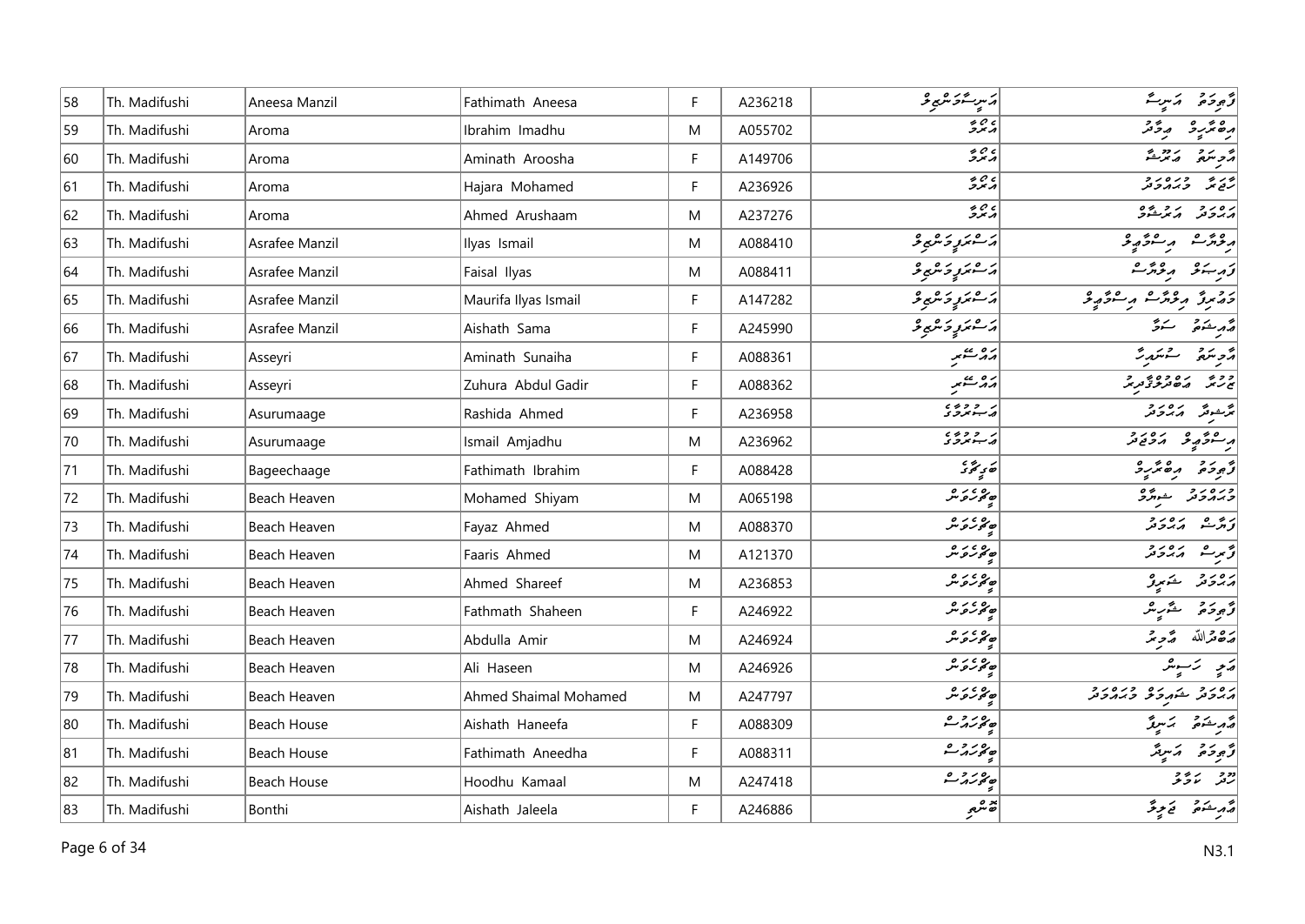| 84           | Th. Madifushi | Bonthi           | Aminath Amaal      | F         | A246900 | بره<br>صنرمج                             | پروی<br>لأحرشهم                                          |
|--------------|---------------|------------------|--------------------|-----------|---------|------------------------------------------|----------------------------------------------------------|
| 85           | Th. Madifushi | Bonthi           | Lamhaa Adhnanu     | F         | A247795 | لقسمو                                    | تزويز<br>ر ه پر د                                        |
| 86           | Th. Madifushi | Centro           | Ibrahim Bushree    | ${\sf M}$ | A063087 | بنوهونو                                  | ەرھەترىر <sup>ى</sup><br>۔<br>تھشمبر                     |
| 87           | Th. Madifushi | Centro           | Ahmed Nahid        | M         | A088257 | بنوهونو                                  | بروبرو<br>ىترىر تىر                                      |
| 88           | Th. Madifushi | Chaandhaneege    | Aishath Sharmeela  | F         | A088282 | كۇسىترسرى                                | ە ئەر ئىشى ئىش ئىشرىيە ئى                                |
| 89           | Th. Madifushi | Chaandhaneege    | Aminath Sifna      | F         | A088284 | كۇسىركىرىدىگە                            | ۇ ئەستىر سوۋىتر                                          |
| $ 90\rangle$ | Th. Madifushi | Chaandhaneege    | Ihsana Ahmed       | F         | A088285 | كۇسىرىسى؟                                | مەرشىقىش مەردىر                                          |
| 91           | Th. Madifushi | Chandhanee villa | Aminath Razeena    | F         | A247137 | ڭۇسىدىسى ئە                              | أأدمنغ المي ملاح                                         |
| 92           | Th. Madifushi | Chandhanee villa | Fathimath Ramzeena | F         | A247139 | ڭۇسىترىبى <i>رى</i> گە                   | توجو بروبي ملا                                           |
| 93           | Th. Madifushi | Chandhanee villa | Ibrahim Jameel     | M         | A247143 | ڭۇستىرسرە ئە                             | دە ئەرو<br>تح تر ر                                       |
| 94           | Th. Madifushi | Chandhanee villa | Ali Najeeb         | M         | A247144 | ڭۇستىر س <sub>ى</sub> رىگە               | أركمج التكوية                                            |
| 95           | Th. Madifushi | Daisymaage       | Mohamed Nizam      | ${\sf M}$ | A057405 | پر سرچ دی<br>  پاسم سرچ دی               | و ره ر د<br>تر پر ټر تر<br>سرگۇ ۋ                        |
| 96           | Th. Madifushi | Daisymaage       | Aminath Sazna      | F         | A088413 | » مې خړې<br>په مې خړې                    | سە ئەچە ئىگر<br>أأروسهم                                  |
| 97           | Th. Madifushi | Daisymaage       | Ilham Ali          | ${\sf M}$ | A120091 | پی په په<br>  پی پېڅن                    | أرور و الأمر                                             |
| 98           | Th. Madifushi | Daisymaage       | Ahmed Hafeez       | M         | A245776 | ۽ سچ چري<br>  ۽ سچ چر پر                 | رەرى ئېچ                                                 |
| 99           | Th. Madifushi | Daisymaage       | Abdulla Yasir      | M         | A245778 | » بر ژ ء                                 | وحدالله                                                  |
| 100          | Th. Madifushi | Daisymaage       | Mariyam Hana       | F         | A245779 | ۽ سچ چري<br>  ۽ سچ چر پر                 | ترەرە ئەش                                                |
| 101          | Th. Madifushi | Dhethandimaage   | Mohamed Saeed      | M         | A154513 | قرەر سو ۋى                               | و ره ر و<br><i>و پر</i> و تر                             |
| 102          | Th. Madifushi | Dhethandimaage   | Fahmiyya Hussain   | F         | A236483 | مَرجو سو حَرَ رَ                         | ورومه برسه                                               |
| 103          | Th. Madifushi | Dhethandimaage   | Moonisa Mohamed    | F         | A236489 | مرحو سو څرنه                             | و ره ر و<br><i>و ټ</i> ه <del>و</del> تر<br>د د سرت<br>م |
| 104          | Th. Madifushi | Dhethandimaage   | Hassan Saeed       | ${\sf M}$ | A236491 | مُرْجُو سُو حَرَ دُ                      | يركشش الكرور                                             |
| 105          | Th. Madifushi | Dhethandimaage   | Nazara Saeedh      | F         | A236495 | ې ئەھەمبىيە ئەسمىيە<br>ئىرتىرىسىمىر      | برنج تکر سکھیے تھ                                        |
| 106          | Th. Madifushi | Dhethandimaage   | Ali Saeedhu        | ${\sf M}$ | A236497 | مُر <sub>م</sub> َ سو رَّ رَ             | ړې خپرېژ<br>مړينې                                        |
| 107          | Th. Madifushi | Dhethandimaage   | Dheena Mohamed     | F         | A413232 | برېر موځ ته                              | ورش ورەرد                                                |
| 108          | Th. Madifushi | Dhilbahaaruge    | Abdul Hannan       | M         | A088224 | ه در و د و ،<br>مرمون تر بر <sub>ک</sub> | ر ه د ه ر ه ر<br>پر <i>ه تر بر</i> بر سرس                |
| 109          | Th. Madifushi | Dhilbahaaruge    | Azeema Mohamed     | F         | A088225 | و د بر و د<br>ترنون ر بر د               | הַאֲבٌ כְג <sup>וֹפְ</sup> נַ                            |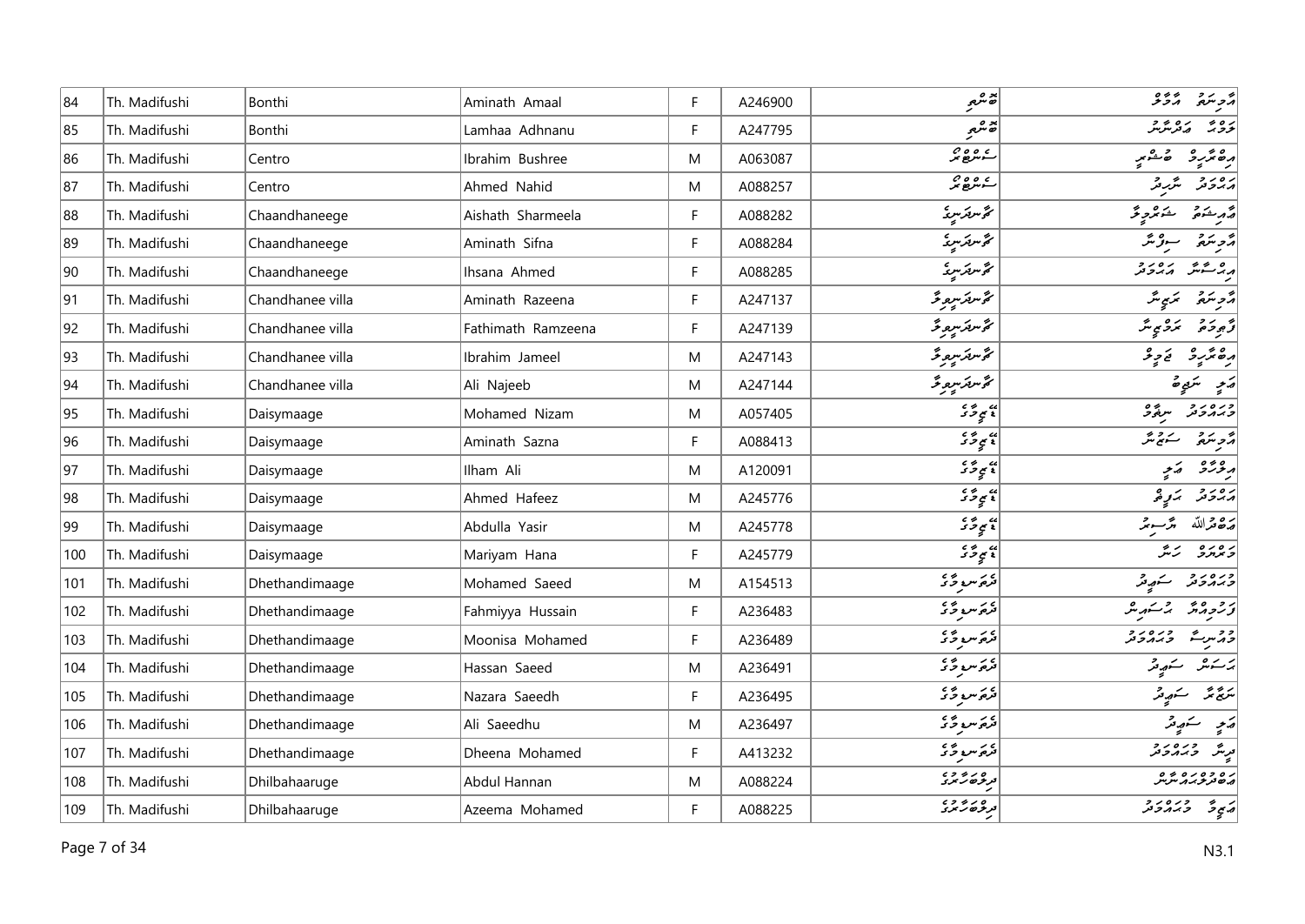| 110 | Th. Madifushi | Dhilbahaaruge  | Ahmed Fazeem         | M  | A247741 | ه در ۶ و ۷<br>درمر <i>ه ر</i> بر <sub>ک</sub> | پروژو کریږو                                                                                                                                                             |
|-----|---------------|----------------|----------------------|----|---------|-----------------------------------------------|-------------------------------------------------------------------------------------------------------------------------------------------------------------------------|
| 111 | Th. Madifushi | Dhivehige      | Masha Adham          | F. | A237473 | ىرغەرى<br>م                                   | ا گرُ شُہُ<br>پور ہ<br>پرترو                                                                                                                                            |
| 112 | Th. Madifushi | Dhivehige      | Nahida Adam          | F. | A237479 | وره<br>مره مرد                                | شر پر شر<br> <br>پور ہ<br>مرکزو                                                                                                                                         |
| 113 | Th. Madifushi | Dhonveli       | Hamidha Mohamed      | F. | A088250 | لترعرعرمه                                     | و ره ر د<br><i>و پر پ</i> رتر<br>برٌحرِ مَرٌ                                                                                                                            |
| 114 | Th. Madifushi | Dhonveli       | Ali Hamid            | M  | A236297 | مرعره مر                                      | أماسي المجموفر                                                                                                                                                          |
| 115 | Th. Madifushi | Dhonveli       | Mohamed Hamdhoon     | M  | A236301 | بره <i>۽</i><br>ترسره بر                      | ورەرو رەپچە<br><i>פەمەدىر بە</i> ۋىرس                                                                                                                                   |
| 116 | Th. Madifushi | Dhonveli       | Hussain Sharoon      | M  | A236303 | بده ،<br>ترسره م                              |                                                                                                                                                                         |
| 117 | Th. Madifushi | Dhonveli       | Hassan Shamroon      | M  | A246017 | بره ۽<br>قرمگرمو                              | يُركبش شروروه                                                                                                                                                           |
| 118 | Th. Madifushi | Dhonveli       | Aminath Shiraanee    | F  | A247649 | بر <i>۵ ۵</i><br>ترسره تر                     | ۇ ئەسكە ھەمەئىس                                                                                                                                                         |
| 119 | Th. Madifushi | <b>Dhoores</b> | Aishath Ishaq        | F  | A088349 | دد ۽ ه                                        | وكرمشق وسنرو                                                                                                                                                            |
| 120 | Th. Madifushi | <b>Dhoores</b> | Zameer Luthfee       | M  | A119968 | دد ۽ ه                                        | سَمَدٍ پُر دُمْ وَفَرَوٍ ۖ                                                                                                                                              |
| 121 | Th. Madifushi | <b>Dhoores</b> | Zubaidha Ibrahim     | F  | A237897 | دد ، م<br>تربر ک                              | ەھ ئۈرۈ<br>ح ئەمرىگە<br>ئ                                                                                                                                               |
| 122 | Th. Madifushi | <b>Dhoores</b> | Hussain Raha         | M  | A237899 | دد ی ه                                        | جەسىمەسى <i>رىگە</i>                                                                                                                                                    |
| 123 | Th. Madifushi | Dhoores        | Mariyam Zahuna       | F  | A237905 | دد ،<br>تربر گ                                | و محمد و است من محمد المحمد المحمد المحمد المحمد المحمد المحمد المحمد المحمد المحمد المحمد المحمد ال                                                                    |
| 124 | Th. Madifushi | Dhooriyan      | Surayya Moosa        | F. | A069225 | قرىرىزىگە                                     | ورەپ دوپ                                                                                                                                                                |
| 125 | Th. Madifushi | Dhooriyan      | Fathimath Shifa      | F. | A088326 | ود<br>قرىر پر مىگە                            | و دو در دارد.<br>گروه در شور                                                                                                                                            |
| 126 | Th. Madifushi | Dhooriyan      | Zoona Raha           | F  | A143087 | ود بر ه                                       | يوند برو<br>مي برو                                                                                                                                                      |
| 127 | Th. Madifushi | Dhooriyan      | Hawwa Zaara Raha     | F. | A247308 | ود بر ه<br>تر بر مر                           | $\stackrel{6}{\sim}$ $\stackrel{6}{\sim}$ $\stackrel{6}{\sim}$ $\stackrel{6}{\sim}$ $\stackrel{7}{\sim}$ $\stackrel{8}{\sim}$ $\stackrel{9}{\sim}$ $\stackrel{7}{\sim}$ |
| 128 | Th. Madifushi | Diamond villa  | Fathmath Nasha       | F. | A369944 | ئەر ئەمرى<br>ئ                                | وَّجِ حَرَمَ سَرَسَّہُ                                                                                                                                                  |
| 129 | Th. Madifushi | Dream          | Abdul Samad Idrees   | M  | A088319 | ه<br>پاسمپر                                   | גם כם גבב הבנגם                                                                                                                                                         |
| 130 | Th. Madifushi | Dream          | Fathimath Shaheedha  | F. | A247386 | ه<br>٤ سرچ                                    | وٌ و دَمَ شَرِيرٌ                                                                                                                                                       |
| 131 | Th. Madifushi | Dream          | Hussain Abdul Samad  | M  | A247387 | ه<br>٤ سرچ                                    |                                                                                                                                                                         |
| 132 | Th. Madifushi | Easy Night     | Ahmed Naseem         | M  | A055041 | ېر پي سر <sub>ک</sub> ر هخ                    | د ه د د سر سر و                                                                                                                                                         |
| 133 | Th. Madifushi | Easy Night     | Aishath Shaiha Ahmed | F  | A247824 | ېر پي سر <sub>ک</sub> ر هخ                    | وكرمشكا شكر كالمرود                                                                                                                                                     |
| 134 | Th. Madifushi | Easy Night     | Aminath Shaiba Ahmed | F  | A247826 | ېر پېړنمبر م <u>ځ</u>                         | أأوسم فسكرة أكرون                                                                                                                                                       |
| 135 | Th. Madifushi | Edhuruge       | Rahma Abdulla        | F. | A088230 | ړ و و ړ<br>پر تر <i>پر</i> ي                  | بردو رەقرالله                                                                                                                                                           |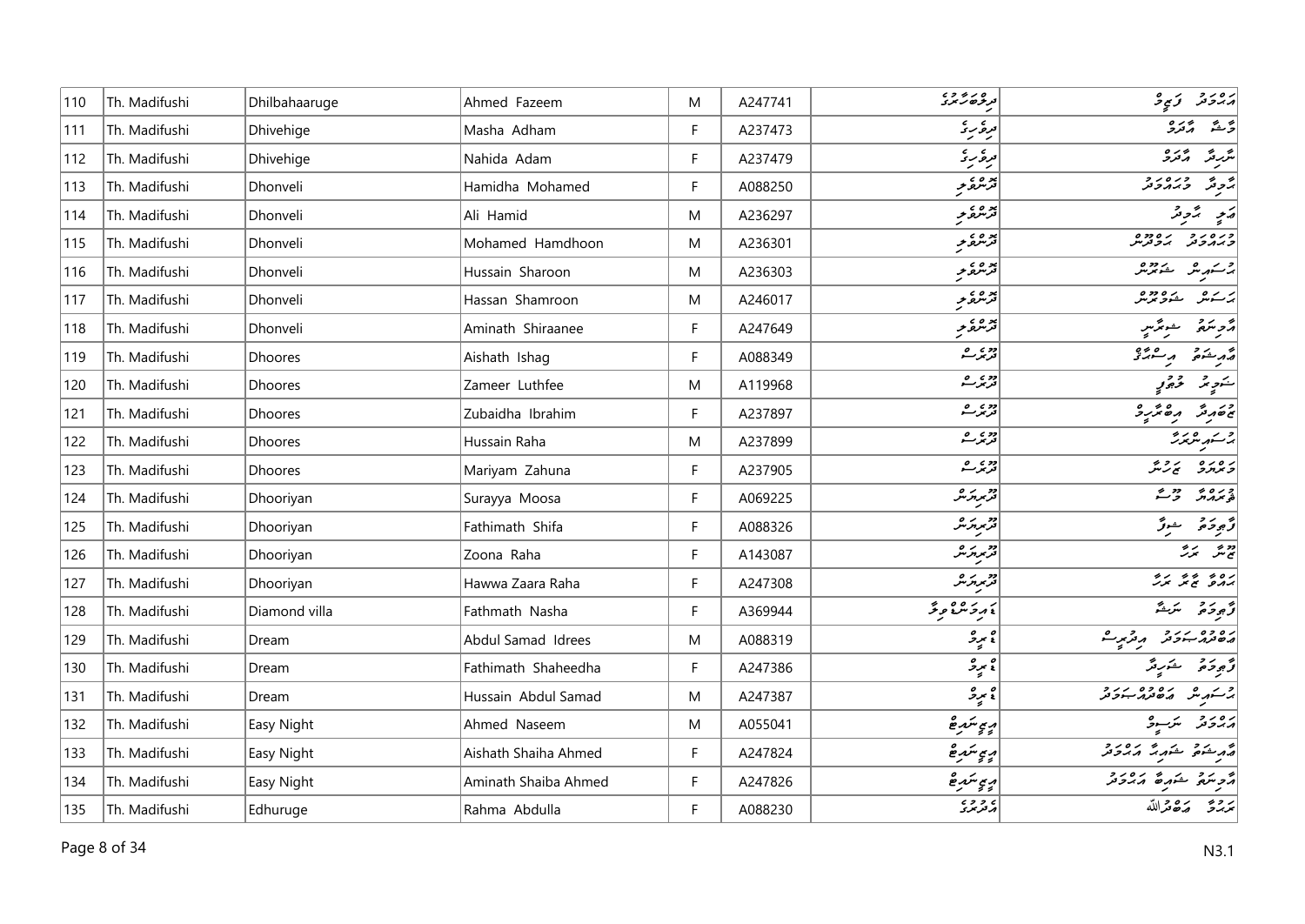| 136 | Th. Madifushi | Edhuruge      | Ibrahim Fareed     | M  | A236931 | ړ و و ړ<br>پر تر پر ي                    | $rac{6}{5}$ $rac{6}{5}$ $rac{6}{5}$<br>تو موقر |
|-----|---------------|---------------|--------------------|----|---------|------------------------------------------|------------------------------------------------|
| 137 | Th. Madifushi | Edhuruge      | Aishath Sama       | F  | A236932 | ے و و ۽<br>مرمري                         | وزمينتمو<br>ستریخ                              |
| 138 | Th. Madifushi | Edhuruge      | Shaffan Luthfee    | M  | A236933 | ے و و ے<br>پر تعریمی                     | ے <i>ہو می</i><br>خوبرتو س<br>تحيجوني          |
| 139 | Th. Madifushi | Edhuruge      | Haifa Hassan       | F. | A236944 | ے و و ے<br>پر تعریمی                     | تەرىخ<br>برسەمىر                               |
| 140 | Th. Madifushi | Endherimaage  | Ahmed Zaahir       | M  | A053494 | ء عرو بريخ د<br> مرتفر <i>بر</i> و د     | رەرو ئېرىز                                     |
| 141 | Th. Madifushi | Endherimaage  | Habeeba Abdulla    | F  | A237855 | ې ه وې په وې<br>د سرپر پر تر د           | بَرَصٍرَةٌ مَرَصْدَرَاللّهِ                    |
| 142 | Th. Madifushi | Endherimaage  | Fathimath Zameera  | F  | A237867 | پر مرکز برگری<br>  پر مرکز برگری         | ژ <sub>م</sub> ودَه شوپژ                       |
| 143 | Th. Madifushi | Endherimaage  | Aishath Shifaza    | F  | A237869 | ە ھەتىر بىر ئەي<br>مەنگە ئىر             | ۇرمۇم مۇرگە                                    |
| 144 | Th. Madifushi | Endherimaage  | Ibrahim Sameeh     | M  | A237878 | ء عروز سرچ <sub>ک</sub>                  | ە ھەترىرى<br>مەھترىرى<br>ستهور                 |
| 145 | Th. Madifushi | Ethamaa villa | Naahiya Adam       | F  | A088281 | پرېڅ عربځه                               | يتزبرقه<br>ەرگەر                               |
| 146 | Th. Madifushi | Ethamaa villa | Hussain Muluhiru   | M  | A156046 | ، رو و ژ                                 | چە سەر سىر ئىقى بىر                            |
| 147 | Th. Madifushi | Ethamaa villa | Mohamed Fazleem    | M  | A236420 | ەرەپە                                    | ورەرو ژۆرۈ                                     |
| 148 | Th. Madifushi | Ethamaa villa | Ali Rafiu          | M  | A236426 | پرېڅ عبرمحم                              | د په مود                                       |
| 149 | Th. Madifushi | Ethamaa villa | Aminath Thohira    | F  | A236428 | ، رو و ژ                                 | أروسكو<br>ە ئەرىپىتى                           |
| 150 | Th. Madifushi | Ethamaa villa | Fathmath Thohira   | F. | A247544 | ، رو و ژ                                 | ە ئەرىئە<br>ۇ بوز <sub>ە</sub>                 |
| 151 | Th. Madifushi | Faransaage    | Ahmed Shareef      | M  | A064329 | ر بر ه به په<br>نو <sup>م</sup> رمګر شنې | رەر ئىيرو                                      |
| 152 | Th. Madifushi | Faransaage    | Hareera Sulaiman   | F. | A088233 | ىر بە ھەيج<br>تونىرىشرىيە                | سەئۇر ئەش<br>برىيەتتە                          |
| 153 | Th. Madifushi | Faransaage    | Fathimath Solih    | F. | A236838 | ىر بەر ھەيج                              | سەٌور<br>ۇ بوزىر                               |
| 154 | Th. Madifushi | Faransaage    | Ali Mukhthaar      | M  | A236848 | ىر بە ھەيج<br>ئ <b>ۆس</b> رىكىسى         | أوسمج والمحافر                                 |
| 155 | Th. Madifushi | Faransaage    | Athoof Ahmed       | M  | A247733 | ىر بە ھەم يە                             | ر دده<br>در جو تر<br>پروژبر                    |
| 156 | Th. Madifushi | Fazaa         | Aminath Usha       | F  | A236966 | ترتج                                     | دويد<br>أرمز تر                                |
| 157 | Th. Madifushi | Fazaa         | Aishath Suha       | F  | A236967 | ترتج                                     | پ <sup>و</sup> مرشومی<br>مرگ<br>سترمح          |
| 158 | Th. Madifushi | Fehige        | Ahmed Raha         | M  | A070958 | ې<br>توريخ                               | ر ە ر د<br>م <i>.ئ</i> رىر<br>ىرتە             |
| 159 | Th. Madifushi | Fehige        | Fathimath Sulthana | F  | A088444 | ې<br>توريخ                               | ر 22 پر تر<br>وٌموِ وَمُح                      |
| 160 | Th. Madifushi | Fehige        | Aminath Mohamed    | F  | A088446 | كورج                                     | أأروسرة<br>و رە ر د<br><i>د ب</i> رگرىز        |
| 161 | Th. Madifushi | Fehige        | Hawwa Fulhu        | F. | A088447 | ې<br>توري                                | رە د د د<br>زەرگەنى                            |
|     |               |               |                    |    |         |                                          |                                                |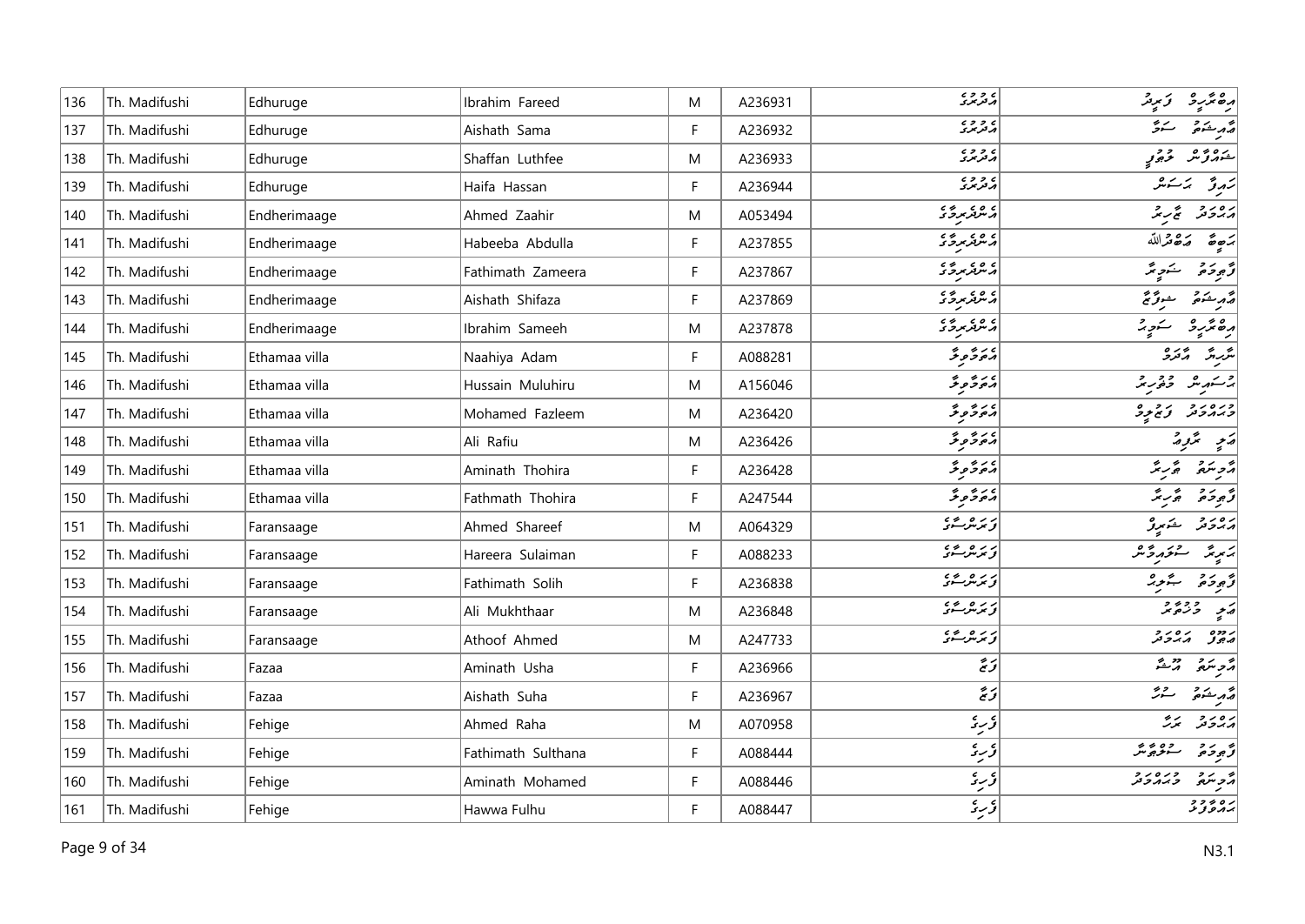| 162 | Th. Madifushi | Fehige       | Hassan Shafiu             | M  | A088448 | د ربح<br>                                  | يُرسكش الشَّارِ 2                                       |
|-----|---------------|--------------|---------------------------|----|---------|--------------------------------------------|---------------------------------------------------------|
| 163 | Th. Madifushi | Fehige       | Ali Niushadh              | M  | A238131 | ې<br>توري                                  | أوسم المتحفظة المحمدة المحمد                            |
| 164 | Th. Madifushi | Fehige       | Mohamed Samaau            | M  | A247764 | ې<br>توري                                  | ورەرو رود                                               |
| 165 | Th. Madifushi | Fehivilla ge | Ibrahim Nasir             | M  | A088429 | ا در مورد ؟<br>المرم                       | ەرھەترىرى<br>ر<br>ىگرىيەنچە                             |
| 166 | Th. Madifushi | Fehivilla ge | Aishath Nasira            | F  | A088430 | ۇروڭۇ<br>مەم                               | د<br>مگر شکور سر سر                                     |
| 167 | Th. Madifushi | Fehivilla ge | Fathimath Nasira          | F  | A088431 | ا در و ژه<br>                              | ۇۋۇۋە ئىگە                                              |
| 168 | Th. Madifushi | Fehivilla ge | Mohamed Nasir             | M  | A113079 | ۇروڭۇ                                      | ورەرو شەر                                               |
| 169 | Th. Madifushi | Fehivilla ge | Aminath Misra             | F  | A158173 | ۇ روڭۇ<br>رىر                              | أزجر سنتعر وبسائر                                       |
| 170 | Th. Madifushi | Fehivilla ge | Saniyya Sulaimaanu        | F  | A238216 | ا در مو دی<br>ا                            | سەسلەش سەئىر ئەش                                        |
| 171 | Th. Madifushi | Fehivilla ge | Abdulla Nasru             | M  | A238227 | ۇروڭۇ                                      | ەھىراللە<br>سربە بەر                                    |
| 172 | Th. Madifushi | Fehivilla ge | Hassan Nasooh             | M  | A238229 | ۇ ر <sub>ەپ</sub> ە ئەتى<br>تەرىپە         | يركسكس الكرهوم                                          |
| 173 | Th. Madifushi | Fehivilla ge | Shaima Nasir              | F  | A247776 | ا در موځۍ<br><u>ار</u>                     | شكرة الكرجة                                             |
| 174 | Th. Madifushi | Fehivilla ge | Aminath Zamha             | F  | A247777 | ۇ ر <sub>ەپ</sub> ە ئەتى<br>تەرىپە         | ג'ב יים בי                                              |
| 175 | Th. Madifushi | Fehivina     | Aishath Faruhamnaaz       | F  | A088356 | ۇروپر                                      | و در دره ده وره وه<br>در شوه و مرکز کرد                 |
| 176 | Th. Madifushi | Fehivina     | Fathimath Zahura          | F  | A088366 | ۇ <sub>مەھ بىتى</sub>                      | توجوحهم كالمرجم                                         |
| 177 | Th. Madifushi | Fehivina     | Jameela Moosa             | F  | A088367 | ۇروپر<br>مەم                               | $\frac{2}{5}$ $\frac{2}{5}$ $\frac{2}{5}$ $\frac{2}{5}$ |
| 178 | Th. Madifushi | Fehivina     | Mariyam Shifra            | F  | A150158 | ۇروپر                                      | د ۱۵ د ۱۵ وی.<br>  د بر برد ۶۶ سفونه                    |
| 179 | Th. Madifushi | Fehivina     | Shueyb Ahmed              | M  | A150166 | ۇروپىر                                     |                                                         |
| 180 | Th. Madifushi | Fehivina     | Elark Faiga Shaheed Idris | F  | A246985 | ڈرءِ بئر                                   | رٍ دُمْ رُودٌ حَدِيْهِ رَمْدِيْتْ                       |
| 181 | Th. Madifushi | Fenfiyaazuge | Fathmath Nashva           | F  | A236181 | ء عروج دي.<br> و سرو پر پي                 | وٌمودَة كرَوْهُ                                         |
| 182 | Th. Madifushi | Fenfiyaazuge | Dheema Abdul Sattar       | F  | A236186 | ئۇنترى <i>م ھەج</i>                        | ورځ د ځای ده ده د د                                     |
| 183 | Th. Madifushi | Fengas       | Ahmed Shareef             | M  | A055415 | ۇيۇرم                                      | أرەر ئىسكىرى                                            |
| 184 | Th. Madifushi | Fengas Villa | Suoodha Sulaiman          | F  | A245725 | <mark>ئ</mark> ۇ بىرى سى <sub>ھو</sub> ىتى |                                                         |
| 185 | Th. Madifushi | Finifenmaage | Aishath Sidna             | F  | A088247 | اربىدىمۇ                                   | ا پھر شدہ جس سور میں<br>مرید شدہ مرید                   |
| 186 | Th. Madifushi | Finifenmaage | Mariyam Faruzana          | F. | A132924 | اربىر ئىقتى                                | رەرە رومۇ                                               |
| 187 | Th. Madifushi | Finifenmaage | Hassan Nabaah Shafeeg     | M  | A247659 | <i>و</i> سرو مردی                          | يركبش لتركي في الشورة                                   |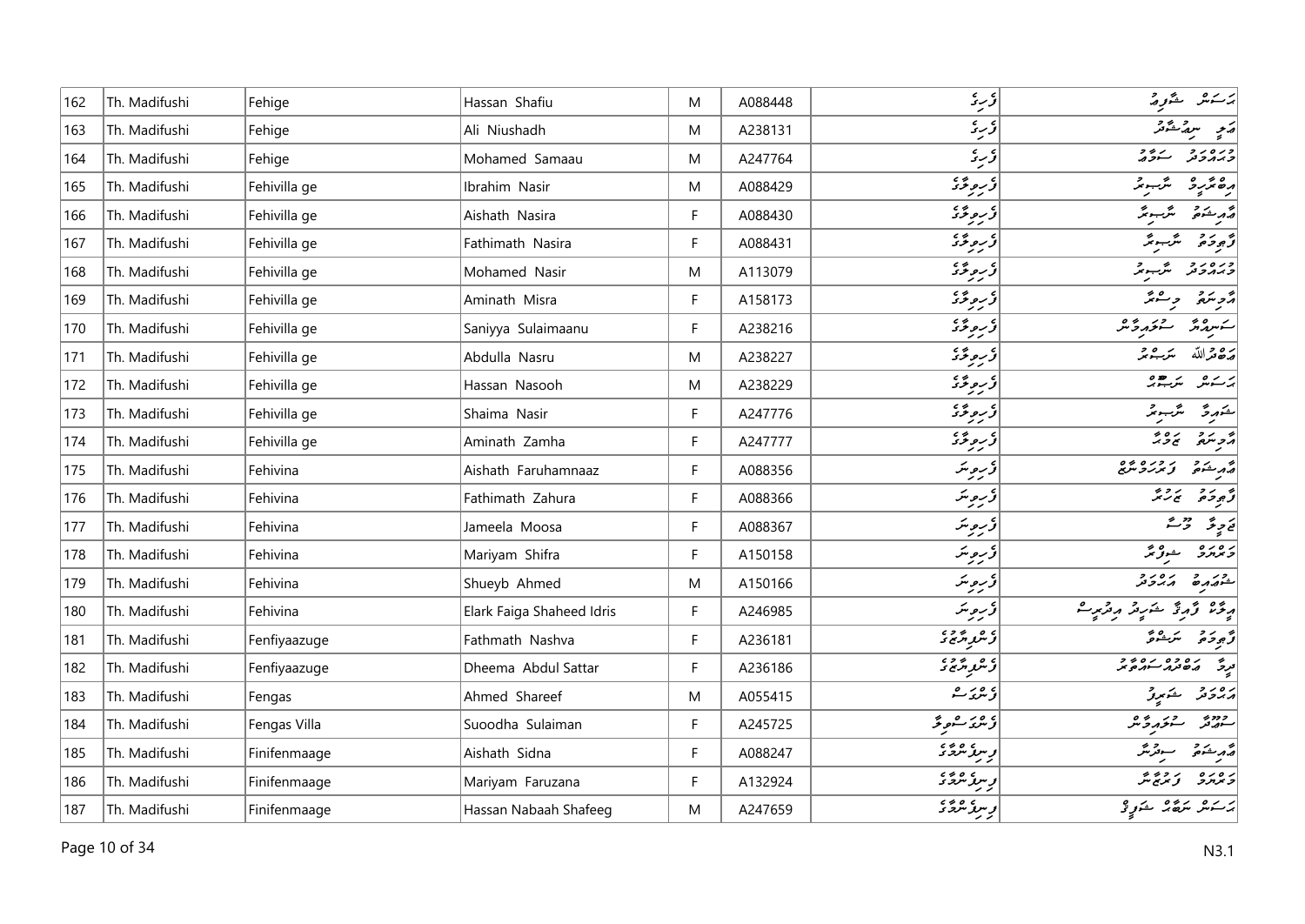| 188 | Th. Madifushi | Finihiyaage  | Thahmeena Fulhu       | F  | A088272 | و سربر پر می<br>مربر بر                        |                                      |
|-----|---------------|--------------|-----------------------|----|---------|------------------------------------------------|--------------------------------------|
| 189 | Th. Madifushi | Finiroalhi   | Aminath Ameena        | F. | A088350 | وسرچمو                                         |                                      |
| 190 | Th. Madifushi | Fithuroanuge | Ali Riza              | M  | A053821 | وه وه<br>د وړند                                |                                      |
| 191 | Th. Madifushi | Fithuroanuge | Hassan Riza           | M  | A088239 | وه وه و،<br>پوهوسر                             | ر<br>رىكىش بىرىنگە                   |
| 192 | Th. Madifushi | Fithuroanuge | Ahmed Riza            | M  | A236559 | و ۵ و ۷<br>تو ه مرس                            | رەر دىر                              |
| 193 | Th. Madifushi | Fithuroanuge | Hussain Riza          | M  | A236560 | وه ور                                          | برستېرىش بىرىنگە                     |
| 194 | Th. Madifushi | Fithuroanuge | Mohamed Riza          | M  | A236561 | وه وه<br>پوه ترسمه                             | و ر ه ر د<br>تر بر بر تر<br>ىرىگە    |
| 195 | Th. Madifushi | Fithuroanuge | Aminath Riza          | F  | A247702 | وه و،<br>پوه ترس                               | أأترجع برت                           |
| 196 | Th. Madifushi | Funamaage    | Mohamed Shinan        | M  | A150557 | و پر پر پر<br>توسر <del>ی</del> ر <sub>ک</sub> | ورەرو ھەر<br><i>جەم</i> ەدىر ھەش     |
| 197 | Th. Madifushi | Funamaage    | Anwar Hussain         | M  | A236509 | و پر پر پر<br>توسر <del>ی</del> ر <sub>ک</sub> | برەر دىم بر ئىسكىرىش                 |
| 198 | Th. Madifushi | Funamaage    | Ahmed Nisham          | M  | A247287 | و پر پر پر<br>توسر <del>ی</del> ر <sub>ک</sub> | رەر د سرگە                           |
| 199 | Th. Madifushi | Funamaage    | Aminath Shiyana       | F. | A247288 | و بر پر پر<br>توسرچری                          | أرمز<br>شەدگرىگر                     |
| 200 | Th. Madifushi | Funamaage    | Hassan Munaz          | M  | A247292 | و ر د د<br>توسرچ د                             | يرك مراسم والمرج                     |
| 201 | Th. Madifushi | Gahana       | Fathimath Didi        | F  | A088241 | ىزىر                                           | ا توج و گورمر<br>اگر گرد کا موسیق    |
| 202 | Th. Madifushi | Gahana       | Nadhira Mahir         | F  | A237797 | ىر ئە<br>ئ                                     | ترمرنز ومرتز                         |
| 203 | Th. Madifushi | Gahana       | Ahmed Muhaimin        | M  | A374900 | ىز ئەنگە                                       | גפניק בלקבית                         |
| 204 | Th. Madifushi | Ginamaage    | Aminath Maajidha      | F  | A156504 | ر بر د ء<br><sub>م</sub> سرچ د                 | مەر ئىبر ئەھمى ئە                    |
| 205 | Th. Madifushi | Ginamaage    | Jameela Hassan        | F  | A237637 | ر بر د و<br><sub>م</sub> سرچ د                 | قاج في الاسكانس                      |
| 206 | Th. Madifushi | Giriteege    | Mariyam Razma Mahmood | F  | A245783 | ۍ مربو ځ<br>تر تر پخ                           | ג סגם גם ג הסביב<br>במחבר משכ"ב הבית |
| 207 | Th. Madifushi | Giriteege    | Aishath Wafa          | F  | A245787 | <br>  ریمرچونځ                                 | ړٌ پر شکو گرگه                       |
| 208 | Th. Madifushi | Goabilige    | Aishath Zuhudha       | F  | A132865 | ج حوي<br>د حوي                                 | و مرکز در در<br>مرکز میگرفتر         |
| 209 | Th. Madifushi | Goabilige    | Khalid Abdulla        | M  | A236787 | ج<br>د حود                                     | أتشعريتم وكافقالله                   |
| 210 | Th. Madifushi | Goabilige    | Fathimath Hidhaya     | F  | A236800 | م<br>  ئى ھىرى<br>--                           | وَجِعِدَهُ رِمَّزَمَّ                |
| 211 | Th. Madifushi | Goabilige    | Aminath Naeema        | F  | A236811 | م<br>توھوتە                                    | پ <sup>و</sup> پر پر د<br>سكەچە      |
| 212 | Th. Madifushi | Goabilige    | Ahmed Naseem          | M  | A236814 | ہ<br>د حود                                     | ر ەر د<br>م <i>.ر</i> وتر<br>ىئرسەۋ  |
| 213 | Th. Madifushi | Green House  | Muna Fikree           | F  | A058428 | ە بىر بىر <i>بەر 2</i>                         | وثقر وبنمير                          |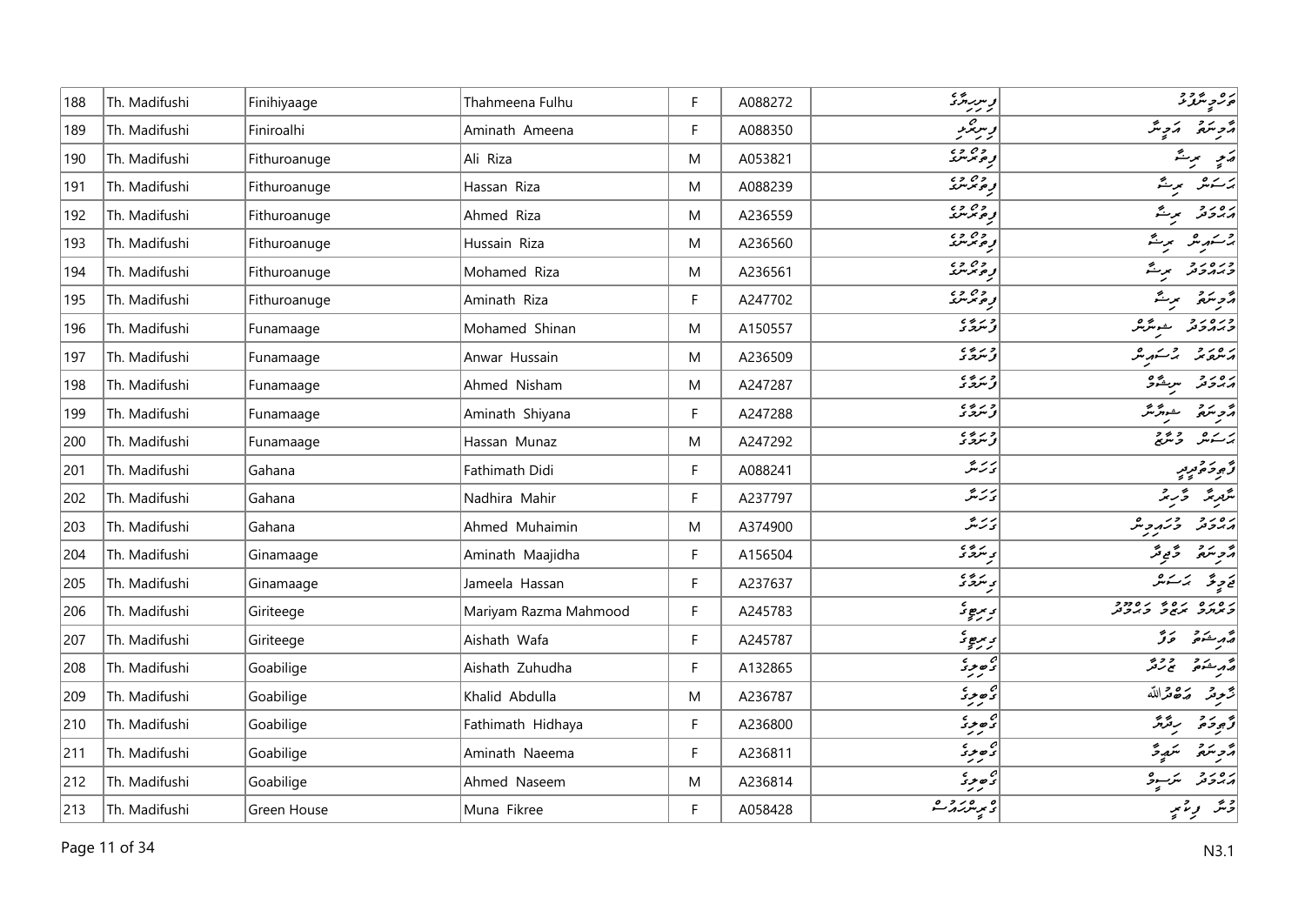| 214 | Th. Madifushi | Green House        | Hassan Fikury        | M         | A080202 | <sub>می پی</sub> ر پر چرم<br>  <sub>می</sub> پر پر پر چ | بزسەيىتە<br>و رقم پر                    |
|-----|---------------|--------------------|----------------------|-----------|---------|---------------------------------------------------------|-----------------------------------------|
| 215 | Th. Madifushi | Green House        | Shifana Fikury       | F         | A146303 | ە يەيە <i>ر ج</i> ەر                                    | شورٌ مُرٌ<br>  _                        |
| 216 | Th. Madifushi | Green House        | Shiyana Fikry        | F         | A159591 | ە بەي <i>رىدى</i> ر ھ                                   | المشورثين<br>ورثم يپر                   |
| 217 | Th. Madifushi | Guldhamge          | Sakeena Sulaiman     | F         | A088293 |                                                         | سەمەر ئەھ<br>سەَ بېرىتىر                |
| 218 | Th. Madifushi | Guldhamge          | Saadha Mohamed       | F         | A237269 | و ه ر ه ،<br>د <del>و</del> ترو د                       | شەھ دىرەرد                              |
| 219 | Th. Madifushi | Guldhamge          | Aishath Mahfooza     | F         | A237274 | و ه ر ه ،<br>د <del>و</del> ترو د                       | و در ده ده ده دره<br>درگاه سنگور        |
| 220 | Th. Madifushi | Guldhamge          | Mohamed Haseeb       | M         | A237278 | و ه د ه ،<br>د نرترو د                                  | כנסנפ גבים                              |
| 221 | Th. Madifushi | Gulfaamge          | Aishath Sama         | F         | A237543 | وه پره ،<br>د <del>و</del> نو <del>و</del> د            | ۇرىشقى سىۋ                              |
| 222 | Th. Madifushi | Gulshankinaaraa    | Abdul Ghanee Idrees  | ${\sf M}$ | A055145 | ر و شەشرى <i>ر مىڭ</i> ر                                | ה פיניה היה הריי                        |
| 223 | Th. Madifushi | Gulshankinaaraa    | Farunaza Abdul Ganee | F         | A088418 | ر و شەشرىر مى <i>رىگە</i>                               | ۇ برىر بەھ بۇرۇر بىر                    |
| 224 | Th. Madifushi | Gulshankinaaraa    | Aishath Faruzana     | F         | A088419 | <mark>روىيە مەر ئەتە</mark>                             | مەر ئىق ئۇندىخ ئىر                      |
| 225 | Th. Madifushi | Gulshankinaaraa    | Shahuza Abdul Ganee  | F         | A088420 | وە ئەمەر ئە <i>مە</i> ر ئىرى <i>گە</i>                  | رە بەرە دەرىپ                           |
| 226 | Th. Madifushi | Gulshankinaaraa    | Shama Abdul Ganee    | F         | A245762 | <mark>روىيە مەر ئەتە</mark>                             | روح ده دورس<br>شرق م <i>صور فهر</i>     |
| 227 | Th. Madifushi | Gulshankinaaraa    | Mohamed Vishaam      | ${\sf M}$ | A247784 | <mark>ۇۋىسە ئىرىدىگە</mark>                             | ورەرو پەشكى                             |
| 228 | Th. Madifushi | Handhuvaree Manzil | Mohamed Wafir        | M         | A054722 | ئەس <i>ترۇ ئېرد ئىرى</i> گى ئى                          | ورەرو ئۆتە                              |
| 229 | Th. Madifushi | Handhuvaree Manzil | Ismail Wafir         | M         | A055040 | ئەس <i>ترۇپرۇ</i> شب <sub>ۇ</sub> ۋ                     | رەش <i>ۇر قۇرى</i> ر                    |
| 230 | Th. Madifushi | Handhuvaree Manzil | Ahmed Wafir          | M         | A088432 | ژىند <i>ۇرۇ پېرى شىي ۋ</i>                              | ړه دې ځ پر                              |
| 231 | Th. Madifushi | Handhuvaree Manzil | Areefa Wafir         | F         | A088433 | ئەسەئىرى ئېرى ئىرى ئى                                   | ە ئىرۇ ھەر ئىر                          |
| 232 | Th. Madifushi | Handhuvaree Manzil | Mariyam Areesha      | F         | A088434 | ئەسەز ئەسىر ئەنگىر قە                                   | ر ه ر ه<br><del>ر</del> بربرگ<br>ەكىمەت |
| 233 | Th. Madifushi | Handhuvaree Manzil | Aminath Wafira       | F         | A088435 | ئەر <i>تۇۋېرد ت</i> ىرىج                                | ۇر ئە<br>أرمر وسره                      |
| 234 | Th. Madifushi | Handhuvaree Manzil | Fathimath Wafira     | F         | A088436 | ر <i>سرقرى پر د</i> شر <sub>ى</sub> ر د                 | تزوده قربته                             |
| 235 | Th. Madifushi | Handhuvaree Manzil | Arifa Idrees         | F         | A088437 | ئەس <i>ترۇپرىگىرى</i> گىر                               | ومجروش<br>ىر قرىر شە                    |
| 236 | Th. Madifushi | Handhuvaree Manzil | Zubaa Ismail         | F         | A247774 | ر سر <i>قری پر 1</i> 5 شر <sub>م</sub> و                | ح ق م شر <i>گو</i> نو                   |
| 237 | Th. Madifushi | <b>Happy Side</b>  | Hassan Abdulla       | ${\sf M}$ | A055039 | ر<br>موسیق مربع<br>موسیق                                | تركيش مكافرالله                         |
| 238 | Th. Madifushi | Happy Side         | Mohamed Shiyaz       | M         | A088343 | ر بوستهر ؟<br>مربع مسر                                  | و ر ه ر و<br>تر پر تر تر<br>سنودگري     |
| 239 | Th. Madifushi | Happy Side         | Ahmed Shujau         | ${\sf M}$ | A088345 | ر بو <sub>سکور</sub> ؟<br>م                             | ره ر و د و و د<br>پرېرو تر مشوقے پر     |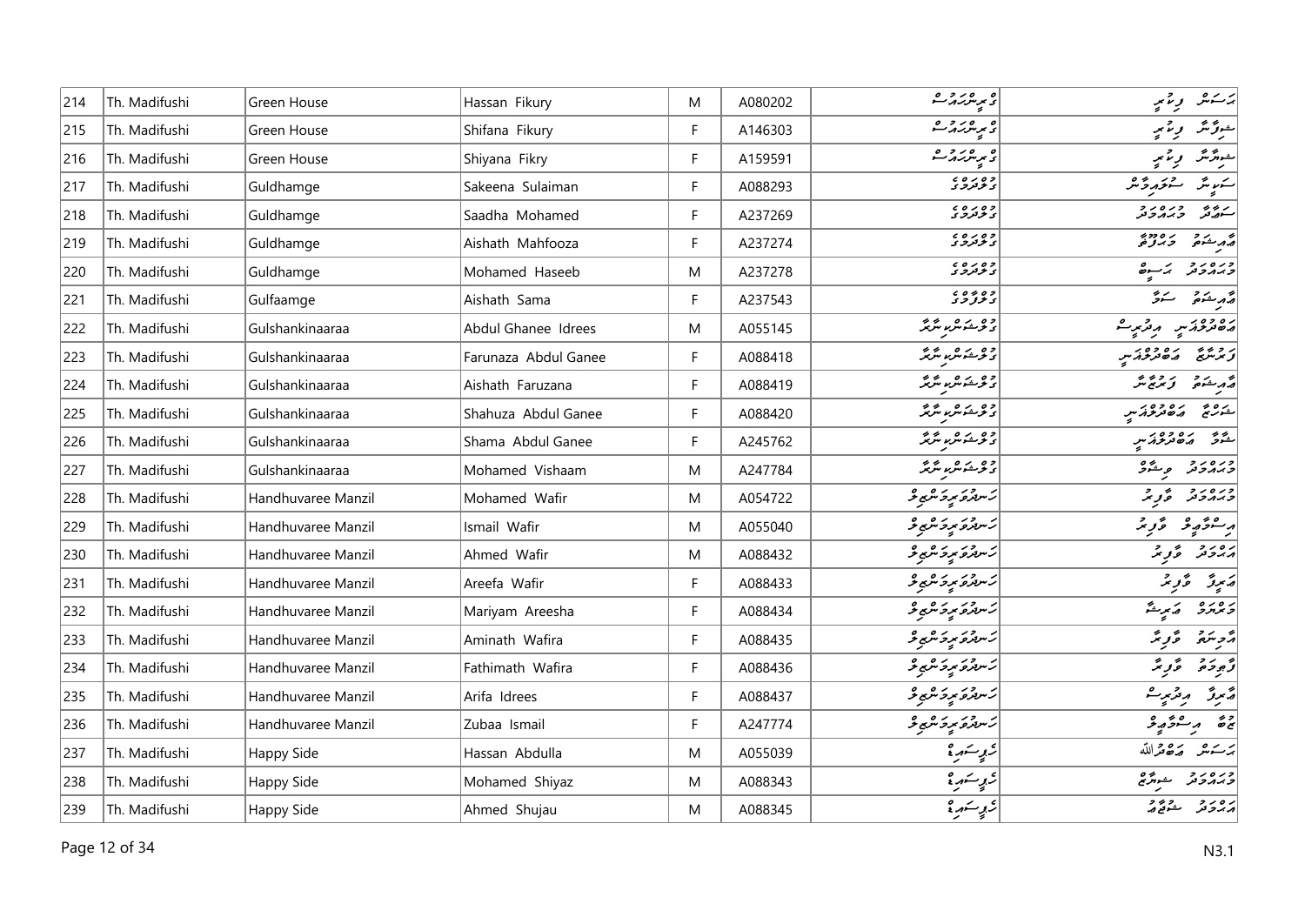| 240 | Th. Madifushi | <b>Happy Side</b> | Ibrahim Moosa Didi     | M         | A088347 | <sup>ي</sup> پوستور ؟<br>سنڌ       | د کشور در<br>مشخصیت<br>اړه تر ره<br>ر       |
|-----|---------------|-------------------|------------------------|-----------|---------|------------------------------------|---------------------------------------------|
| 241 | Th. Madifushi | <b>Happy Side</b> | Ali Abdulla            | ${\sf M}$ | A088353 | <sup>ي</sup> پ <sub>و</sub> ستهر ؟ | أتهج تدعاقدالله                             |
| 242 | Th. Madifushi | <b>Happy Side</b> | Khalid Hussain         | ${\sf M}$ | A104093 | ر بو سەر ؟<br>مۇسىسىر              | تزویر ایر شهر مر                            |
| 243 | Th. Madifushi | Haveereege        | Zunaira Abdul Rahman   | F         | A238270 | ر<br>سره ببرد                      | ره وه ره ده.<br>پره تربر <i>برب</i> رو س    |
| 244 | Th. Madifushi | Heenaamaage       | Yahya Hussain          | M         | A088237 | ر پڙھ<br>پي                        | رەپ جەسەر                                   |
| 245 | Th. Madifushi | Heenaamaage       | Aishath Ibrahim        | F         | A088352 | ر پڙھ ي<br>پيدا                    | ەھەترىرى<br>پ <sup>و</sup> پر ڪوي<br>هر     |
| 246 | Th. Madifushi | Heenaamaage       | Zahiya Naeem           | F         | A149738 | ر پور ،<br>رس پر د                 | پچ <sub>سر</sub> پژ<br>س<br>سكەچە           |
| 247 | Th. Madifushi | Heenaamaage       | Sara Yahya             | F         | A236564 | ر پوځ د<br>بر متر <del>و</del> د   | سەتە<br>بر ٥ پر<br>پورگر                    |
| 248 | Th. Madifushi | Heenaamaage       | Nazha Naeem            | F         | A247703 | ر شرو ،                            | سرچ پژ<br>سمديحه                            |
| 249 | Th. Madifushi | Hiffaseyhage      | Niuma Ibrahim          | F         | A088253 | رە ئەسىر ،                         | سرچينې<br>برە ئۆرۈ                          |
| 250 | Th. Madifushi | Hiffaseyhage      | Naufa Ahmed            | F         | A236289 | رە ئەسىر ،                         | سروی<br>پرەر د                              |
| 251 | Th. Madifushi | Hikihuvadhumaaqe  | Mohamed Sameer         | ${\sf M}$ | A053497 | ر رور و د ء<br>ر را ره ترو د       | و رە ر د<br>تر پر تر تر<br>سەر بر           |
| 252 | Th. Madifushi | Hikihuvadhumaaqe  | Aminath Saeedha        | F         | A088304 | ار روروسی<br>پر روپوری             | أرمز بنرو<br>سە پە تىر                      |
| 253 | Th. Madifushi | Hikihuvadhumaage  | Saeeda Mohamed         | F         | A088305 | ر په در ود و<br>بر په بره ترو د    | سکه قرار در در د                            |
| 254 | Th. Madifushi | Hikihuvadhumaaqe  | Fathimath Abdul Rahman | F         | A236143 | ر ر و د و د ،<br>ر د ر و ترو د     | ر ه د ه د ه د ه<br>پره تربر تر س<br>ۇ بور د |
| 255 | Th. Madifushi | Hikihuvadhumaage  | Hawwa Nazula           | F         | A247513 | ر ر و د و د و<br>ر ر ر ه ترو د     | ر ه و<br>برد و<br>سرە ئۇ                    |
| 256 | Th. Madifushi | Hikihuvadhumaage  | Aishath Dhimna         | F         | A247517 | ر رو و و و ء<br>ر د رو ترو د       | وكركو ترونكر                                |
| 257 | Th. Madifushi | Hithigasdhoshuge  | Fareeda Ibrahim        | F         | A131882 | ر صد و بر<br>ره د کستورنرد<br>ر    | زَىبِيْرَ رەھزىرد                           |
| 258 | Th. Madifushi | Hudhuveli         | Hassan Zareer          | M         | A076125 | أرقرة مو                           | برسەيىتە<br>ىج ئىپە تىر                     |
| 259 | Th. Madifushi | Hudhuveli         | Fathimath Anooza       | F         | A156398 | و و ،<br>رتو <sub>ح</sub> و مو     | بر دو پر<br>در سرج<br>ۇ بوز ئ <sup>ە</sup>  |
| 260 | Th. Madifushi | Irudheymaage      | Ali Idrees             | ${\sf M}$ | A054721 | <br>  پر برترو <sub>ک</sub>        | أريحي ويتزيد فسيح                           |
| 261 | Th. Madifushi | Irudheymaage      | Samiya Idrees          | F         | A057386 | و پره پر بر<br>در جوتور پر         | گردگر پروگریٹ                               |
| 262 | Th. Madifushi | Irudheymaage      | Sameera Idrees         | F         | A088289 | و دره بو د<br>در موتور و           | ىر پەرسە<br>سكوپتر                          |
| 263 | Th. Madifushi | Irudheymaage      | Mariyam Saeedha        | F         | A088290 | و ده و د و<br>در موتور و د         | ر ه ر ه<br>تر بر بر<br>ستهيقر               |
| 264 | Th. Madifushi | Jaburoalmaage     | Shameem Abdul Rahman   | M         | A088245 | ر و ۵ و و ء<br>ق حا مرنو و د       | ره وه ره ده<br>په ه تو پر بر بر<br>شکو و و  |
| 265 | Th. Madifushi | Janbumaage        | Ismail Rasheed         | ${\sf M}$ | A053655 | ر ه د و »<br>تع سره تر د           | أرسوق موسوقه                                |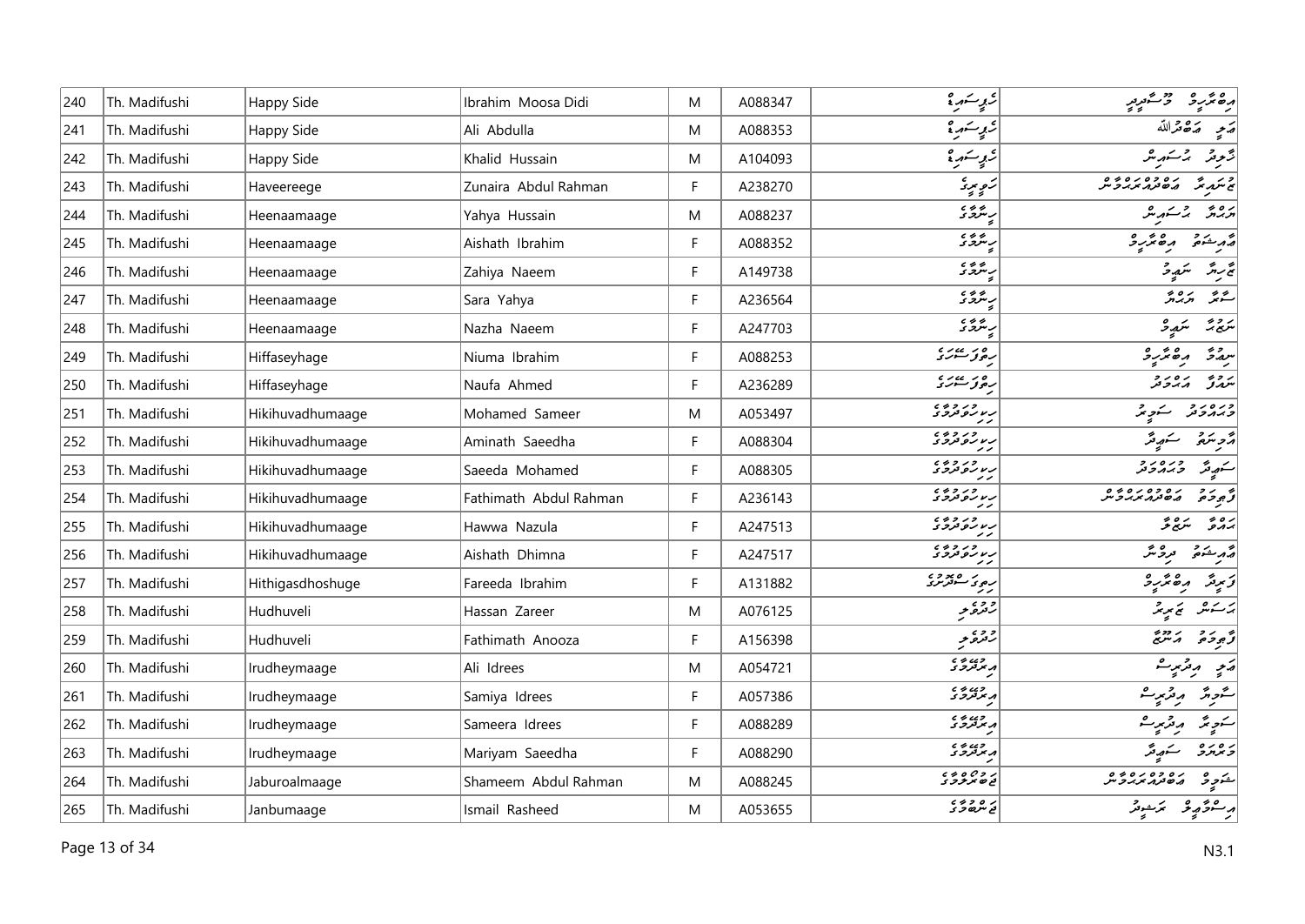| 266 | Th. Madifushi | Janbumaage        | Hareera Zakariyya    | F  | A062082 | ر ه و و »<br>تع سرچ تر د                    | يَسِيدُ نَاسَمِيدُهُ                                               |
|-----|---------------|-------------------|----------------------|----|---------|---------------------------------------------|--------------------------------------------------------------------|
| 267 | Th. Madifushi | Janbumaage        | Yumna Abdulla        | F. | A148831 | ر ه و و »<br>تع سره تر د                    | ووير روورالله                                                      |
| 268 | Th. Madifushi | Janbumaage        | Aishath Murushida    | F. | A237836 | ر ه د و و ،<br>تع سر <del>ه</del> تر د      | و<br>درشن و در                                                     |
| 269 | Th. Madifushi | Janbumaage        | Aminath Sana         | F  | A237846 | ر ه د و »<br>تع سره تر د                    | أأترسم<br>سەئىر                                                    |
| 270 | Th. Madifushi | Janbumaage        | Aminath Liva Shathir | F  | A237849 | ر ه د و و ،<br>تع سرچ تر د                  | أزويتم ووالمشاور                                                   |
| 271 | Th. Madifushi | Janbumaage        | Aishaan Ismail       | M  | A247756 | ر ه د د »<br>د سره تر د                     | أروشة ومعقوبة                                                      |
| 272 | Th. Madifushi | Javaahiru Vaadhee | <b>Bilal Adam</b>    | M  | A064327 | ئے قریر ترقی پر                             | ے پڑو گردہ                                                         |
| 273 | Th. Madifushi | Javaahiru Vaadhee | Ahmed Adam           | M  | A088351 | انچ قریر قرقور<br>اسمبر مرگور               | ر ەر ج<br>مەركى<br>پور ہ<br>مرکزو                                  |
| 274 | Th. Madifushi | Javaahiru Vaadhee | Adam Moosa           | M  | A088358 | ئے قرٌ سر ترقّر میں                         | پەرە<br>مەنىرى<br>دريجه                                            |
| 275 | Th. Madifushi | Javaahiru Vaadhee | Nafeesa Idrees       | F  | A088424 | ئەڭرىر ئەر                                  | سَرَرٍ مُتَهَ<br>ەر قرىر م                                         |
| 276 | Th. Madifushi | Javaahiru Vaadhee | Hawwa Sadhuna        | F. | A088425 | <br>  ئ قرىر بىرقە تىر                      | برەپچ<br>شۇقرىتر                                                   |
| 277 | Th. Madifushi | Javaahiru Vaadhee | Aminath Leenaz       | F  | A088426 | ئەقرىر قەقر                                 | أزويتهم ويترجح                                                     |
| 278 | Th. Madifushi | Javaahiru Vaadhee | Mohamed Nazim        | M  | A238353 | پر ځر برهٌ مړ                               | و ره ر د<br>تر پر ژنر<br>سَّرْهُ رُ                                |
| 279 | Th. Madifushi | Javaahirumaage    | Sharafiyya Gasim     | F  | A143825 | پر څر پر چري<br>  پر ځر پر چر <sub>چر</sub> | خىترومۇ ئىسرو                                                      |
| 280 | Th. Madifushi | Javaahirumaage    | Mareena Fulhu        | F  | A237801 | ر و بر و و ،<br>نح قر بر و د                | ائە بېرىترو 2<br>كەنبە                                             |
| 281 | Th. Madifushi | Javaahirumaage    | Hassan Sajid         | M  | A237806 | پرځ په چرې                                  | بر سەھ <sub>ر</sub> ئىستقى <sub>ر</sub> ئىر                        |
| 282 | Th. Madifushi | Javaahirumaage    | Aminath Sheeza       | F. | A237808 | ریم رچ دی<br>  بی قر برقری                  | أرمز<br>سنونج                                                      |
| 283 | Th. Madifushi | Javaahirumaage    | Aishath Shafa        | F. | A237809 | پرءُ رِ حري                                 | و<br>مەرىشىمى ئىشىر                                                |
| 284 | Th. Madifushi | Kandoogasdhoshuge | Sireena Abdul Sattar | F. | A154585 | ر رود ر ه پو د د<br>را سره ی سندلوس         | ره وه ره دو <del>.</del><br>پره توپر سوړنو تر<br>اسىيەتىر<br>مەنبە |
| 285 | Th. Madifushi | Karankaage        | Hussain Rasheed      | M  | A053546 | ر ر ه و د ،<br>ما <del>ب</del> رس د د       | رخمرش المرشوقر                                                     |
| 286 | Th. Madifushi | Karankaage        | Ali Rasheed          | M  | A063953 | ر ر ه و د ،<br>ما مرس د د                   | أركمني المركب وكر                                                  |
| 287 | Th. Madifushi | Karankaage        | Aishath Ibrahim      | F  | A237046 | ر ر ه و د ،<br>ما مرس د د                   | و مر شو د<br>مر<br>دە ئەرۋ                                         |
| 288 | Th. Madifushi | Karankaage        | Mariyam Warda        | F  | A237111 | ر رەپەر<br>مايىرىنزىرى                      | ر ه ر ه<br><del>د</del> بربرو<br>ر و ر<br>و برتر                   |
| 289 | Th. Madifushi | Karankaage        | Salmaa Ibrahim       | F. | A237112 | ر ر ه و د ،<br>ما <del>ب</del> رس د د       | سەۋى<br>ەر ھەترىر <i>ۋ</i>                                         |
| 290 | Th. Madifushi | Karankaage        | Fathimath Nuha       | F  | A237117 | ر ره ۶۵<br>با بر مربو <sub>ک</sub>          | ىترتر<br>ۇ بوز ئە                                                  |
| 291 | Th. Madifushi | Karankaage        | Aishath Raaniyaa     | F  | A247737 | ر ر ه و د ،<br>ما بر سرد د                  | وُرىشو ئرسر                                                        |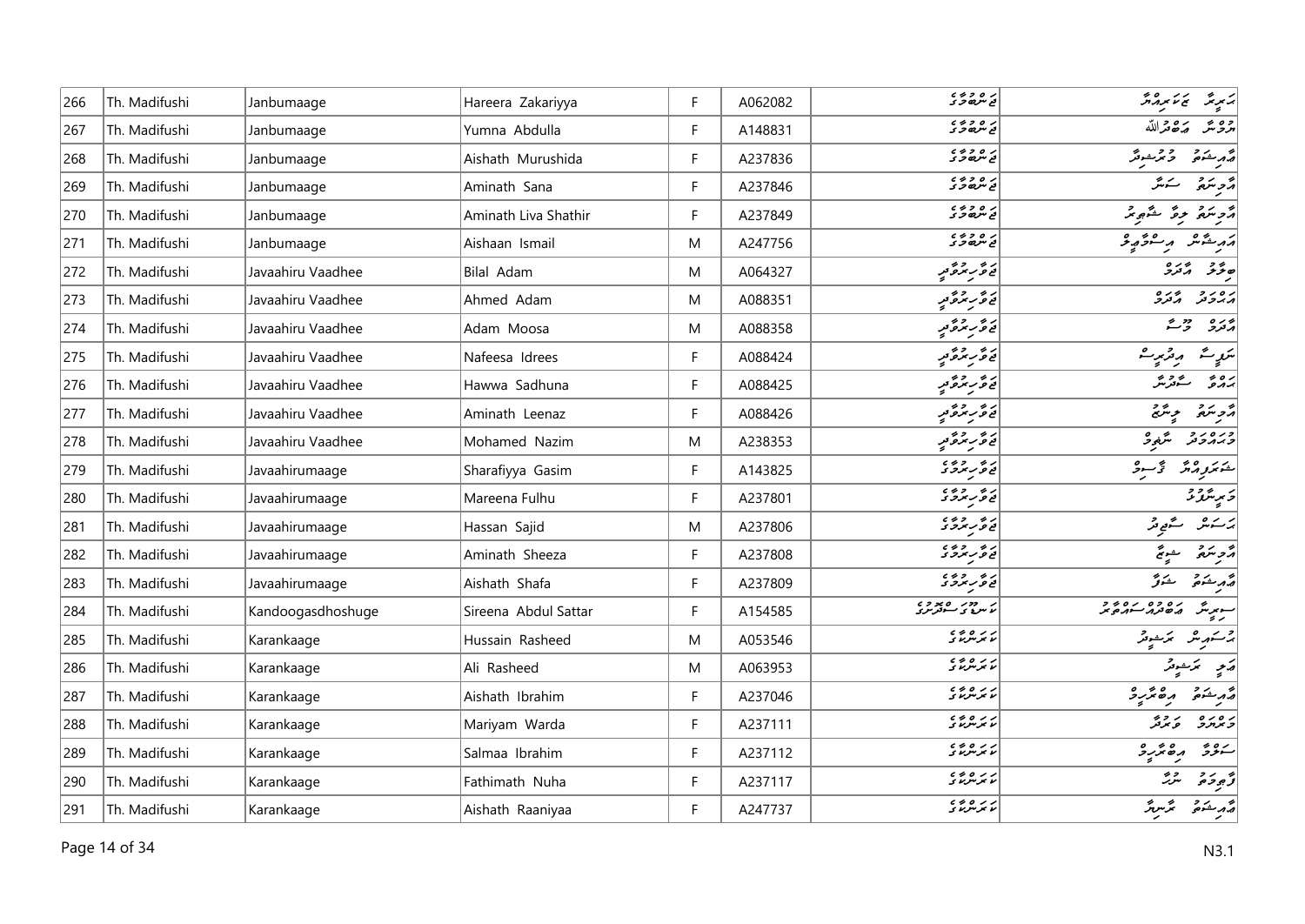| 292 | Th. Madifushi | Karankaage    | Ahmed Huzree Rasheed    | M  | A247738 | ر ره ۶۵<br>ما بر مرکز                     | أرورو رومي برسوم                                          |
|-----|---------------|---------------|-------------------------|----|---------|-------------------------------------------|-----------------------------------------------------------|
| 293 | Th. Madifushi | Karankaage    | Mohamed Huzaif Rasheed  | M  | A247739 | ر ر ه و ،<br>ما مرس د د                   | ورەرو دىرو مەس                                            |
| 294 | Th. Madifushi | Kashimaage    | Easa Arif               | M  | A069485 | ر<br>مأمرچۍ                               | اریش گرمبرو<br>ا                                          |
| 295 | Th. Madifushi | Kashimaage    | Siththi Idrees          | F  | A237403 | ړ<br>ماسرچۍ                               | سوړه ورترېږگ                                              |
| 296 | Th. Madifushi | Kashimaage    | Aminath Rausham         | F  | A237421 | ړ<br>ماسرچۍ                               | ב הב הבנים<br>הביתם ההבנים                                |
| 297 | Th. Madifushi | Kashimaage    | Dumya Arif              | F  | A247748 | ر<br>مأمرچۍ                               | وه پر پر                                                  |
| 298 | Th. Madifushi | Kenereege     | Firaz Idrees            | M  | A065364 | ، ئەيرى<br>ئامىرىپرى                      | ارپژ <sub>ی</sub> ج مرتزبر م                              |
| 299 | Th. Madifushi | Kenereege     | Naseem Idrees           | M  | A088279 | ى ئىرىمە ئ                                | ەر قرىمەت<br>  پرسوژ                                      |
| 300 | Th. Madifushi | Kenereege     | Idrees Mohamed          | M  | A088280 | ء مر <sub>مو</sub> ء                      | و رە ر د<br><i>د بە</i> د تر<br>ېر پېړ مه<br>سر           |
| 301 | Th. Madifushi | Kenereege     | Mariyam Husna           | F. | A237428 | ع مثر پر <sup>ج</sup>                     | و وره<br>بر مشرمگر                                        |
| 302 | Th. Madifushi | Kinaara House | Fathimath Khoorusheedha | F  | A122938 | ر پیمبر بر دی <sub>.</sub>                | ج <sup>و</sup> جر شەنگر<br>و مر د<br>تر مر حر مر          |
| 303 | Th. Madifushi | Kinaara House | Rasheedha Adam          | F  | A247343 | ر پر پر دی گے<br>رس پر پر دیکھ            | په ره<br>د ترو<br>ىر<br>مەسىمە                            |
| 304 | Th. Madifushi | Kinaara House | Saamiha Mohamed         | F  | A247345 | ى <sub>يە ئىب</sub> رىر 2 م               | ستمريژ<br>ورەر د<br><i>دى</i> رمەتر                       |
| 305 | Th. Madifushi | Kinaara House | Mariyam Ruvaidha        | F  | A247346 | ر پیمبر بر دی <sub>ش</sub>                | ر ه ر ه<br><del>ر</del> بربرگر<br>بمرغرم فكر              |
| 306 | Th. Madifushi | Kinaara House | Aminath Livaza          | F  | A247347 | ر پڑپر بر <u>م</u>                        | ومحر ينتم وقحج                                            |
| 307 | Th. Madifushi | Kinaara House | Aishath Meenaza         | F  | A247349 | ر م <i>یٹر پر ج</i> ے                     | و مرکز در<br>مرکز مشور<br>حر مُرَّجَ                      |
| 308 | Th. Madifushi | Kinaara House | Ahmed Munaz             | M  | A247350 | ر پر پر بر د ه<br>را متر <i>پر ز</i> هر گ | رەر دېرە                                                  |
| 309 | Th. Madifushi | Kohdhipparu   | Aishath Ganeema         | F. | A114787 | بره و ره د حر<br>م <i>ن د و د و</i> کر    | مەر شىم ئىرگە                                             |
| 310 | Th. Madifushi | Kohdhipparu   | Zulfa Ibrahim           | F. | A235742 | برو مرو بر حه                             | ە 29 گە<br>برە ئۆرۈ                                       |
| 311 | Th. Madifushi | Kohdhipparu   | Fathmath Shahana        | F  | A235763 | برو مرو بر حه                             | ژ <sub>بو د</sub> َ <sub>م</sub> شرگتر                    |
| 312 | Th. Madifushi | Kudhimaage    | Amira Jaufar            | F  | A088364 | د وره و<br>ما تورد د                      | و په دور د                                                |
| 313 | Th. Madifushi | Kudhimaage    | Hawwa Jooliya           | F  | A088365 | د ورځ<br>مورڅ د                           | رە بە<br>برگەن<br>ود<br>قع مر پر                          |
| 314 | Th. Madifushi | Kudhimaage    | Jaufar Mohamed          | M  | A120089 | د ورځ<br>مورگو                            | ر ور و<br>ق <i>ه ق</i> تر<br>و ره ر و<br><i>د ب</i> رگرفر |
| 315 | Th. Madifushi | Kudhimaage    | Fathmath Zirana         | F  | A247131 | د دره و.<br>ما تورگار                     | أزَّودَهُ بِبِرْتَرُ                                      |
| 316 | Th. Madifushi | Kulhlhavahge  | Najuma Mohamed          | F  | A236917 | وه ر ر ه ،<br>ما پر نوار د                | سرويو<br>و ر ه ر و<br>تر پر تر تر                         |
| 317 | Th. Madifushi | Kulhlhavahge  | Aishath Waheeda         | F  | A236920 | وه ر ر ه ،<br>ما پر نوار د                | مەرشەم قاباش                                              |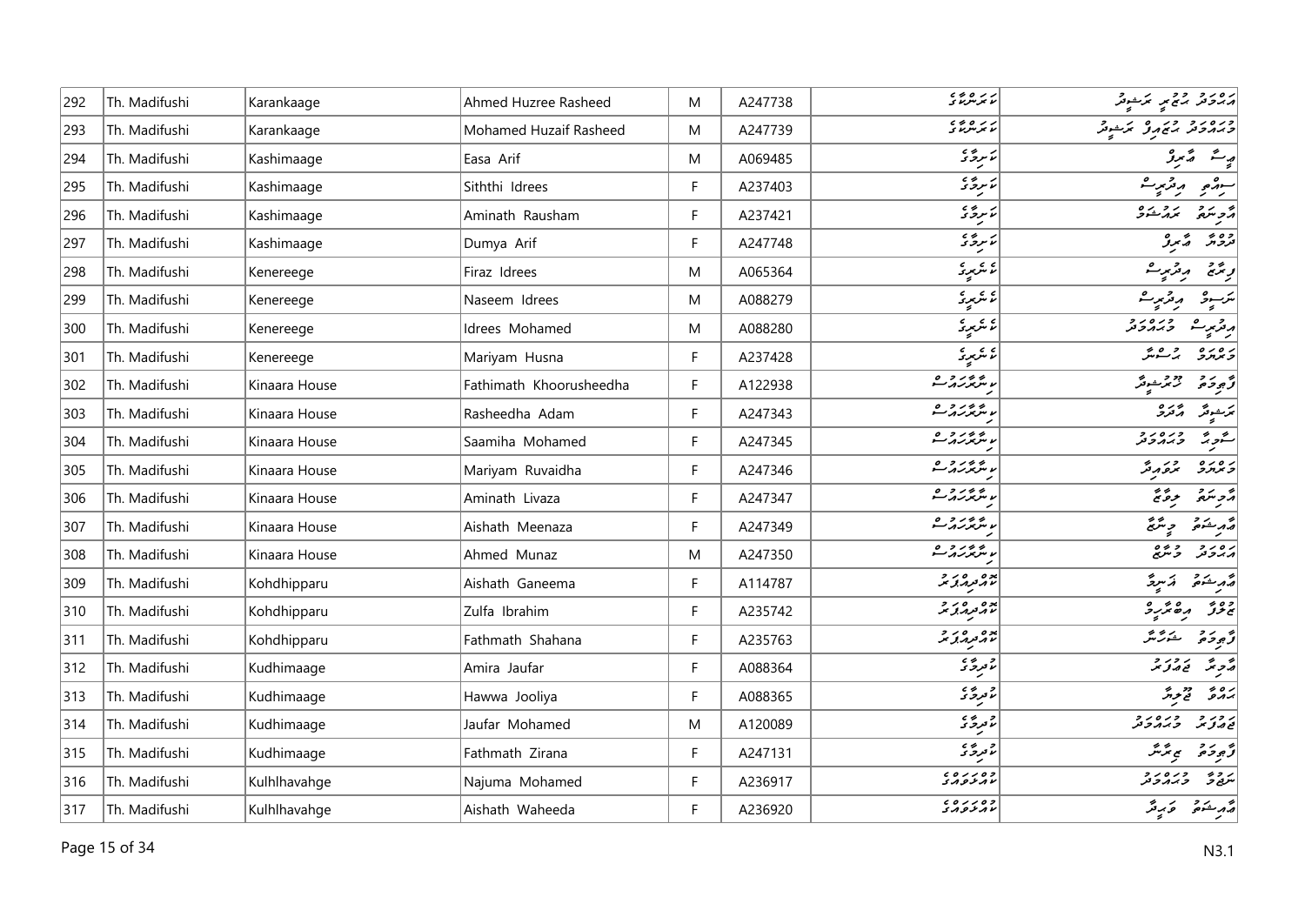| 318 | Th. Madifushi | Kurikeela     | Moosa Muhiddeen      | M         | A131800 | د مدرسته<br>مسر                                      | د بر رو پر پر<br>و مشهر ش                  |
|-----|---------------|---------------|----------------------|-----------|---------|------------------------------------------------------|--------------------------------------------|
| 319 | Th. Madifushi | Kurikeela     | Fathimath Shuhana    | F         | A237858 | ر<br>ئىمىر بىرىدىخە                                  | ىشەرىگە<br>ۇ بوز ۋ                         |
| 320 | Th. Madifushi | Kurikeela     | Aishath Shaana       | F         | A246843 | ر<br>سوسرىيە خە                                      | وكرمشكم مشتر                               |
| 321 | Th. Madifushi | Kurikeela     | Aminath Shinaza      | F         | A246844 | ر<br>ساسر پوسکت                                      | ړګر سرچ<br>ے مگرچّ                         |
| 322 | Th. Madifushi | Lemon Tree    | Hawwa Milhana        | F         | A088324 | ترىز مۇھ بېر                                         | برەپچ<br>ىر ئەشرىتىر                       |
| 323 | Th. Madifushi | Maafolheyge   | Ibrahim Rasheed      | M         | A088300 | ه پون<br><del>و</del> تو بو ب                        | ەرھ ئ <sup>ۆ</sup> ر ۋ<br>تزحيفر           |
| 324 | Th. Madifushi | Maafolheyge   | Nazeeha Rasheed      | F         | A158265 | ه بودن تا<br>ترکو تو ت                               | س <i>کن</i> چرنگ اسکر شیونڈر               |
| 325 | Th. Madifushi | Maafolheyge   | Shaziyya Rasheed     | F         | A247532 | ەيدى ،<br>تركرىر                                     | شومهر كرشونر                               |
| 326 | Th. Madifushi | Maafolheyge   | Aminath Raufa        | F         | A247536 | ږ بوړ ،<br>تر تر تر                                  | أثرجه تنزه<br>ر و ه<br>بود تو              |
| 327 | Th. Madifushi | Maafolheyge   | Ahmed Rasheedh       | M         | A247537 | ه بودن تا<br>تر تو لو ی                              | أرور و مردور                               |
| 328 | Th. Madifushi | Maajehige     | Ahmed Shahe Shathiru | M         | A235737 | ی ء<br>5 فع سر د                                     | رورد ڪپ ڪپر                                |
| 329 | Th. Madifushi | Maajehige     | Shaafee Shathir      | M         | A330711 | ە ئەرى<br>مۇسىرى                                     | مشكوبر<br>ے گھر<br>ت                       |
| 330 | Th. Madifushi | Maleesha      | Mohamed Didi         | M         | A050470 | وَموِحَہُ                                            |                                            |
| 331 | Th. Madifushi | Maleesha      | Aishath Ishana       | F         | A238345 | وَموِحَہُ                                            | مەرىشىمى مەشكىگر                           |
| 332 | Th. Madifushi | Maleesha      | Ahzam Mohamed        | ${\sf M}$ | A247778 | وَموِسَّہُ                                           | و ره ر و<br>تر پر ژنر<br>رەپرە             |
| 333 | Th. Madifushi | Maleesha      | Ahsan Mohamed        | ${\sf M}$ | A247779 | 5 موسقہ                                              | رەبە<br>و رە ر د<br>تر پروتر               |
| 334 | Th. Madifushi | Manzil        | Ahmed Sihadh         | M         | A255298 | ئەشىر ۋ                                              | رەر دىر                                    |
| 335 | Th. Madifushi | Manzil        | Hassan Suhad         | M         | A255300 | ئەشرىر بۇ                                            | ير کے مگر کے مقرر پر                       |
| 336 | Th. Madifushi | Marble        | Mohamed Niyaz        | M         | A068447 | وەء                                                  | و رە ر و<br>ت <i>ر بە</i> تەتر<br>سرگري    |
| 337 | Th. Madifushi | Marble        | Niyasha Mohamed      | F         | A247830 | ≉ه ه<br>ر <i>ه</i> پو                                | و ره ر و<br><i>و پر</i> و تر<br>سرمرَّتَہُ |
| 338 | Th. Madifushi | Matharesmaage | Dhiyana Mahir        | F         | A088386 | ر ر به ۵ په و<br><del>ر</del> د پر سور               | ەردىش ئەرىر<br>س                           |
| 339 | Th. Madifushi | Matharesmaage | Ali Mahir            | M         | A088387 | ر ر ر ه و د ،<br><del>و ه</del> پر سوی               | أەي ۋرېژ                                   |
| 340 | Th. Madifushi | Matharesmaage | Aminath Sulaiman     | F         | A088388 |                                                      | أأترسم<br>سەخەر ئەس                        |
| 341 | Th. Madifushi | Matharesmaage | Shaadhiya Mahir      | F         | A088389 | ر ر په ره و په<br><del>ر</del> ه پر سور <sub>ک</sub> | ڪُوبرگر<br>سگوبرگر<br>ۇرىر                 |
| 342 | Th. Madifushi | Matharesmaage | Mohamed Mahir        | M         | A141045 | ر ر په ره و په<br><del>ر</del> ه پر سور <sub>ک</sub> | و رە ر د<br><i>د بر</i> گرىر<br>ۇر بۇ      |
| 343 | Th. Madifushi | Matharesmaage | Hussain Mahir        | ${\sf M}$ | A237796 | ر ر پ <sub>ر ۱</sub> ۵ به پ                          | برسكر بمراكز والمراكز                      |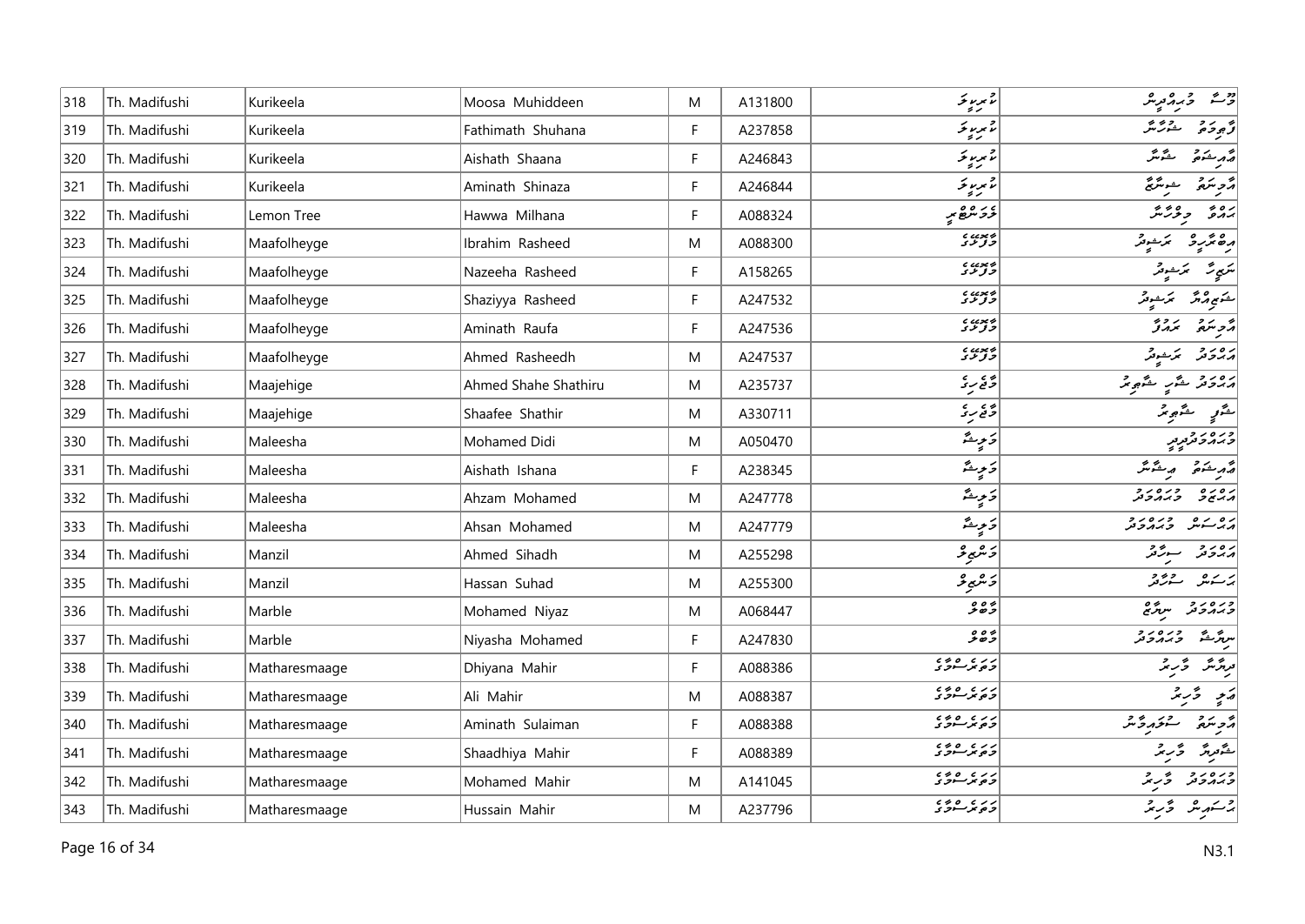| 344 | Th. Madifushi | Mavelous        | Rugiyya Aboobakuru | F. | A088372 | ۇ ئەر ھ                                | 77/77/<br>جري ۾ پڻ<br>سرچين پڻ                                                                                                                                                                                                  |
|-----|---------------|-----------------|--------------------|----|---------|----------------------------------------|---------------------------------------------------------------------------------------------------------------------------------------------------------------------------------------------------------------------------------|
| 345 | Th. Madifushi | Meenaaz         | Thoha Thaufeeg     | M  | A088373 | حريثره                                 | $\begin{array}{cc} \mathcal{Z}_2 & \mathcal{Z}_3 & \mathcal{Z}_4 \\ \mathcal{Z}_5 & \mathcal{Z}_6 & \mathcal{Z}_5 \end{array}$                                                                                                  |
| 346 | Th. Madifushi | Meenaaz         | Mohamed Thaufeeg   | M  | A236530 | حريثره                                 |                                                                                                                                                                                                                                 |
| 347 | Th. Madifushi | Meenaaz         | Ahmed Faris        | M  | A246907 | جريثره                                 | رەرد ۇىر                                                                                                                                                                                                                        |
| 348 | Th. Madifushi | Meenaaz         | Aminath Muna       | F  | A246908 | جريثي                                  | أأدم المتحفظ المحاشر                                                                                                                                                                                                            |
| 349 | Th. Madifushi | Meenaaz         | Fathimath Hana     | F  | A247796 | جريثي                                  | قەددە ئىگە                                                                                                                                                                                                                      |
| 350 | Th. Madifushi | Minivan Asseyri | Mohamed Mujuthaba  | M  | A055137 | حەس ھەر ھەتتى<br>مەس ھەم كەنتىسى       | 1733 37073<br>כממכת כבסים                                                                                                                                                                                                       |
| 351 | Th. Madifushi | Minivan Asseyri | Mohamed Shiyad     | M  | A088334 | وسره مهدم سنجعر                        | ورەر د پەر<br><i>دىد</i> ەر تەشەر                                                                                                                                                                                               |
| 352 | Th. Madifushi | Minivan Asseyri | Aishath Fareena    | F  | A247250 | احر سری شروع ہے۔<br>مربع شمار از سومبر | قەرشىق ئېرىتر                                                                                                                                                                                                                   |
| 353 | Th. Madifushi | Minivan Asseyri | Aminath Suna       | F  | A247252 | حەسى ھەرەر مەر<br>مەسىر ھەرەر مىسىر    | ړې کړه د سمنگر                                                                                                                                                                                                                  |
| 354 | Th. Madifushi | Minivan Asseyri | Fathimath Firshana | F  | A247258 | جەسھەسمەم كەنتىمبە                     | تزوده وبرخشر                                                                                                                                                                                                                    |
| 355 | Th. Madifushi | Minivan Asseyri | Ashham Mohamed     | M  | A247807 | اح سره مره منه<br>مرسم سمد د کشمیر     | ر وره وره رو<br>پرشورو وربروتر                                                                                                                                                                                                  |
| 356 | Th. Madifushi | Mirihimaage     | Ahmed Rashad       | M  | A103152 | و بور و ء<br>ر د د د                   | رەر دىر ئەر<br>مەروىي ئىرىشكى                                                                                                                                                                                                   |
| 357 | Th. Madifushi | Mirihimaage     | Mohamed Rashadh    | M  | A246938 | د برر دمی<br>بر برگ                    | ورەر دىرىدى<br><i>دىد</i> ەردىر بۇشۇنر                                                                                                                                                                                          |
| 358 | Th. Madifushi | Mirihimaage     | Sofiyya Ahmed      | F  | A246947 | د برر د و<br>ر بر ر                    | پروه پرورو                                                                                                                                                                                                                      |
| 359 | Th. Madifushi | Mirihimaage     | Hussain Rashadh    | M  | A247798 | د بررد د .<br>ر ر ر                    | رحم مسكر المتر المتكرر المركز                                                                                                                                                                                                   |
| 360 | Th. Madifushi | Mirihimaage     | Fathmath Mohamed   | F  | A247799 | ا و بور و ته<br>ار بور و د             | و دو دره در                                                                                                                                                                                                                     |
| 361 | Th. Madifushi | Mission         | Ibrahim Rashad     | M  | A070363 | ى مىشەنىگە                             |                                                                                                                                                                                                                                 |
| 362 | Th. Madifushi | Moon Light      | Aishath Naseera    | F  | A088355 | ومشرقهم                                | و استاده الرئيسية المركز بير المركز بيركز المركز بين المركز المركز المركز المركز المركز المركز المركز المركز ا<br>مركز المركز المركز المركز المركز المركز المركز المركز المركز المركز المركز المركز المركز المركز المركز المركز |
| 363 | Th. Madifushi | Moon Light      | Fathimath Dhimsha  | F  | A237161 | وجمع ترم مع                            | ۇپوڭۇ برۇش                                                                                                                                                                                                                      |
| 364 | Th. Madifushi | Moon Light      | Mohamed Nadheem    | M  | A237873 | ومثر بخرم فع                           | ورەرو كەرە                                                                                                                                                                                                                      |
| 365 | Th. Madifushi | Moon Light      | Aminath Nafsha     | F  | A237875 | وده ره<br>د سر <sub>خرار</sub> ه       | أروسكم سكرشة                                                                                                                                                                                                                    |
| 366 | Th. Madifushi | Moonimaage      | Mohamed Rifuath    | M  | A088235 | اد سرچ ی<br>حسرچ <sub>ک</sub>          | כנסנכ תפנבים<br>כממכת תנמים                                                                                                                                                                                                     |
| 367 | Th. Madifushi | Moonimaage      | Abdul Razzag       | M  | A131976 | دو<br>ترسرپری                          | ر ٥ ر ٥ ر ٥ ر ٥ ر<br>پر ۵ تو پر <i>بر پر</i> تر تر                                                                                                                                                                              |
| 368 | Th. Madifushi | Moonimaage      | Mariyath Moosa     | F. | A236816 | دو په په<br>د سرچ د                    | ومجرمره                                                                                                                                                                                                                         |
| 369 | Th. Madifushi | Moonimaage      | Aminath Jeedha     | F. | A236821 | دو په په<br>د سرچنې                    | ړٌ د سَه په تر                                                                                                                                                                                                                  |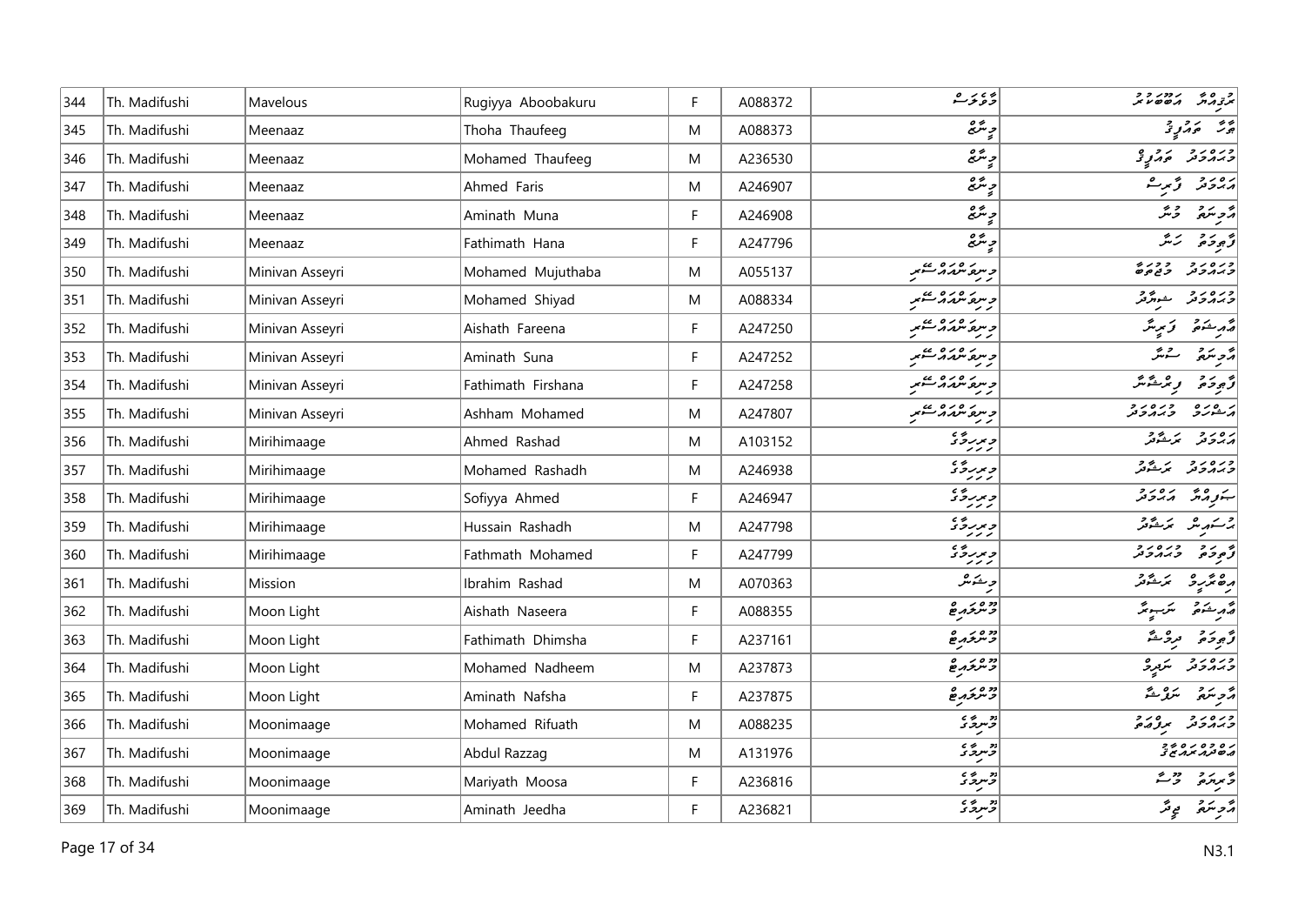| 370 | Th. Madifushi | Moonimaage          | Aishath Lubna      | F  | A236826 | اد سرچ ی<br>  تر سرچ <sub>ک</sub>   | وه پژ<br>اړم کر شوه.<br>مر                                |
|-----|---------------|---------------------|--------------------|----|---------|-------------------------------------|-----------------------------------------------------------|
| 371 | Th. Madifushi | Moonimaage          | Irufath Adam       | M  | A236828 | دو په په<br>ترسرچ <sub>ر</sub> ۍ    | ار برز د<br>پھر ہ<br>مرمر تر                              |
| 372 | Th. Madifushi | <b>Morning Grow</b> | Hassan Isthafa     | M  | A088302 | م موس <u>وم</u><br>د سرسر مر        | برسك مدعوق                                                |
| 373 | Th. Madifushi | <b>Morning Grow</b> | Mohamed Musthafa   | M  | A101487 | <sup>م</sup> سر مروم تر و           | ح بەي ئەسمى<br>سىرتىمبوقە<br>و ره ر و<br><i>و بر</i> د تر |
| 374 | Th. Madifushi | <b>Morning Grow</b> | Ahmed Hafiz        | M  | A162948 | م<br>د سرسر محمد محمد محمد محمد الس | رەر ئەرنى                                                 |
| 375 | Th. Madifushi | <b>Morning Grow</b> | Abdulla Afzal      | M  | A247525 | ە بىر شەھ تۈر                       | ىرى ئىكى<br>ەھىراللە                                      |
| 376 | Th. Madifushi | <b>Morning Grow</b> | Ibrahim Humaid     | M  | A247528 | م سرچونج عر <sub>و</sub>            | ر د کر مر<br>ەرھ ئ <sup>ۆ</sup> ر ۋ                       |
| 377 | Th. Madifushi | Muringu             | Mariyam Nasira     | F  | A088333 | و<br>تر بر سر د                     | ر ه بر ه<br>د بربرگ<br>ىئرىبەتر                           |
| 378 | Th. Madifushi | Musthareege         | Hassan Rashid      | M  | A053574 | و صر ر ،<br>تر سونو برد             | برسەيىتە<br>مگرشہ تر                                      |
| 379 | Th. Madifushi | Musthareege         | Fathmath Ali Fulhu | F  | A075963 | د مشخص مر <sub>ئ</sub> می<br>م      | وتبوخاته المتحفي وحمي                                     |
| 380 | Th. Madifushi | Musthareege         | Siththi Ibrahim    | F. | A076025 | د هم پرې<br>د سوړس                  | ە ھەترىرى<br>مەھەترىپە<br>سوژحو                           |
| 381 | Th. Madifushi | Musthareege         | Malha Hassan       | F  | A159641 | د همه بر <sub>ی</sub>               | ر ه و<br>بزسەيىتىر                                        |
| 382 | Th. Madifushi | Musthareege         | Hawwa Ali Fulhu    | F  | A237255 | د صر د پرې<br>مرگ موس               | رە بەردى                                                  |
| 383 | Th. Madifushi | Musthareege         | Sakeena Ali Fulhu  | F  | A237258 | د صمر مرد<br>ح                      | سىرىد ھەرۋق                                               |
| 384 | Th. Madifushi | Muthee              | Mohamed Hameed     | M  | A086547 | وتمج                                | ورەرو پەيد                                                |
| 385 | Th. Madifushi | Muthee              | Shaheedha Idrees   | F  | A088291 | و<br>حرمج                           | شَدِينَدْ الْمِرْتَمْ بِسَدْ                              |
| 386 | Th. Madifushi | Muthee              | Munziru Mohamed    | M  | A389030 | $\overline{r^2}$                    |                                                           |
| 387 | Th. Madifushi | <b>Naares</b>       | Mohamed Rasheedh   | M  | A055061 | پرې ه<br>مربر شو                    | ورەرو كەنبەتر                                             |
| 388 | Th. Madifushi | <b>Naares</b>       | Aminath Humaidha   | F  | A237879 | متزبر حر                            | برژ پر تر<br>أرمز تر                                      |
| 389 | Th. Madifushi | Naares              | Shafa Rasheedh     | F  | A237891 | متزبر عه                            | شكوكل المخرجوهر                                           |
| 390 | Th. Madifushi | <b>Naares</b>       | Ahmed Shaffan      | M  | A247757 | پري ھ<br>متر <i>پڻ</i>              | رەرد بەەم ھ<br>مەرىر شەمۇش                                |
| 391 | Th. Madifushi | Neel House          | Abbas Ahmed        | M  | A053651 | سربۇ ئەر <sup>م</sup> ك             | رەپ رەرد                                                  |
| 392 | Th. Madifushi | Neel House          | Mariyam Mueena     | F  | A237908 | ابېږېزه په                          | دەرە دېرىگ                                                |
| 393 | Th. Madifushi | Neel House          | Rabia Ahmed        | F  | A237911 | ا <sub>مبرم</sub> زر متعامل         | پڑھ<br>پڑھ<br>پروژو                                       |
| 394 | Th. Madifushi | <b>Neel House</b>   | Fathimath Shahida  | F. | A237918 | سرور بر م                           | ۇ بوز م<br>ستذرقر                                         |
| 395 | Th. Madifushi | Newshun             | Hassan Manik       | M  | A043811 | اسرچمندگر                           | ر<br>بر سەنلە <b>چە</b> سرىد                              |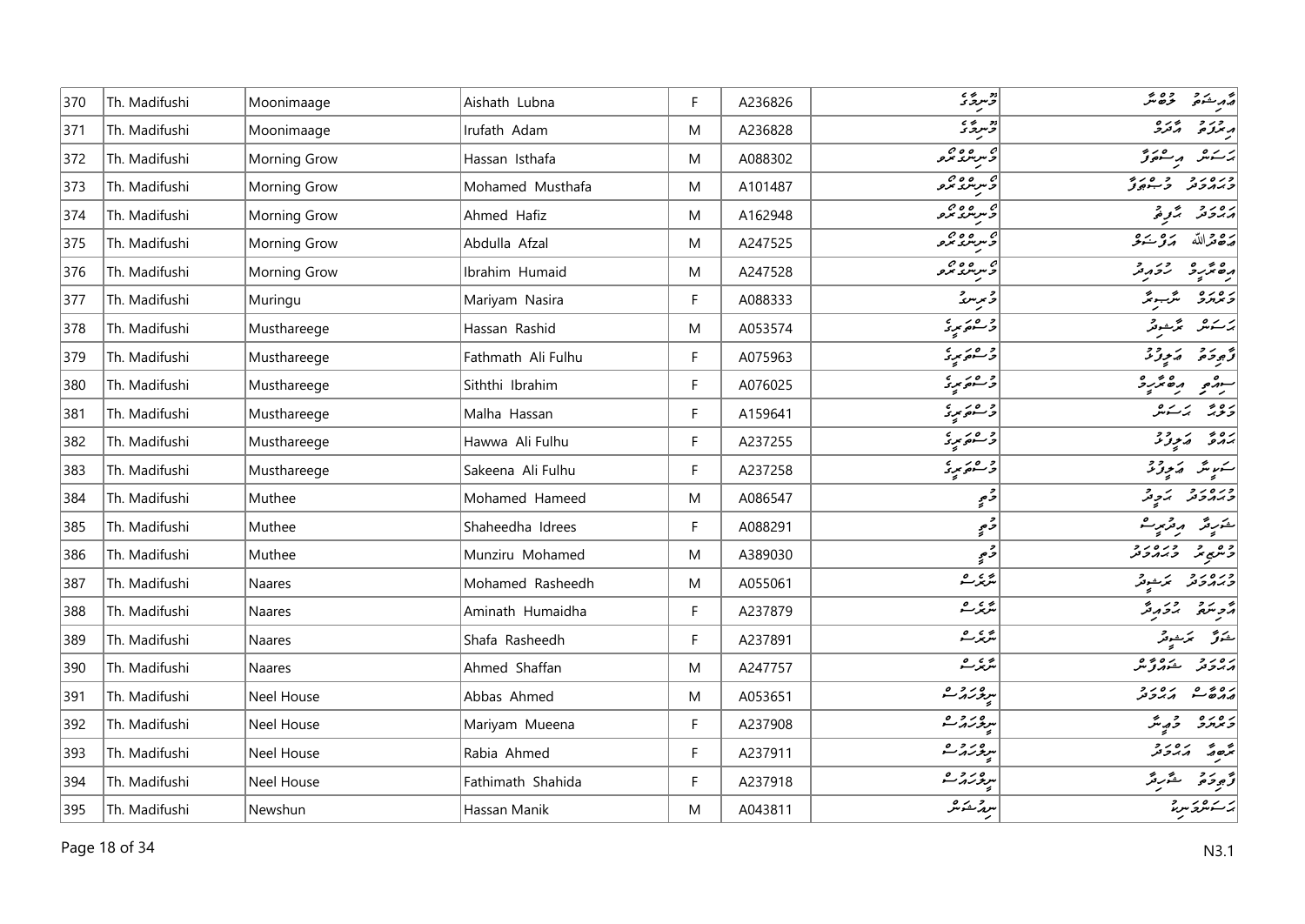| 396 | Th. Madifushi | Newshun           | Ahmed Haseeb        | M  | A245743 | اسرچمندگر                       | پروتر<br>برَب                                                                                                                                                                                                                          |
|-----|---------------|-------------------|---------------------|----|---------|---------------------------------|----------------------------------------------------------------------------------------------------------------------------------------------------------------------------------------------------------------------------------------|
| 397 | Th. Madifushi | <b>Night Rose</b> | Fathimath Azura     | F. | A088216 | لترم هم محرث                    | و به در در به                                                                                                                                                                                                                          |
| 398 | Th. Madifushi | Night Villa       | Fathimath Liusha    | F. | A088405 | ىئىرقجو ئۇ                      | قەردە بەرشە                                                                                                                                                                                                                            |
| 399 | Th. Madifushi | Night Villa       | Siththi Manike      | F. | A088407 | ىئەرغۇر ئۇ                      | سەۋ <sub>ى</sub> ئەسرىئا                                                                                                                                                                                                               |
| 400 | Th. Madifushi | Night Villa       | Hussain Zahir       | M  | A152756 | ىئەرغۇر ئۇ                      | بر سكر مثل المحر بر                                                                                                                                                                                                                    |
| 401 | Th. Madifushi | Night Villa       | Hawwa Inasha        | F  | A152759 | ىئەرغۇر ئۇ                      | رە ئەرگىگە                                                                                                                                                                                                                             |
| 402 | Th. Madifushi | Night Villa       | Mariyam Zahira      | F  | A246541 | ىئەرغۇر ئۇ                      | و وره ځرنگه                                                                                                                                                                                                                            |
| 403 | Th. Madifushi | Nirolhu           | Mohamed Shifaz      | M  | A075231 | سرچري                           | شەۋىج<br>ور ەر د<br><i>د بە</i> ر تەر                                                                                                                                                                                                  |
| 404 | Th. Madifushi | Nirolhu           | Ahmed Rifaz         | M  | A075232 | سرپرېژ                          | أرور ويحقى بالمحمدة المحمدة المحمدة المحمدة المحمدة المحمدة المحمدة المحمدة المحمدة المحمدة المحمدة ا                                                                                                                                  |
| 405 | Th. Madifushi | Nirolhu           | Abdul Wahid Hussain | M  | A078192 | سرپر و                          | גם בכל בר הבית יל                                                                                                                                                                                                                      |
| 406 | Th. Madifushi | Nirolhu           | Hussain Hamdan      | M  | A247270 | سرچري                           | ج ڪرمر هين جي جي جي سر                                                                                                                                                                                                                 |
| 407 | Th. Madifushi | Nishaan           | Abdulla Jameel      | M  | A138415 | سرىشەشر                         | بره والله تح و قر                                                                                                                                                                                                                      |
| 408 | Th. Madifushi | Nishaan           | Ahmed Husnee        | M  | A238083 | اسريشير                         | رەرد جىمبر                                                                                                                                                                                                                             |
| 409 | Th. Madifushi | Nishaan           | Hussain Nishath     | M  | A247762 | ا <sub>سرىش</sub> ى<br>يە       | يركسكر مكر سريكتهمج                                                                                                                                                                                                                    |
| 410 | Th. Madifushi | Nivaidhoshuge     | Hassan Faiz         | M  | A088266 | سرچە جە جە<br>سرچە سرچىرى       | برَ سَدَسٌ وَ مِعْ                                                                                                                                                                                                                     |
| 411 | Th. Madifushi | Nivaidhoshuge     | Seema Sulaiman      | F  | A088267 | سرچە جەدى<br>سرچە سرچە          | سوڭ سىزىرگىر                                                                                                                                                                                                                           |
| 412 | Th. Madifushi | Nivaidhoshuge     | Naaish Mohamed      | M  | A160360 | سرکھ وقریری<br>سرکھ وقریری      | وره رو<br>د برگرونر<br>سمَّم <i>رِ</i> ۖ                                                                                                                                                                                               |
| 413 | Th. Madifushi | Nivaidhoshuge     | Fathimath Ifasha    | F  | A235821 | سرکھ وقریری<br>سرکھ وقریری      | ۇ <sub>ب</sub> ودۇ بەرگ                                                                                                                                                                                                                |
| 414 | Th. Madifushi | Nivaidhoshuge     | Aishath Safa        | F  | A235826 | سرچە جە د ي<br>سرچە پەنگەنزى    | ۇرغىق بۇ                                                                                                                                                                                                                               |
| 415 | Th. Madifushi | Niyushaa Manzil   | Ali Azim            | M  | A323439 | ا <sub>س</sub> ر شونه شرح عر    | $rac{1}{566}$ $rac{1}{56}$                                                                                                                                                                                                             |
| 416 | Th. Madifushi | Noabahaaruge      | Zulfa Idrees        | F  | A088421 | ہ ریے و ۽<br>سرھ شريحه          | وه د مرکز برد.<br>محروف بردر بر                                                                                                                                                                                                        |
| 417 | Th. Madifushi | Noabahaaruge      | Hassan Niyaz        | M  | A088422 | ہ ر پر و ،<br>سر <i>ھ ر</i> بری | ئەسەھ سوچرى                                                                                                                                                                                                                            |
| 418 | Th. Madifushi | Noabahaaruge      | Ali Nasih           | M  | A088423 | ہ رے و ۽<br>سر <i>ھ ر</i> حمدي  | أرجمج التكريب                                                                                                                                                                                                                          |
| 419 | Th. Madifushi | Nooraaneege       | Moosa Naseem        | M  | A045060 | دور<br>سرپر سرپر                | در میں مور <u>د</u> کا مقامت کرنے کے مقامت کرنے کے لیے جاتی کے مقدام کرنے کے لیے ان کے مقدام کے مقدام کے مقدام کے مقد<br>مقدام کرنے کے مقدام کے مقدام کرنے کے مقدام کرنے کے مقدام کرنے کے مقدام کرنے کے مقدام کرنے کے مقدام کرنے کے مق |
| 420 | Th. Madifushi | Nooraaneege       | Mohamed Hussain     | M  | A088219 | دو پر<br>سربر سرپر              | و ر ه ر د<br>تر پر تر تر                                                                                                                                                                                                               |
| 421 | Th. Madifushi | Noovil            | Ahmed Adam          | M  | A053650 | يتر <sub>عر</sub> ثر            | ره رو په ده<br>پرکار پرترو                                                                                                                                                                                                             |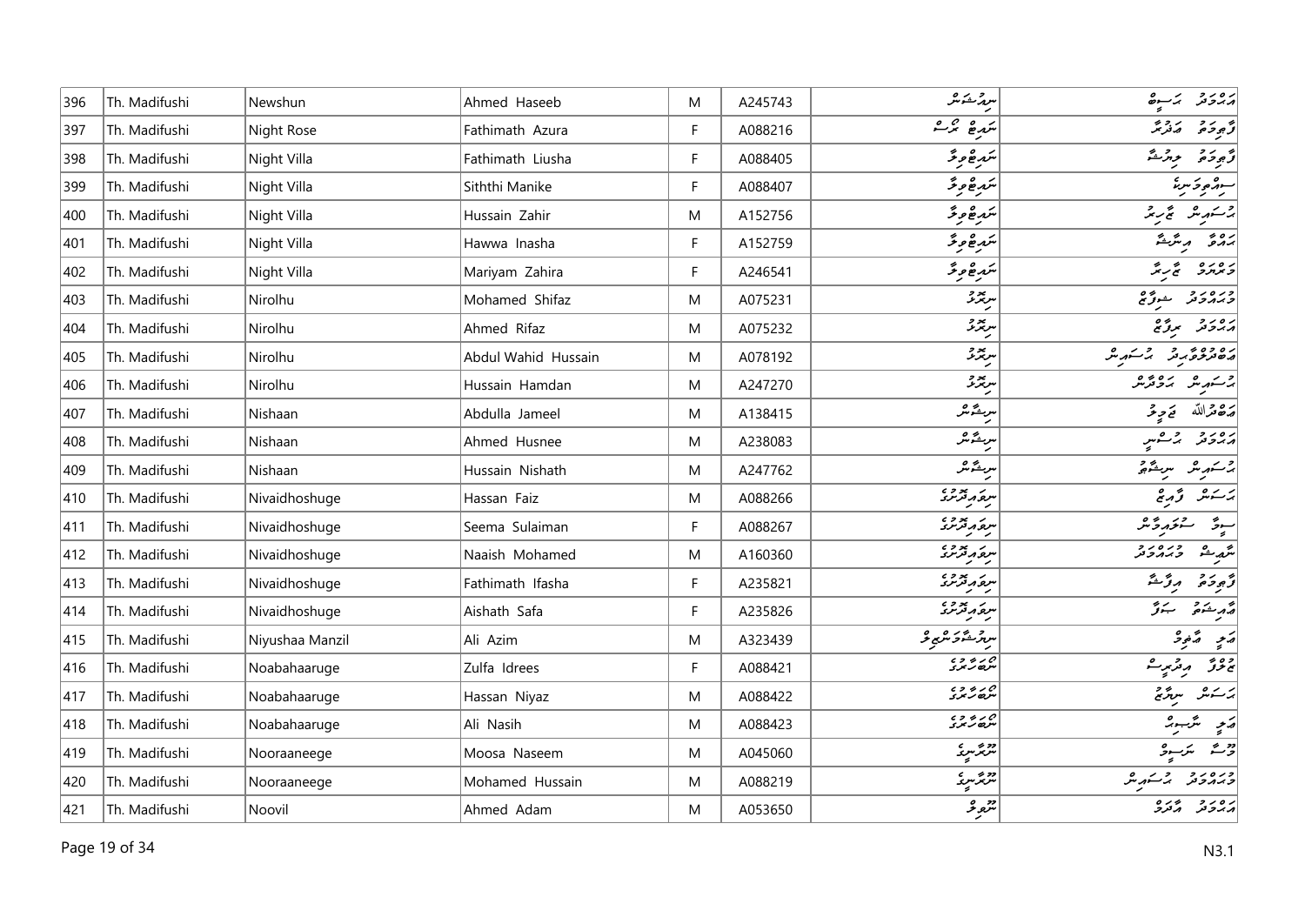| 422 | Th. Madifushi | Noovil      | Fathmath Roona       | F         | A237417 | لتروغه                                                            | حزبتر<br>و مرد د<br>افغان مورد م                                                                                    |
|-----|---------------|-------------|----------------------|-----------|---------|-------------------------------------------------------------------|---------------------------------------------------------------------------------------------------------------------|
| 423 | Th. Madifushi | Noovilaage  | Hassan Rasheed       | M         | A053330 | دد په په<br>سر <sub>گو</sub> مرد                                  | ر<br>برکسکر برشونر                                                                                                  |
| 424 | Th. Madifushi | Noovilaage  | Fathimath Fareesha   | F         | A088256 | دد پر پر<br>سر <sub>گر</sub> پر                                   | وَجِعِدَةٍ وَبِيسَةٌ                                                                                                |
| 425 | Th. Madifushi | Noovilaage  | Mohamed Mufeed       | M         | A089530 | دو پر پر<br>سر <sub>کلو</sub> پر پر                               | وره رو و و<br><i>د پرونډ</i> وړتر                                                                                   |
| 426 | Th. Madifushi | Noovilaage  | Siththi Ismail       | F         | A235841 | دد<br>سرع څرنه                                                    | برشۇرچ<br>سورهو                                                                                                     |
| 427 | Th. Madifushi | Noovilaage  | Aishath Zareena      | F         | A235843 | دد پر پر<br>سرعر بحری                                             | ۇرىشۇ تۆپرىگە                                                                                                       |
| 428 | Th. Madifushi | Noovilaage  | Mohamed Abdul Gafoor | M         | A236168 | دد<br>سرع څرنه                                                    | כנסנכ נסכסנככ<br>כג <mark>תכ</mark> נג מש <mark>נקלנ</mark> ד                                                       |
| 429 | Th. Madifushi | Noovilaage  | Shaya Rasheed        | F         | A277250 | دد<br>متر <sub>عر</sub> مونه                                      | لتنكر المرتشوقر                                                                                                     |
| 430 | Th. Madifushi | lok.        | Afeefa Afeef         | F         | A088306 | حيمته                                                             | أمار والملحق وأراد                                                                                                  |
| 431 | Th. Madifushi | lok.        | Shehenaz Afeef       | M         | A155454 | $\widetilde{\widetilde{\mathcal{L}}_{\mathcal{A}}^{\mathcal{C}}}$ | ے ی مرض<br>مشرکہ مربع<br>ەرىپى                                                                                      |
| 432 | Th. Madifushi | Ok          | Hussain Afeef        | M         | A247476 | $\mathcal{L}$                                                     | بر سەر شەر ئەر ۋ                                                                                                    |
| 433 | Th. Madifushi | Ok          | Asiya Afeef          | F         | A247478 | ە<br>مەن                                                          | أأرسته أأأتمو وكالمحمو                                                                                              |
| 434 | Th. Madifushi | Ok.         | Aminath Afeef        | F         | A247483 | <br> پرس                                                          | أأدينهم أأروق                                                                                                       |
| 435 | Th. Madifushi | Ok.         | Asifa Afeef          | F         | A247484 | $\overset{cc}{\nu}$                                               | ماليبوق الكابي و                                                                                                    |
| 436 | Th. Madifushi | Ok          | Adam Afeef           | ${\sf M}$ | A247485 | ص<br>مرسم                                                         | وره کړې<br>م <sup>ور</sup> د کړې                                                                                    |
| 437 | Th. Madifushi | lok.        | Mohamed Hameed       | ${\sf M}$ | A248406 | $\overline{\mathcal{L}}$                                          | <i>כנסק</i> פי הבית                                                                                                 |
| 438 | Th. Madifushi | Orchidmaage | Eejaz Rasheed        | M         | A072322 | ار<br> دسم وی                                                     | درج بح<br>مرقع موسودگر                                                                                              |
| 439 | Th. Madifushi | Orchidmaage | Habeeba Mohamed      | F         | A088438 | 0 موء ج<br> پرسو بو بر                                            | $\overset{\ast}{\mathscr{Q}}\overset{\ast}{\mathscr{Q}}\overset{\ast}{\mathscr{A}}$<br>و ره ر د<br><i>د ب</i> رگرفر |
| 440 | Th. Madifushi | Penzeemaage | Hassan Azeez         | M         | A088336 | ئۇنىژىمى ئەڭ ئى                                                   | پرسترین کار کارچ می                                                                                                 |
| 441 | Th. Madifushi | Penzeemaage | Abdulla Azeez        | ${\sf M}$ | A088450 | ئۇنىژىمۇ ئەڭ ك                                                    | برە داللە كەيپى                                                                                                     |
| 442 | Th. Madifushi | Plaza       | Mohamed Izunad       | M         | A088288 | وثريج                                                             | ورەرو مەھ                                                                                                           |
| 443 | Th. Madifushi | Plaza       | Hamdha Shujau        | F         | A237286 | وثريج                                                             | رەپ <sub>ە</sub> ھەم<br>بروتر سىمى                                                                                  |
| 444 | Th. Madifushi | Rabarumaage | Fathimath Yashfa     | F         | A154760 | ر ر د د ،<br>بره برد د                                            | ژ <sub>بو څ</sub> و پرېشو                                                                                           |
| 445 | Th. Madifushi | Rabarumaage | Aminath Munaasha     | F         | A158210 | ر ر د » ،<br>بره برو د                                            | أثرم تكرم والثراء                                                                                                   |
| 446 | Th. Madifushi | Rabarumaage | Saud Hassan          | M         | A247058 | ر ر د » ،<br>بره برو د                                            | ر د د<br>ستور تعر<br>برَسەمىر                                                                                       |
| 447 | Th. Madifushi | Rabarumaage | Ahmed Nizam          | ${\sf M}$ | A279834 | ر ر د » ،<br>بره برو د                                            | 1910 - 1919<br>הגבת יישיב                                                                                           |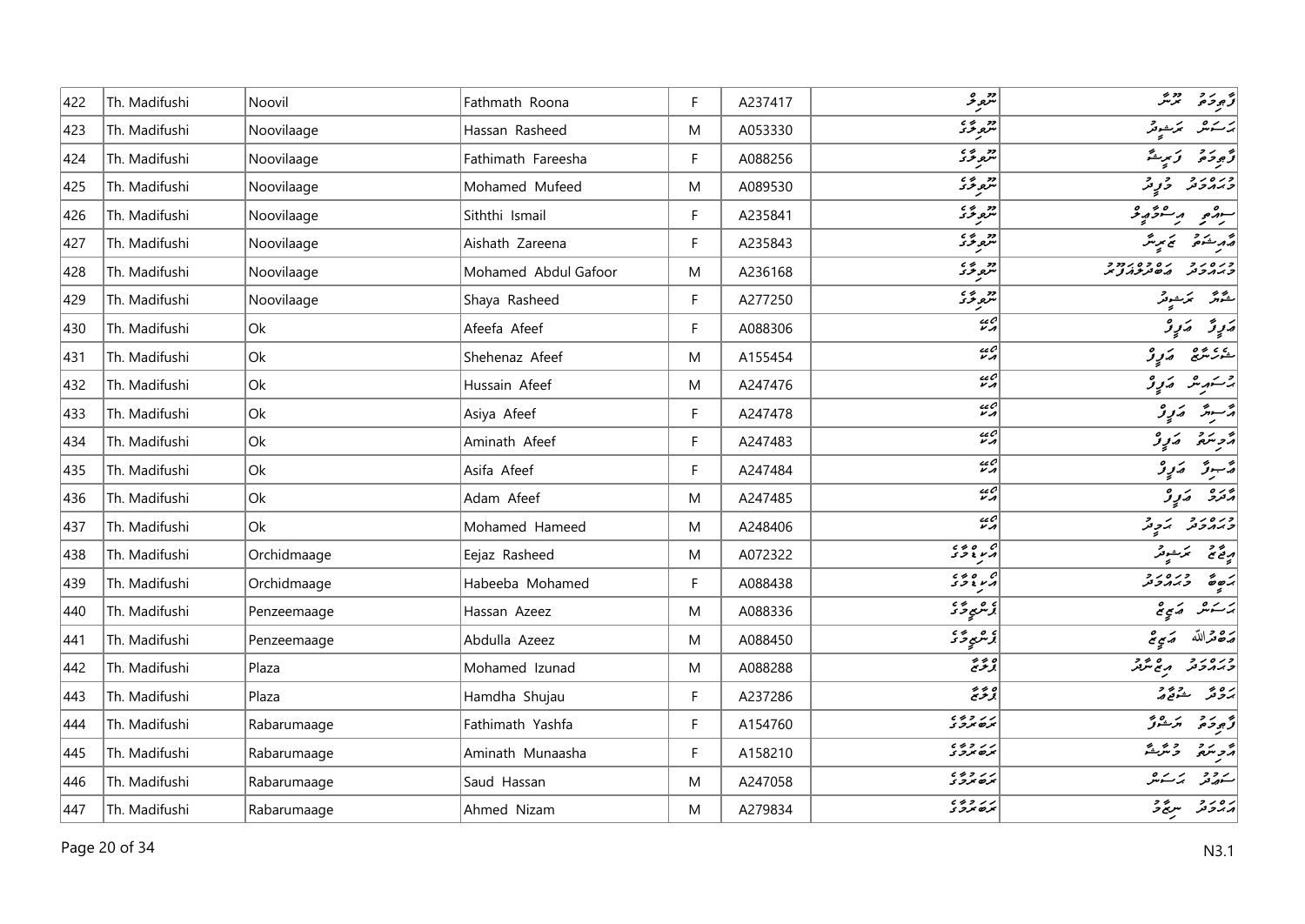| 448 | Th. Madifushi | Raiyvilaage     | Abdulla Shihaad          | M         | A236593 | ره<br>بر <sub>گ</sub> ورځۍ               | بره و الله شو <i>رٌ قر</i><br>مصر الله |
|-----|---------------|-----------------|--------------------------|-----------|---------|------------------------------------------|----------------------------------------|
| 449 | Th. Madifushi | Raiyvilaage     | Aminath Nasiha           | F         | A236594 | ر ه<br>برگوموڅر                          | أأدوسكم الكريدة                        |
| 450 | Th. Madifushi | Raiyvilaage     | Hussain Hamza            | M         | A236595 | ره<br>بر <sub>گ</sub> ورځۍ               | جر شهر شرح برخونج                      |
| 451 | Th. Madifushi | Randhaan        | Mohamed Adnan            | M         | A054504 | برەپرە                                   | ورەرو رومو<br>جەمەدىر مەنزىتر          |
| 452 | Th. Madifushi | Randhaan        | Mariyam Sadhuna          | F         | A088374 | برەپرە                                   | رەرە گەدىر                             |
| 453 | Th. Madifushi | Ranfaru         | Abdul Latheef            | ${\sf M}$ | A088380 | برعوتر                                   | ره وه د په و                           |
| 454 | Th. Madifushi | Ranfaru         | Ibrahim Rizleen          | M         | A088396 | ىر ھەر جە                                | رەتزىر ئىبر ئول                        |
| 455 | Th. Madifushi | Ranfaru         | Zabeena Abdul Latheef    | F         | A088398 | ىر ھ <sub>ە</sub> ر جە                   | كەنگە مەھەر مۇ                         |
| 456 | Th. Madifushi | Ranfaru         | Ahmed Zabeenu            | M         | A246837 | ىر ھەر ج                                 |                                        |
| 457 | Th. Madifushi | Ranfaru         | Aminath Shabeena Latheef | F         | A247793 | ىر مەر جە                                | أأدمكم المنوسر كروالي                  |
| 458 | Th. Madifushi | Red Rose        | Razeena Mohamed          | F         | A236487 | ، ە ە مەر ھ                              | <br>  پرېپ سگر ح بره تر تر             |
| 459 | Th. Madifushi | Red Rose        | Fathmath Shifla          | F         | A247663 | <sup>ى ە ە</sup> م بە                    | أَوَّ مِجْرَةٍ مَسْرُوْتُرُّ           |
| 460 | Th. Madifushi | Red Rose        | Mohamed Hisham           | M         | A247694 | بره جرحه                                 | ورەرو رېمو                             |
| 461 | Th. Madifushi | Rihaabu         | Moosa Muneer             | M         | A058143 | بررٌة                                    | و مشر میں مقرر میں تھا۔<br>منابع       |
| 462 | Th. Madifushi | Rihaabu         | Mohamed Hamdhee          | M         | A344571 | پر ژه<br>بورگ                            | ورەر دەر                               |
| 463 | Th. Madifushi | Rihiveli        | Mohamed Naseem           | M         | A058548 | ىرر ئە<br>ئەرگۈ                          | ورەرو كەسوۋ                            |
| 464 | Th. Madifushi | Rihiveli        | Mariyam Hana             | F         | A247231 | بورځ و<br>مرک                            | و ده ده کنگ                            |
| 465 | Th. Madifushi | Rihiveli        | Fathmath Sama            | F         | A247238 | ىررى<br>ئرىر ئىر                         | ۇ <sub>ج</sub> ودۇ سۇ                  |
| 466 | Th. Madifushi | Riveli          | Hassan Kamil             | M         | A053122 | برۂعر                                    | برىكى ئ <sub>ەر</sub> و                |
| 467 | Th. Madifushi | Riveli          | Ula Kamil                | F         | A247742 | برۂعر                                    | ړی تروی                                |
| 468 | Th. Madifushi | Roashanee House | Mohamed Hilmy            | M         | A066339 | ىرىغە <sub>سرى</sub> زەر 2<br>*          | ورەرو بەقو                             |
| 469 | Th. Madifushi | Roashanee House | Fathmath Roazy           | F         | A088379 | ە ئەسىرىرى ئەت<br>ئى                     | و و ده مربح ک                          |
| 470 | Th. Madifushi | Roashanee House | Aishath Shima Hilmee     | F         | A400012 | ج <sub>ى</sub> شكە مەرىكەر مىگە<br>مەنبە | ۇرىشق ئىرگە برقر                       |
| 471 | Th. Madifushi | Rose House      | Hassan Thasneem          | M         | A088416 | ە ەر دېر<br>ئىرى <i>ر</i> ىر ب           | بركسكر كوك مرد                         |
| 472 | Th. Madifushi | Seetmaage       | Aminath Majdha           | F         | A236973 | ر ه و و د<br>په هو د                     | أزويترة المرده والمحمد                 |
| 473 | Th. Madifushi | Seven and B     | Ahmed Adil               | M         | A070433 |                                          | برەر د ئېرنى                           |
|     |               |                 |                          |           |         |                                          |                                        |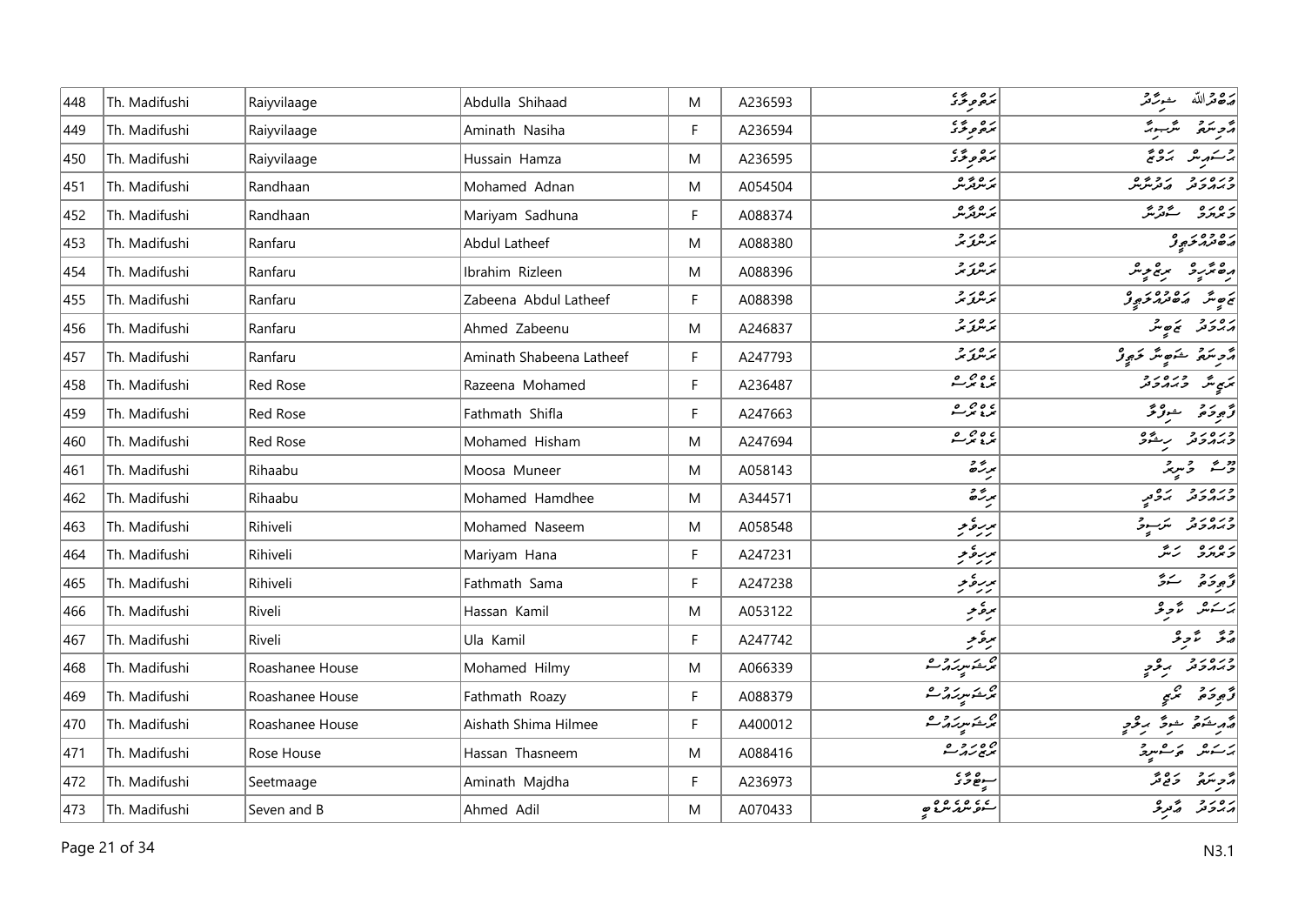| 474 | Th. Madifushi | Seven and B      | Aanaa Adhil       | F         | A295560 |                               | و محمد محمد المحمد المحمد المحمد المحمد المحمد المحمد المحمد المحمد المحمد المحمد المحمد المحمد المحمد المحمد<br>المحمد المحمد المحمد المحمد المحمد المحمد المحمد المحمد المحمد المحمد المحمد المحمد المحمد المحمد المحمد المحم<br> |
|-----|---------------|------------------|-------------------|-----------|---------|-------------------------------|-------------------------------------------------------------------------------------------------------------------------------------------------------------------------------------------------------------------------------------|
| 475 | Th. Madifushi | Shaan            | Shareefa Sulaiman | F         | A088325 | ئەمىر<br>مەس                  | شەمبەرگە<br>ئە<br>ر<br>سىخەر <i>ۋ</i> ىئر                                                                                                                                                                                           |
| 476 | Th. Madifushi | Shaan            | Aminath Shameema  | F         | A096664 | شەھر                          | أأرسني<br>ے کا <sub>تو</sub> گر                                                                                                                                                                                                     |
| 477 | Th. Madifushi | Shaan            | Ali Naseem        | M         | A112245 | ىشەھر                         | ىئەسەۋ<br>ر<br>موج                                                                                                                                                                                                                  |
| 478 | Th. Madifushi | Shaan            | Aishath Shameema  | F         | A247312 | ىدىگە<br>مەشرىپ               | د<br>دگهر شوه<br>د<br>ستورگر                                                                                                                                                                                                        |
| 479 | Th. Madifushi | Shaan            | Ahmed Shameem     | M         | A247314 | ىشەھر                         | ر ە ر د<br>مەرى تىر<br>شَورِ و                                                                                                                                                                                                      |
| 480 | Th. Madifushi | Shaan            | Aminath Neema     | F         | A247334 | ىشەشر                         | أرمر تركيح<br>سرچَّ                                                                                                                                                                                                                 |
| 481 | Th. Madifushi | Shaan            | Reeshan Shameem   | F         | A247337 | ىشەھر                         | <br>س <sub>ی</sub> مندش<br>ستوود                                                                                                                                                                                                    |
| 482 | Th. Madifushi | Shaan            | Mohamed Navaaz    | M         | A247810 | ىشەشر                         | و ر ه ر و<br>تر پر ژ تر<br>بر بو و<br>سرچ مح                                                                                                                                                                                        |
| 483 | Th. Madifushi | Shifa            | Fathimath Mohamed | F         | A088220 | شوترٌ                         | و ر ه ر د<br>تر پر تر تر<br>ومجمج وحمح                                                                                                                                                                                              |
| 484 | Th. Madifushi | Shifa            | Fathimath Nazla   | F         | A088221 | شورٌ                          | و په پر د<br>سرەپچە                                                                                                                                                                                                                 |
| 485 | Th. Madifushi | Shifa            | Aminath Didi      | F         | A088222 | شورٌ                          | ر<br>تر د سره نو بود                                                                                                                                                                                                                |
| 486 | Th. Madifushi | Shifa            | Aishath Didi      | F         | A088226 | شوتر                          | ر<br>په کې شوک تورمن                                                                                                                                                                                                                |
| 487 | Th. Madifushi | Shihaamaa Manzil | Ahmed Shiyaz      | M         | A070407 | ى <i>شەر جۇ جەنگىنى بى</i>    |                                                                                                                                                                                                                                     |
| 488 | Th. Madifushi | Shihaamaa Manzil | Mohamed Shiyam    | M         | A088408 | ى <i>شەرگەنى كە</i> ر         | ورەرو ھەدە<br><i>ھەم</i> ەر ئىسىمەر                                                                                                                                                                                                 |
| 489 | Th. Madifushi | Shihaamaa Manzil | Fathimath Shimana | F         | A088409 | ى <i>شەر جۇ جەنگىنج</i> ۇ     | ژ <sub>ېوخو</sub> مرژنگر                                                                                                                                                                                                            |
| 490 | Th. Madifushi | Shihaamaa Manzil | Abdulla Nisham    | M         | A106627 | ى <i>شەر دەڭ ئىرى</i><br>س    | ەھىراللە<br>سرشگرو                                                                                                                                                                                                                  |
| 491 | Th. Madifushi | Shihaamaa Manzil | Mariyam Shihama   | F         | A123150 | ى <i>شەر جۇ جەنگىنج</i> ى بىر | ر ه بر ه<br>د بربرگ<br>شەرگە گ                                                                                                                                                                                                      |
| 492 | Th. Madifushi | Shihaamaa Manzil | Ibrahim Shiham    | M         | A141680 | ى <i>شەر جۇ جى</i> رى ئى      | شور محر<br>ر<br>ەھ ئ <sup>ۆ</sup> رۈ                                                                                                                                                                                                |
| 493 | Th. Madifushi | Shihaamaa Manzil | Ali Shafiu        | M         | A246009 | ى <i>شەرگەنى كە</i> ر         | ړې شوه.<br>مړ                                                                                                                                                                                                                       |
| 494 | Th. Madifushi | Shihaamaa Manzil | Ahmed Nafiu       | M         | A246011 | <sub>شورگ</sub> ۇز قرىم ئى    | رەبەتە<br>يتنور                                                                                                                                                                                                                     |
| 495 | Th. Madifushi | Shihaamaa Manzil | Maisha Ali        | F         | A246012 | <u>ه در در درم</u> د          | ۇرىقە<br>ەكىپىيە                                                                                                                                                                                                                    |
| 496 | Th. Madifushi | Shihaamaa Manzil | Ahmed Shafy       | M         | A247787 | ىد <i>ە ئەۋە</i> ئىرىمى ئى    | ر 2 در د<br>پر پر <del>د</del> تر<br>ر گھڻي                                                                                                                                                                                         |
| 497 | Th. Madifushi | Signalge         | HAMDHA ZAHIR      | F         | A236520 | ے مرو ۽<br>سور مترجو ي        | رەپ پەرىر                                                                                                                                                                                                                           |
| 498 | Th. Madifushi | Snow Light       | Mohamed Ahmed     | M         | A055326 | جميزموه                       | و ره ر د<br><i>و پر</i> و تر<br>پرور و                                                                                                                                                                                              |
| 499 | Th. Madifushi | Snow Light       | Nishaz Mohamed    | ${\sf M}$ | A236421 | جميزره                        | و ره ر و<br>تر پروتر<br>سرشگر تح                                                                                                                                                                                                    |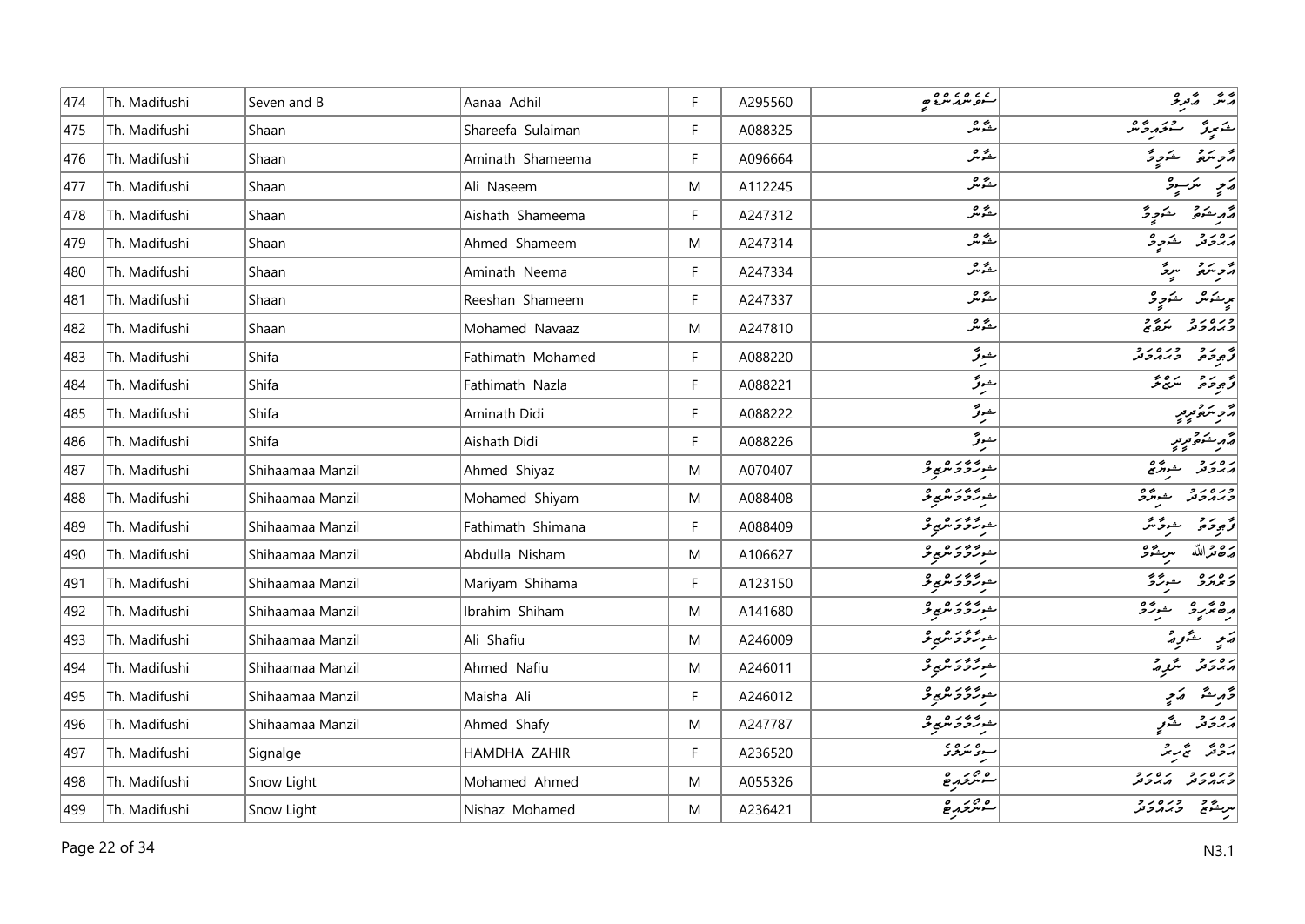| 500 | Th. Madifushi | Snow Light      | Adam Iyaz             | M         | A236425 | <u>ە يې ئەرە</u>                     | ەرىرى<br>  پر ره<br>  پر تر ژ                                                                                                                                                                                                                  |
|-----|---------------|-----------------|-----------------------|-----------|---------|--------------------------------------|------------------------------------------------------------------------------------------------------------------------------------------------------------------------------------------------------------------------------------------------|
| 501 | Th. Madifushi | Snow Light      | Maldha Mohamed        | F         | A247552 | جميحه فح                             | ر ہ بڑ<br>و ره ر و<br><i>و پر د</i> تر                                                                                                                                                                                                         |
| 502 | Th. Madifushi | Snow White      | Mariyam Shirumeena    | F         | A088283 | <u>موسمور</u> ه                      | ر ه ر ه<br><del>ر</del> بربر د<br>ىشونتر <sub>ىچە</sub> بىگر                                                                                                                                                                                   |
| 503 | Th. Madifushi | Snow White      | Sharoona Abdul Razzag | F         | A236833 | <u>ە ئەترىم ۋ</u>                    | ر ٥ ر ٥ ر ٥ ر و <del>۶</del><br>پره تر ۱ <i>۸ پر</i> ۲ ی<br>يە دوپر<br>شەنبۇ بىتر                                                                                                                                                              |
| 504 | Th. Madifushi | Snow White      | Razzan Abdul Razzaq   | M         | A247726 | $rac{\sqrt{2}}{2}$                   | גם כם גם 29<br>גם <i>בנוג יב</i> וג יב<br>ر ە بە چە                                                                                                                                                                                            |
| 505 | Th. Madifushi | Snow White      | Rifga Abdul Razzaq    | F         | A247730 | مشروع                                | ر ٥ <i>٥ ٥ ٥ ٥ ٥ ٠</i><br>پرحا <i>تر ۹ ۶ ۶ م</i><br>ىرۇتچ                                                                                                                                                                                      |
| 506 | Th. Madifushi | Sosun villa     | Hawwa Shimla          | F         | A088316 | 2 سەنگ <sub>ىرى</sub> ئە             | برەپچ<br>شەرە ئۇ<br>—                                                                                                                                                                                                                          |
| 507 | Th. Madifushi | Sosun villa     | Rukhseena Hussain     | F         | A088317 | <u>ش ئەشرو ئۇ</u>                    | وه سومتر حرم می<br>مرز سومتر حرم میرمتر                                                                                                                                                                                                        |
| 508 | Th. Madifushi | Sosun villa     | Ahmed Nizam           | ${\sf M}$ | A138844 | ج ئەنگەرى <i>گە</i>                  | رەرو سۇۋ                                                                                                                                                                                                                                       |
| 509 | Th. Madifushi | Sosun villa     | Nasru Raha            | M         | A155300 | ح سەمبىرىگى ئىسىمبورىگە<br>سى        | ىر بە « بەر».<br>سەيىر بىرگ                                                                                                                                                                                                                    |
| 510 | Th. Madifushi | Sosun villa     | Aminath Ruhusana      | F         | A247394 | <u>ش ئەنگرو ئۇ</u>                   | ىر بۇ سەئىر<br>ړ ځې په د                                                                                                                                                                                                                       |
| 511 | Th. Madifushi | Sosun villa     | Fathimath Rifsha      | F         | A247397 | ج سەن <sub>ى</sub> رى ئە             | ۋە ئەڭ بىرۇش                                                                                                                                                                                                                                   |
| 512 | Th. Madifushi | Sosun villa     | Hussain Shimhaadh     | M         | A247822 | <u>ح س</u> ەمىھ بۇ                   | ج سکه ره شوخ بر تعر                                                                                                                                                                                                                            |
| 513 | Th. Madifushi | Sosunge         | Aishath Reena         | F         | A088337 | <u>م ئەيۋە</u>                       | ۇرمىنى ئېرىتىگ                                                                                                                                                                                                                                 |
| 514 | Th. Madifushi | Sosunge         | Mubaarik Rashaad      | ${\sf M}$ | A238096 | <u>م</u> مەمەرى                      | 3 څونه<br>د ځمي<br>ىر شەتر                                                                                                                                                                                                                     |
| 515 | Th. Madifushi | Sosunge         | Aminath Zeena         | F         | A238098 | تنج يحدثني                           | أزوينهم بإيثر                                                                                                                                                                                                                                  |
| 516 | Th. Madifushi | Sosunge         | Irfan Rashad          | M         | A238102 | <u>م ئەيرو،</u>                      | ەر ئەرگەر ئەرگەر                                                                                                                                                                                                                               |
| 517 | Th. Madifushi | Sun Light       | Raziyya Abdulla       | F         | A238274 | سەمىر ئىر ھ                          | بمنجد مكافرالله                                                                                                                                                                                                                                |
| 518 | Th. Madifushi | Thandiraiymaage | Aishath Sofiyya       | F         | A088254 | <br>  ئۆسرو ئىز ئۆر ئ                | سەو ەر<br>و مرکز در<br>مرکز مشوی                                                                                                                                                                                                               |
| 519 | Th. Madifushi | Thandiraiymaage | Mashitha Moosa        | F         | A247625 | لۇس <sub>ىۋ</sub> ىرە يەتق           | ۇ ئەمۇ<br>دو مشر                                                                                                                                                                                                                               |
| 520 | Th. Madifushi | Tharividhaage   | Fathimath Nazura      | F         | A235748 | اه مره وګړي<br><u>په مر</u>          | ۇپروڭر ئىرتر                                                                                                                                                                                                                                   |
| 521 | Th. Madifushi | Tharividhaage   | Aminath Neesha        | F         | A235752 | ر<br>حومرح تری                       | أأدح سيراني                                                                                                                                                                                                                                    |
| 522 | Th. Madifushi | Tharividhaage   | Hussain Nahudh        | M         | A235758 | <br> ح مره قری                       | يز سكر مثر مترجمته                                                                                                                                                                                                                             |
| 523 | Th. Madifushi | Tharividhaage   | Aishath Nishwa        | F         | A235765 | ه مر <sub>حو</sub> تر د<br>م         | انجم برختمون<br>المستمر المستمر المستمر المستمر المستمر المستمر بالمستمر بالمستمر بالمستمر بالمستمر المستمر المستمر المستمر ا<br>المستمر المستمر المستمر المستمر المستمر المستمر المستمر المستمر المستمر المستمر المستمر المستمر ال<br>سورشوگر |
| 524 | Th. Madifushi | Tharividhaage   | Hawwa Nahula          | F         | A247605 | ئەسرەپىرى<br>م                       | برەپچ<br>سرويځ                                                                                                                                                                                                                                 |
| 525 | Th. Madifushi | Thiburoazge     | Adnan Ibrahim         | ${\sf M}$ | A159836 | وه وه و و و<br>موض <sup>ع پی</sup> د | גר בפ פיב                                                                                                                                                                                                                                      |
|     |               |                 |                       |           |         |                                      |                                                                                                                                                                                                                                                |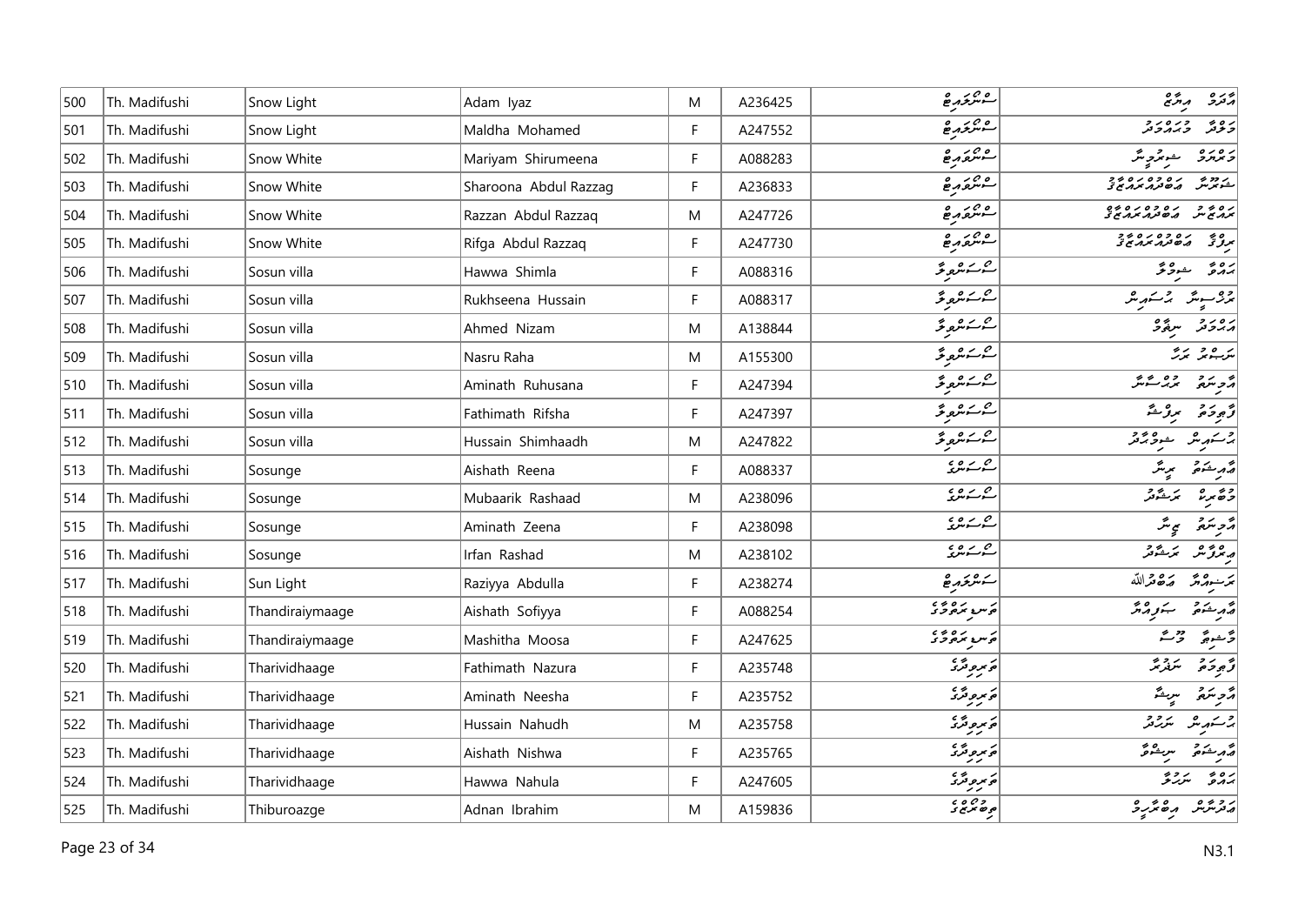| 526 | Th. Madifushi | Three Rose     | Aminath Ali        | F         | A088274 | ە يېرىرگ<br>مۇ يېرىرگ                   | ۇ جە ئىبۇ<br>رځ په                                                                                    |
|-----|---------------|----------------|--------------------|-----------|---------|-----------------------------------------|-------------------------------------------------------------------------------------------------------|
| 527 | Th. Madifushi | Thuniveli      | Shathira Nizar     | F         | A154582 | ۇسرەكر                                  | مشهجر تتر<br>سريح تنر                                                                                 |
| 528 | Th. Madifushi | Thuniveli      | Aishath Noora      | F         | A235733 | فحميره عر                               | يتوجر<br>و مر شو د<br>مر                                                                              |
| 529 | Th. Madifushi | Thuniveli      | Aminath Neera      | F         | A235740 | ە<br>مۇسرەكرىپە                         | أرمرهم<br>سرپر                                                                                        |
| 530 | Th. Madifushi | Udhares        | Moosa Rashaad      | M         | A238089 | د بر پر <u>م</u>                        | دە ئەسىر ئەرەر<br>ئارىسى ئايرىشكەر                                                                    |
| 531 | Th. Madifushi | Vaiaraage      | Aishath Shameema   | F         | A088269 | ر<br>وم <i>ر</i> پر د                   | و مر شور من ديگر ديگر<br>مر                                                                           |
| 532 | Th. Madifushi | Vaiaraage      | Nafeesa Ali        | F         | A237766 | ر<br>قرم تری                            | سَموٍ کے مقبح                                                                                         |
| 533 | Th. Madifushi | Vaijeheyge     | Aminath Shaainaa   | F         | A088261 | ر<br>تو در ج ر د                        | ڪ <sub>مر</sub> سر                                                                                    |
| 534 | Th. Madifushi | Vaijeheyge     | Hawwa Zahira       | F         | A088262 | ر<br>  تو مربع رئ                       | $rac{20}{20}$<br>پچ پر پټر<br>پ                                                                       |
| 535 | Th. Madifushi | Vaijeheyge     | Fathimath Sofiyya  | F         | A088263 | ر<br>تومرہے ر <sub>ی</sub>              | ىبەر ۋە<br>و مر د<br>تر مور مو                                                                        |
| 536 | Th. Madifushi | Vaijeheyge     | Madheeha Hussain   | F         | A088264 | ر<br>تو در ج ر د                        | ئە تور <sup>ى</sup> خ<br>بر سەمەر بىر                                                                 |
| 537 | Th. Madifushi | Veeside Villa  | Mohamed Nadheem    | ${\sf M}$ | A246971 | ءِ سَنهر ۽ ءِ ٿُر                       | و رە ر د<br>تر پر پر تر<br>سربرو                                                                      |
| 538 | Th. Madifushi | Veeside Villa  | Ahmed Tholaal      | M         | A246979 | ويسكره ووقر                             | ەرەر<br>بر پژو<br>جو <del>گر</del> گر                                                                 |
| 539 | Th. Madifushi | Venus Villa    | Mariyam Sajidha    | F         | A126768 | <sub>عو</sub> مئز ش <sub>عرم</sub> مَّز | د بر پر د گھروگر                                                                                      |
| 540 | Th. Madifushi | Venus Villa    | Azeeza Abdul Gadir | F         | A246567 | <br> ءِ پئر سفهو محر                    | أرسم من المعامل المحمد المحمد المحمد من المحمد من المحمد من المحمد المحمد المحمد المحمد المحمد المحمد |
| 541 | Th. Madifushi | Venus Villa    | Aishath Shaina     | F         | A246571 | <sub>ع</sub> ې مرڪبو محر                | قدم المستقدين                                                                                         |
| 542 | Th. Madifushi | Vilat Villa    | Aishath Suveyza    | F         | A088313 | وتزهوقر                                 | و پره<br>سنونځ<br>ا پژ <sub>امر</sub> شده.<br>ا                                                       |
| 543 | Th. Madifushi | Vilat Villa    | Zureena Adam       | F         | A088314 | وتزهوقر                                 | ح پر مگر محمد در <i>ه</i><br>محمد پر مگر مگر مگر محمد بر                                              |
| 544 | Th. Madifushi | Vilat Villa    | Mohamed Ibrahim    | ${\sf M}$ | A202174 | وتزءه وقر                               | و ره ر د<br>تر پر ژنر<br>ەھ ترىرى                                                                     |
| 545 | Th. Madifushi | Vilat Villa    | Mariyam Ibrahim    | F         | A202175 | وتزءه وقر                               | ە ھەترىرى<br>ر ه بر ه<br><del>د</del> بربرگر                                                          |
| 546 | Th. Madifushi | Vilat Villa    | Hussain Thahseen   | M         | A247407 | وتزهوقر                                 | جر س <sub>ک</sub> ر میں<br>م                                                                          |
| 547 | Th. Madifushi | Vilat Villa    | Hawwa Ibrahim      | F         | A247408 | وتزهجوتمر                               | برەپچ<br>ەھ تررۈ                                                                                      |
| 548 | Th. Madifushi | Vilat Villa    | Fathimath Shamha   | F         | A247823 | ومَعْ وِمَّ                             | شەۋرى<br>وحجوحهم                                                                                      |
| 549 | Th. Madifushi | Villa De Light | Usham Ahmed        | M         | A148405 | وقربو خرمره                             | برە ئەتر<br>تر ش <sup>ی</sup> خ تر                                                                    |
| 550 | Th. Madifushi | Villa Dhuni    | Aminath Shabeena   | F         | A261494 | وقرقرسر                                 | أرمز يتزه<br>شەھ بىر                                                                                  |
| 551 | Th. Madifushi | Vinares        | Fathimath Nareema  | F         | A058257 | وبئر پڑے                                | ۇپرۇش ئىر                                                                                             |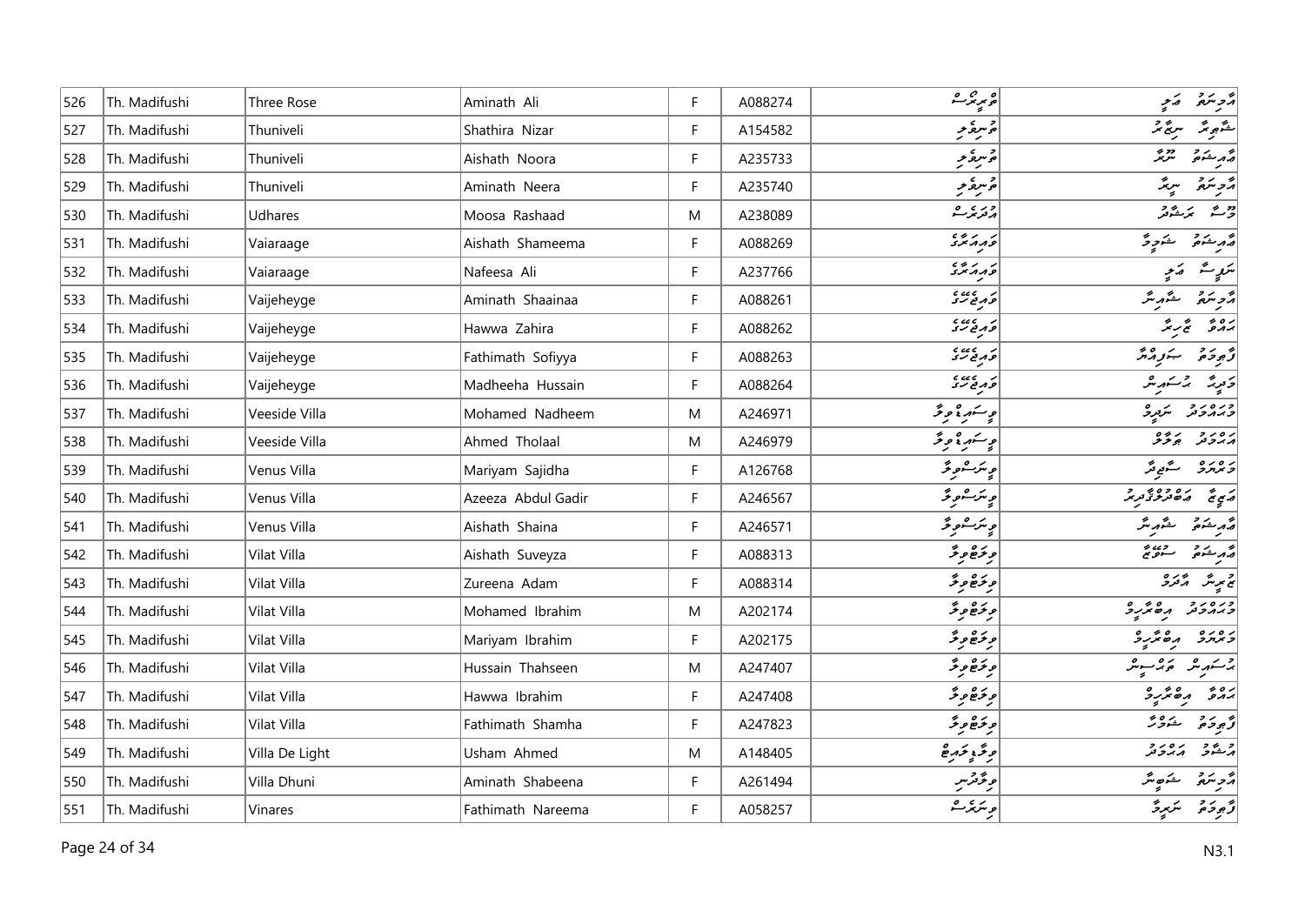| 552 | Th. Madifushi | Vinares             | Mariyam Leenaz         | F         | A072347 | <sub>ع</sub> پئر <i>پڑ</i> ہے                                                                                                                                                                                                                                                                                                                                                                                            | مجينتي<br>  ئەنگەر ئ                            |
|-----|---------------|---------------------|------------------------|-----------|---------|--------------------------------------------------------------------------------------------------------------------------------------------------------------------------------------------------------------------------------------------------------------------------------------------------------------------------------------------------------------------------------------------------------------------------|-------------------------------------------------|
| 553 | Th. Madifushi | Vinares             | Moomina Ibrahim        | F         | A088273 | <sub>ع</sub> سر پر م                                                                                                                                                                                                                                                                                                                                                                                                     | وە ئەربە<br>وړېږمتر                             |
| 554 | Th. Madifushi | Vinares             | Ahmed Ziyam            | M         | A088286 | <sub>حو</sub> سَر پر م                                                                                                                                                                                                                                                                                                                                                                                                   | أرور ويدو                                       |
| 555 | Th. Madifushi | Vinares             | Moosa Nashaath         | M         | A237283 | وبئر پژم                                                                                                                                                                                                                                                                                                                                                                                                                 | وحرث الكريشي                                    |
| 556 | Th. Madifushi | Vinolia             | Ibrahim Rasheed        | M         | A088271 | ويثر ديج                                                                                                                                                                                                                                                                                                                                                                                                                 | ەرھ ئ <sup>ۆ</sup> ر ۋ<br>ىگە شەقر<br>ئ         |
| 557 | Th. Madifushi | Vinolia             | Hussain Layaan         | M         | A165336 | ويثنبه                                                                                                                                                                                                                                                                                                                                                                                                                   |                                                 |
| 558 | Th. Madifushi | Vinolia             | Mohamed Rasheed        | ${\sf M}$ | A237646 | ويثنبه                                                                                                                                                                                                                                                                                                                                                                                                                   | وره رو کرشونر<br>د <i>براد د</i> ر کرشونر       |
| 559 | Th. Madifushi | Vinolia             | Abdulla Rasheed        | M         | A237774 | ويثعرته                                                                                                                                                                                                                                                                                                                                                                                                                  | ره والله مرشوتر<br>صفرالله مرشوتر               |
| 560 | Th. Madifushi | Vinolia             | Ali Rasheed            | M         | A237779 | وتكرد                                                                                                                                                                                                                                                                                                                                                                                                                    | ر<br>ماسي الماسيوند                             |
| 561 | Th. Madifushi | Vinolia             | Ahmed Rasheed          | M         | A247837 | ويثنبه                                                                                                                                                                                                                                                                                                                                                                                                                   | رەر بە<br>م <i>.ئەۋ</i> تر گرىش <sub>ۇ</sub> تر |
| 562 | Th. Madifushi | <b>Welcome Gate</b> | Ibrahim Khaleel        | M         | A055146 | ړ ه ر ه پړه<br>و <del>ز</del> ر د ر ح                                                                                                                                                                                                                                                                                                                                                                                    | ە ھەترىر <sup>ە</sup><br>تزوٍوٌ                 |
| 563 | Th. Madifushi | <b>Welcome Gate</b> | Aminath Rifaa          | F         | A247754 |                                                                                                                                                                                                                                                                                                                                                                                                                          | پ <sup>و</sup> پر سرچ<br>ىجزى                   |
| 564 | Th. Madifushi | White Rose          | Haseena Abdul Kareem   | F         | A075080 | $\begin{array}{c c} \hline \rule{0pt}{3ex} & \rule{0pt}{3ex} & \rule{0pt}{3ex} \\ \rule{0pt}{3ex} & \rule{0pt}{3ex} & \rule{0pt}{3ex} \\ \rule{0pt}{3ex} & \rule{0pt}{3ex} & \rule{0pt}{3ex} \\ \rule{0pt}{3ex} & \rule{0pt}{3ex} & \rule{0pt}{3ex} \\ \rule{0pt}{3ex} & \rule{0pt}{3ex} & \rule{0pt}{3ex} \\ \rule{0pt}{3ex} & \rule{0pt}{3ex} & \rule{0pt}{3ex} \\ \rule{0pt}{3ex} & \rule{0pt}{3ex} & \rule{0pt}{3ex$ | ر کورور ده در د                                 |
| 565 | Th. Madifushi | White Rose          | Hassan Rameez          | M         | A088439 | ورءٍ موت                                                                                                                                                                                                                                                                                                                                                                                                                 | برستىقى ئېرىپىمى                                |
| 566 | Th. Madifushi | White Rose          | Mohamed Waheed Adam    | M         | A092556 | لروحيته                                                                                                                                                                                                                                                                                                                                                                                                                  | ورەر دىر دەردە                                  |
| 567 | Th. Madifushi | White Rose          | Aminath Saleema        | F         | A149125 | ا ئەرەپر مى                                                                                                                                                                                                                                                                                                                                                                                                              | أروبتني سنور                                    |
| 568 | Th. Madifushi | <b>White Rose</b>   | MAESHATH RAAYAA RAMEEZ | F         | A247766 | لحرم عجزت                                                                                                                                                                                                                                                                                                                                                                                                                | دَرٍ ڪرڻ گرڻ گردِ ج                             |
| 569 | Th. Madifushi | White Rose          | Thooba Waheedh         | F         | A332090 | ورءيمت                                                                                                                                                                                                                                                                                                                                                                                                                   | وده کې په تر                                    |
| 570 | Th. Madifushi | Yumna Manzil        | Hussain Jadhulla       | M         | A069784 | وه پر په پوځ<br>مرح مرح مر <sub>بح</sub> څ                                                                                                                                                                                                                                                                                                                                                                               | جرسكمريثر كإقرالله                              |
| 571 | Th. Madifushi | Yumna Manzil        | Fathimath Riza         | F         | A088381 | وه پر م<br>مرد سرد سر <sub>ی</sub> نو                                                                                                                                                                                                                                                                                                                                                                                    | و بر د<br>ترجو څخه<br>ىرىگە                     |
| 572 | Th. Madifushi | Yumna Manzil        | Hawwa Minna            | F         | A088383 | وه پر په مور<br>مرد مرد مربح څ                                                                                                                                                                                                                                                                                                                                                                                           | رە بە<br>پەرى<br>ح مگرمگر                       |
| 573 | Th. Madifushi | Yumna Manzil        | Mariyam Shaira         | F         | A088400 | وه پر م <sub>ر</sub> پو <sub>ن</sub> و                                                                                                                                                                                                                                                                                                                                                                                   | ر ه ر ه<br><del>ر</del> بربرگ<br>شگە پر         |
| 574 | Th. Madifushi | Yumna Manzil        | Aishath Zeena          | F         | A088401 | دە بۇر قىرىم بۇ                                                                                                                                                                                                                                                                                                                                                                                                          | و د شود سم پارگر<br>م                           |
| 575 | Th. Madifushi | Yumna Manzil        | Aminath Yumna          | F         | A088402 | وه پر م<br>مرد سرد سر <sub>ی</sub> نو                                                                                                                                                                                                                                                                                                                                                                                    | پرویژ<br>أثربر مرد                              |
| 576 | Th. Madifushi | Yumna Manzil        | Ahmed Ishaq            | M         | A155441 | ره ورو د ه<br>در مرد مربح د                                                                                                                                                                                                                                                                                                                                                                                              | رەرد بەرەپ                                      |
| 577 | Th. Madifushi | Yumna Manzil        | Mohamed Saifulla       | ${\sf M}$ | A246561 | وه پر پ <sub>ې</sub> و                                                                                                                                                                                                                                                                                                                                                                                                   | وبرە بە دەرىق الله                              |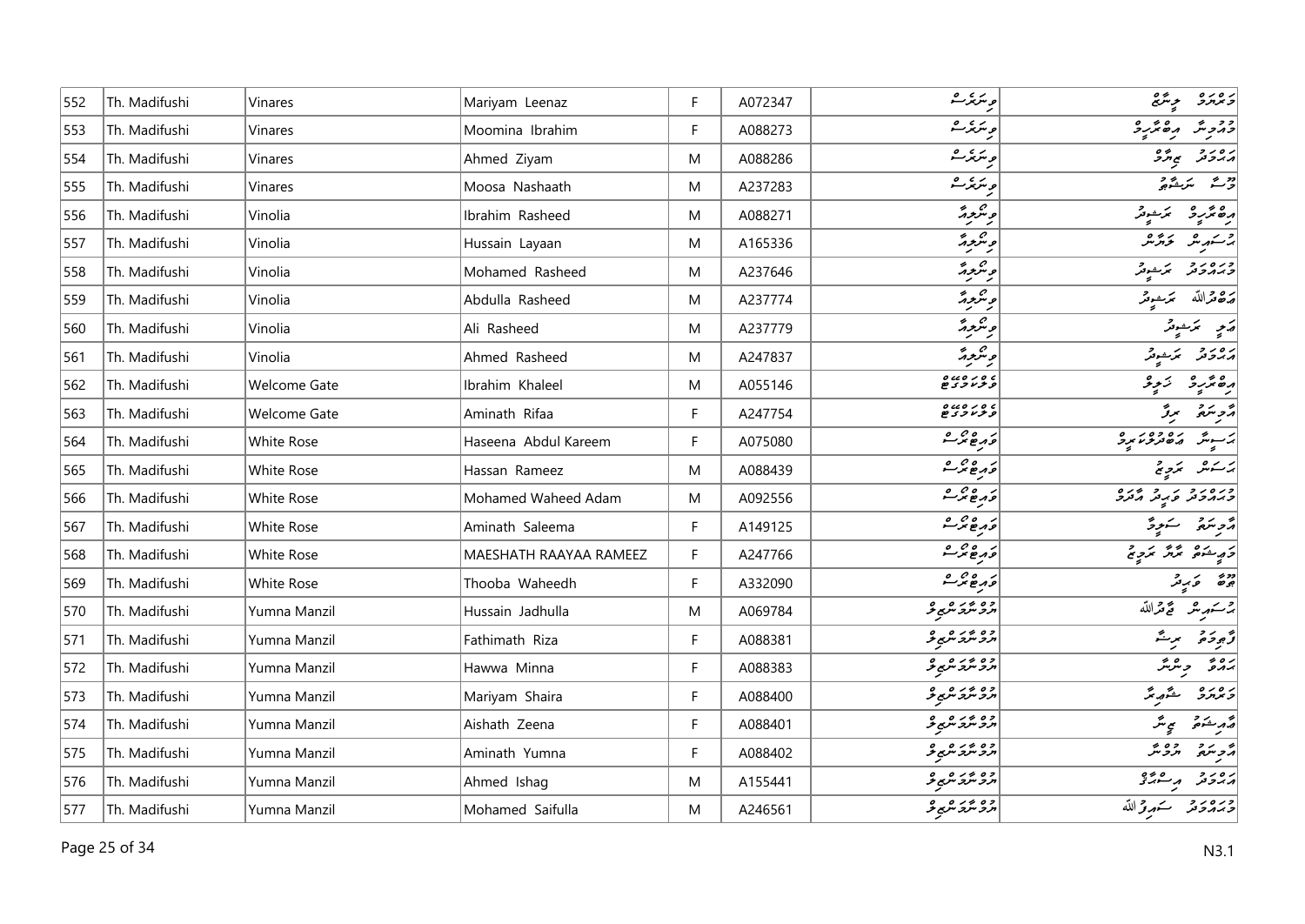| 578 | Th. Madifushi    | Yumna Manzil  | Aminath Eesha Ishaag | F         | A247788 | وه پره ه<br>در مرد مربح د              | ۇ ئەستۇر مەيش مەسىر ئە                               |
|-----|------------------|---------------|----------------------|-----------|---------|----------------------------------------|------------------------------------------------------|
| 579 | Th. Madifushi    | Yumna Manzil  | Dhilshan Ishaag      | ${\sf M}$ | A247791 | وه پر م<br>مرد سرد سر <sub>ی</sub> بر  | لروشة ومشترة                                         |
| 580 | Th. Madifushi    | Zameen        | Ahmed Naseeth        | ${\sf M}$ | A316478 | ىئىم پىتىر                             |                                                      |
| 581 | Th. Madifushi    | Zamzam        | Mariyam Bishara      | F         | A084468 | ر ه ر ه<br>پخ گري                      | ره ره پخته                                           |
| 582 | Th. Madifushi    | Zamzam        | Fathimath Isha Zaki  | F         | A237482 | ر ه ر ه<br>پح بر بر                    | توجوخو مشكر                                          |
| 583 | Th. Madifushi    | Zamzam        | Hussain Jailam       | ${\sf M}$ | A237487 | ر ه ر ه<br>پح بخ ب                     | برسكريش فيركز                                        |
| 584 | Th. Madifushi    | Zamzam        | Aishath Zaifa Zaki   | F         | A247750 | ر ه ر ه<br>پح د بح                     |                                                      |
| 585 | Th. Madifushi    | Zamzam        | Mohamed Zayaan       | M         | A333115 | ر ه ر ه<br>پح بخ ب                     | כנסנכ נפס                                            |
| 586 | Th. Madifushi    | Zikraadi      | Adam Mohamed         | M         | A053817 | ىپرىمىگىر                              | برره وره رو<br>پرترو وبرپروتر                        |
| 587 | Th. Madifushi    | Zikraadi      | Aminath Umaima       | F         | A088320 | ىپە ئەتىر<br>بىر                       | أأوسكم المكرمرة                                      |
| 588 | Th. Madifushi    | Zikraadi      | Sithuna Fahumee      | F         | A088321 | بېرغمنځو                               | سوەپتىر ئۈرخىي                                       |
| 589 | Th. Madifushi    | Zikraadi      | Faheema Fahumee      | F         | A088322 | ېږمىگو                                 | وَرِدٌ وَرَّدٍ                                       |
| 590 | Th. Madifushi    | Zikraadi      | Hassan Faheem        | ${\sf M}$ | A088323 | ىپرىشمىز                               | برسەش تەرپى                                          |
| 591 | Th. Madifushi    | Zikraadi      | Hussain Fahumee      | M         | A247371 | ېږمىگو                                 | يز سكر مثل الوكرمي                                   |
| 592 | Th. Madifushi    | Zikraadi      | Aishath Muneeza      | F         | A247375 | بېرغېڅو                                |                                                      |
| 593 | Th. Madifushi    | Zikraadi      | Mariyam Shamrathu    | F         | A247376 | ىپرىشمىز                               | ر ه ر ه<br>د بربرگ<br>شەھ بر د                       |
| 594 | Th. Madifushi    | Zikraadi      | Samaha Fahmee        | F         | A247378 | ېږمىگو                                 | سەۋرى ئەرجى                                          |
| 595 | Th. Madifushi    | Zikraadi      | Aiman Adam           | ${\sf M}$ | A247816 | ېږېږي                                  | ההכיל הינכ                                           |
| 596 | Th. Madifushi    | Zuheyra Lodge | Shaiba Zuhury        | F         | A329958 | وړ پر پو ه<br>مح مر <del>م</del> رمو ح | شەرەھ سى تەسمە                                       |
|     | Th. Thimarafushi |               |                      |           |         |                                        |                                                      |
| 597 | Th. Thimarafushi | Aaru          | Mohamed Sharyf       | ${\sf M}$ | A206398 | پر پر                                  | ورەرو شەيرۇ                                          |
|     | Th. Vilufushi    |               |                      |           |         |                                        |                                                      |
| 598 | Th. Vilufushi    | Light House   | Ibrahim Rashad       | ${\sf M}$ | A091540 | خهرهج ترور مع                          | ەرھ ئ <sup>ۆ</sup> ر ۋ<br>ىر شەقر                    |
| 599 | Th. Vilufushi    | Narugis Villa | Nasreem Mohamed      | M         | A091636 | ىئەترى <sub>ر</sub> مەھرىگە<br>مەسىر   | بترشمبرد<br>و ره ر و<br><i>و ټ</i> ه <del>ر</del> تر |
| 600 | Th. Vilufushi    | Reehussabaa   | Ibrahim Midhuhath    | ${\sf M}$ | A286608 | برروم بره                              | مەشرە جىرىم                                          |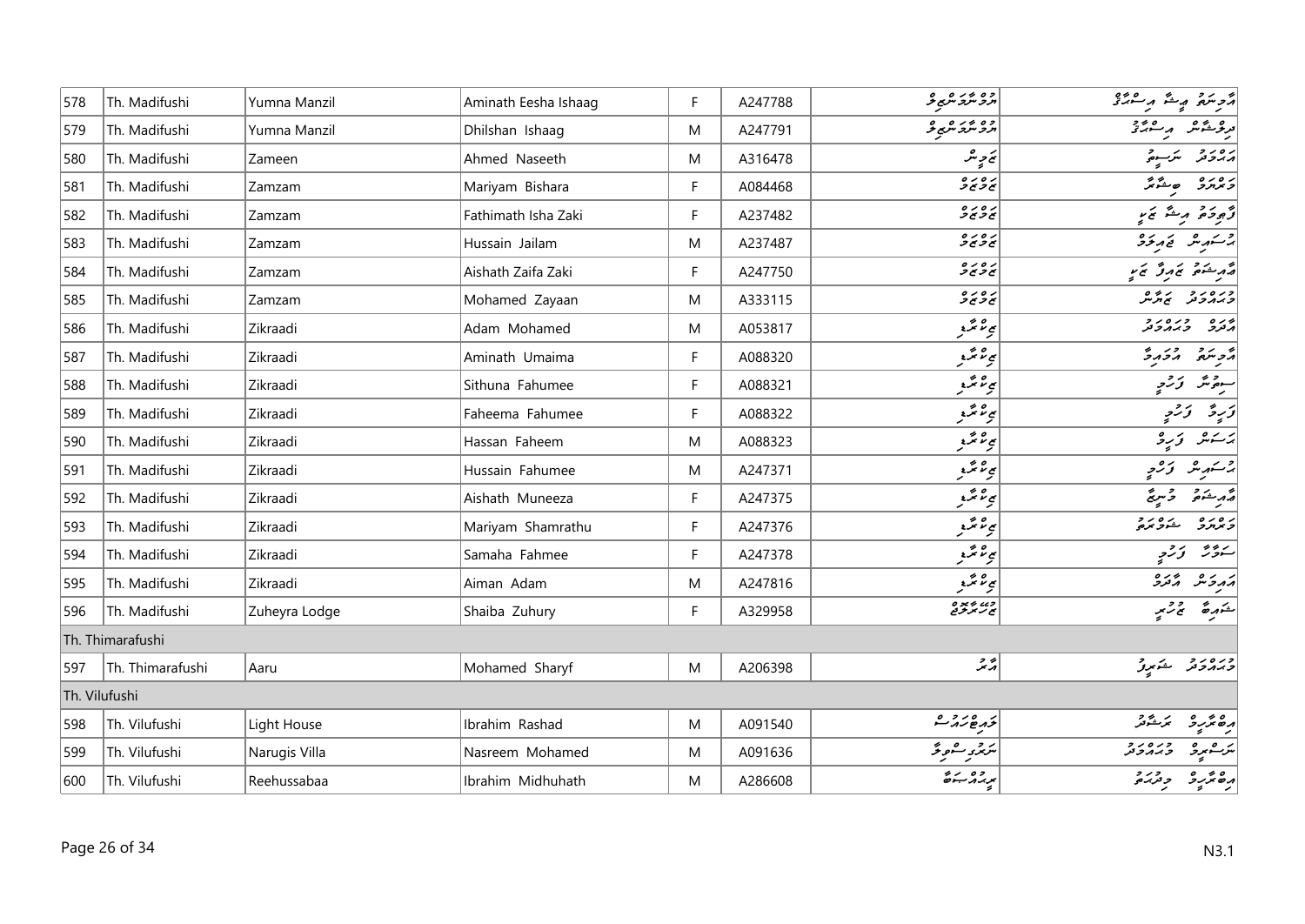|     | V. Keyodhoo |          |                  |       |         |            |                                       |  |
|-----|-------------|----------|------------------|-------|---------|------------|---------------------------------------|--|
| 601 | Keyodhoo    | lidhooge | 'Ahmeo<br>Munaz  | . IVI | 4355580 | 52<br>وقرى | コクコ<br>ا ره ر د<br>  پر بر تر<br>وسرج |  |
| 602 | Keyodhoo    | Moorange | Rasheed<br>Ahmec | - M   | 127194  | پیر پر ہ   | 2001<br>  پر بر ور                    |  |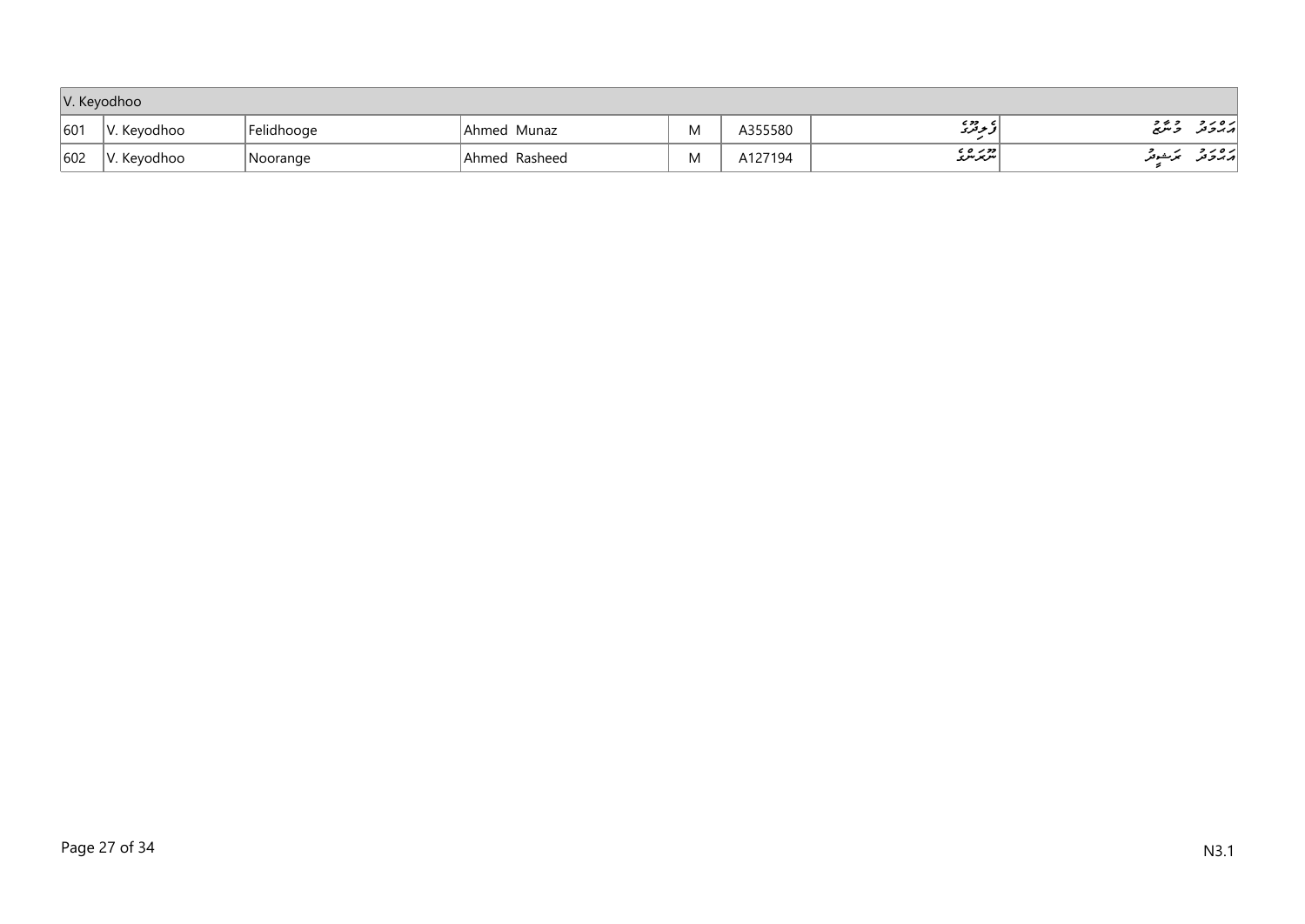## *w7qAn8m? sCw7mRo>u; wEw7mRw;sBo<*

| ' مرمر | 'يئرىثر: |
|--------|----------|
|        |          |
|        |          |
|        |          |

## *w7q9r@w7m> sCw7qHtFoFw7s; mAm=q7 w7qHtFoFw7s;*

| ىر تە | $\mathcal{O} \times$<br>$\sim$ | $\sim$<br>. . | لترنثر |
|-------|--------------------------------|---------------|--------|
|       |                                |               |        |
|       |                                |               |        |
|       |                                |               |        |

| $\frac{2}{n}$ | $^{\circ}$ | $\frac{2}{n}$ | $^{\circ}$<br>سرسر. |
|---------------|------------|---------------|---------------------|
|               |            |               |                     |
|               |            |               |                     |
|               |            |               |                     |

| ' ئىرتىر: | سر سر |  |
|-----------|-------|--|
|           |       |  |
|           |       |  |
|           |       |  |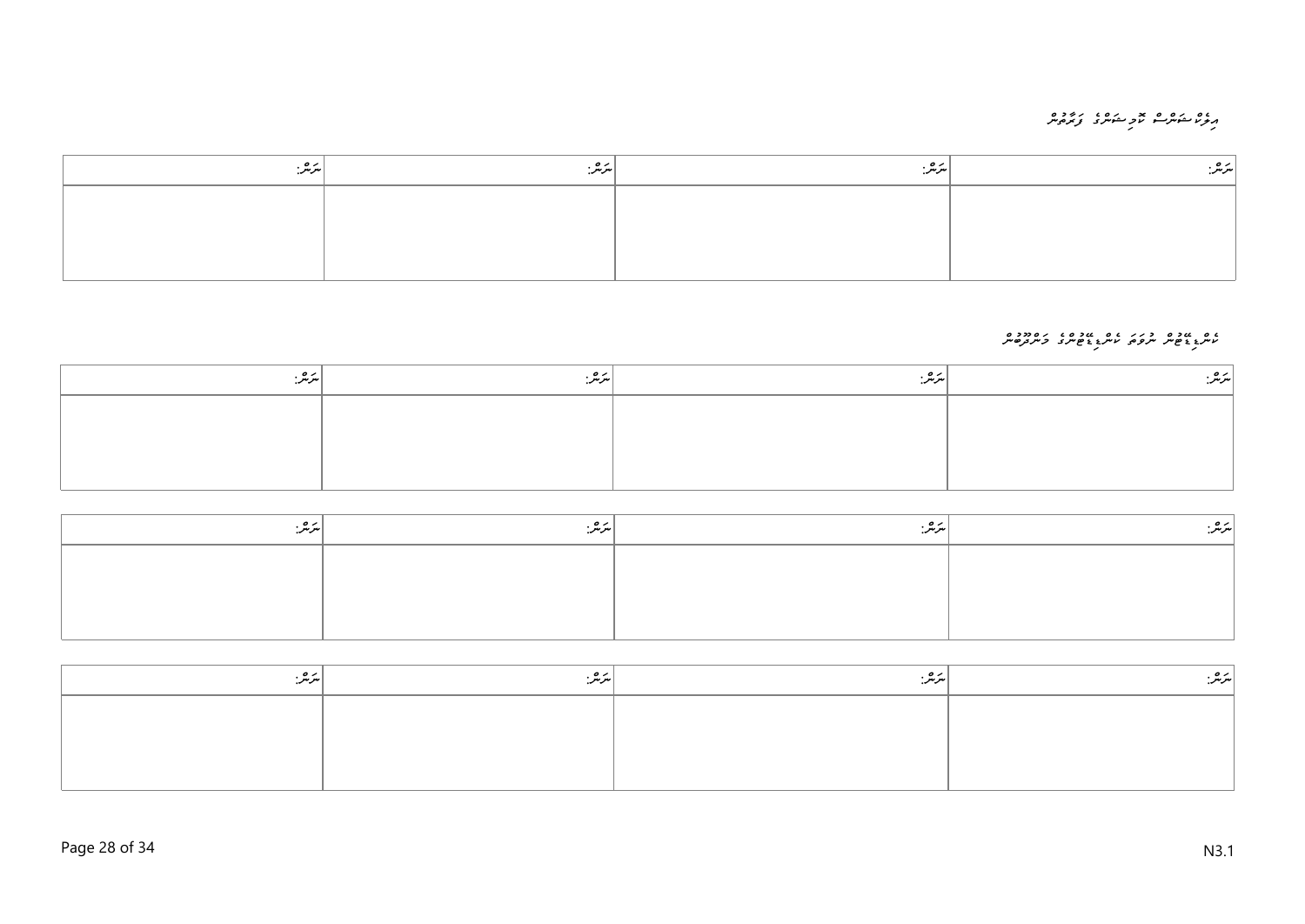| يره. | ο. | ا ير ه |  |
|------|----|--------|--|
|      |    |        |  |
|      |    |        |  |
|      |    |        |  |

| متريثر به | 。<br>'سرسر'۔ | يتزيترا | سرسر |
|-----------|--------------|---------|------|
|           |              |         |      |
|           |              |         |      |
|           |              |         |      |

| ىر تە | $\sim$ | ا بر هر: | $^{\circ}$<br>' سرسر. |
|-------|--------|----------|-----------------------|
|       |        |          |                       |
|       |        |          |                       |
|       |        |          |                       |

| يترمثر | $^{\circ}$ | ىر پىر |
|--------|------------|--------|
|        |            |        |
|        |            |        |
|        |            |        |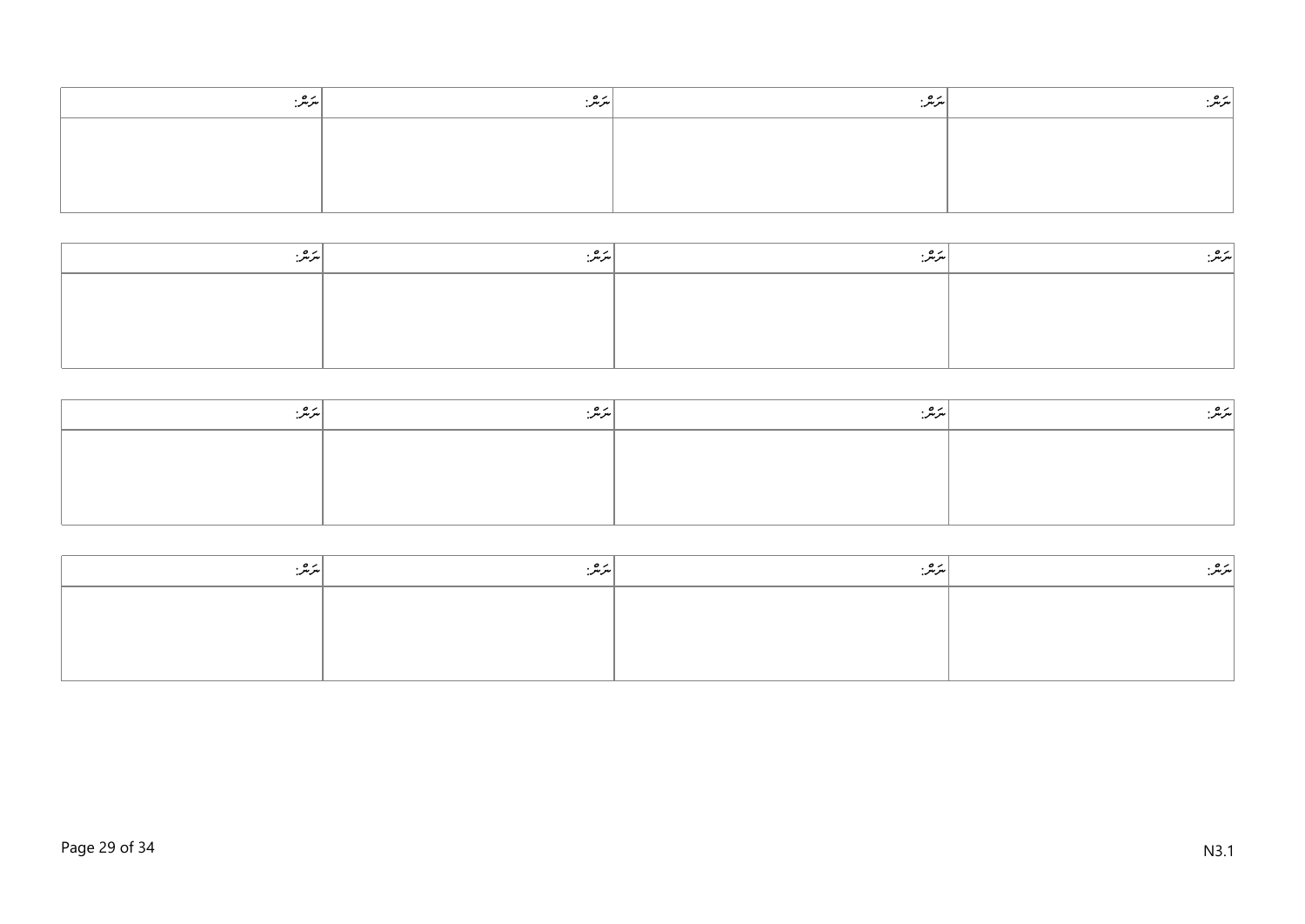| ير هو . | $\overline{\phantom{a}}$ | يرمر | اير هنه. |
|---------|--------------------------|------|----------|
|         |                          |      |          |
|         |                          |      |          |
|         |                          |      |          |

| ىر تىر: | $\circ$ $\sim$<br>" سرسر . | يترمير | o . |
|---------|----------------------------|--------|-----|
|         |                            |        |     |
|         |                            |        |     |
|         |                            |        |     |

| ابترىش: | $^{\circ}$<br>. . |  |
|---------|-------------------|--|
|         |                   |  |
|         |                   |  |
|         |                   |  |

|  | . ه |
|--|-----|
|  |     |
|  |     |
|  |     |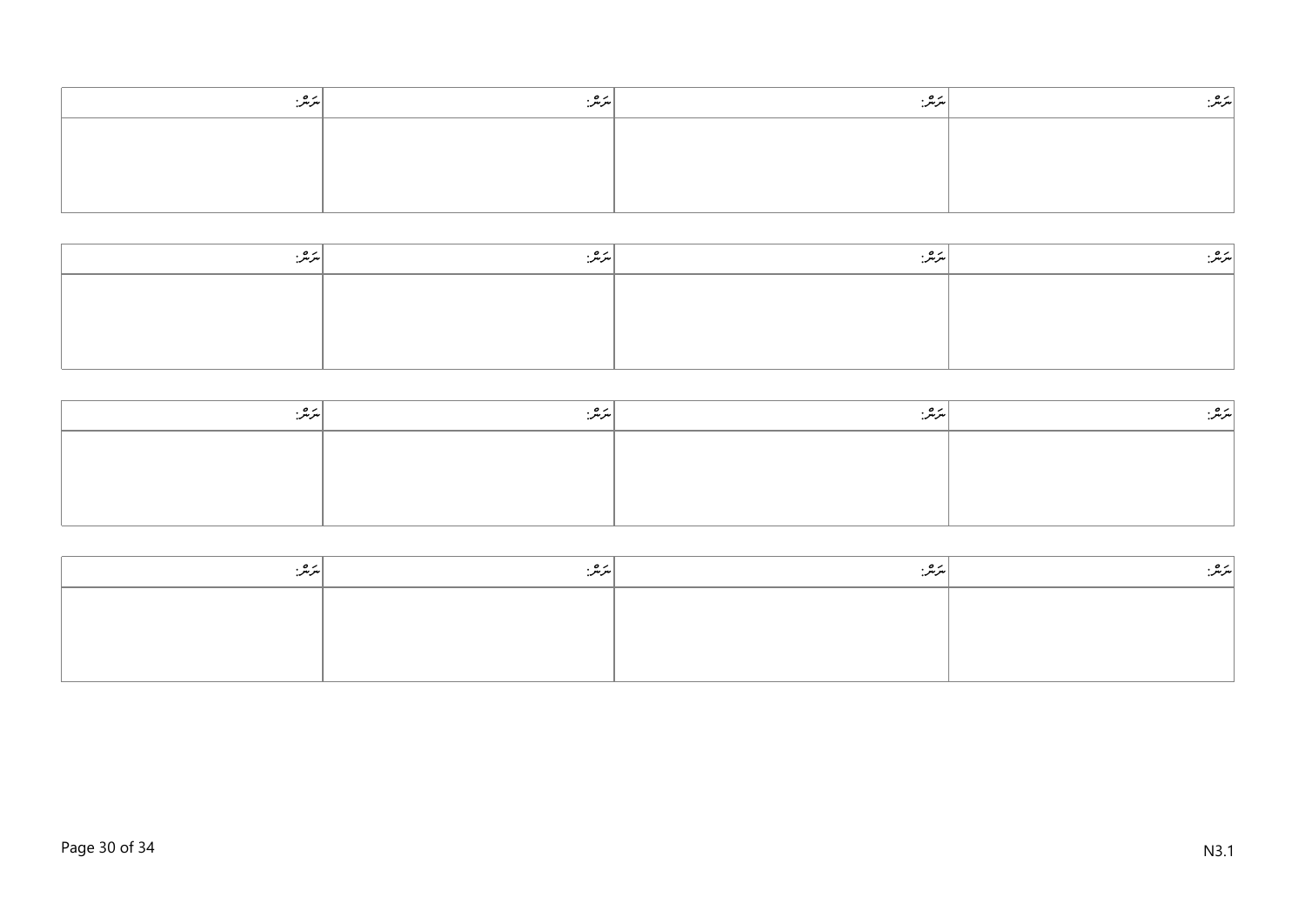| ير هو . | $\overline{\phantom{a}}$ | يرمر | اير هنه. |
|---------|--------------------------|------|----------|
|         |                          |      |          |
|         |                          |      |          |
|         |                          |      |          |

| ئىرتىر: | $\sim$<br>ا سرسر . | يئرمثر | o . |
|---------|--------------------|--------|-----|
|         |                    |        |     |
|         |                    |        |     |
|         |                    |        |     |

| 'تترنثر: | ο. | . .<br>يسمونس. |  |
|----------|----|----------------|--|
|          |    |                |  |
|          |    |                |  |
|          |    |                |  |

|  | . ه |
|--|-----|
|  |     |
|  |     |
|  |     |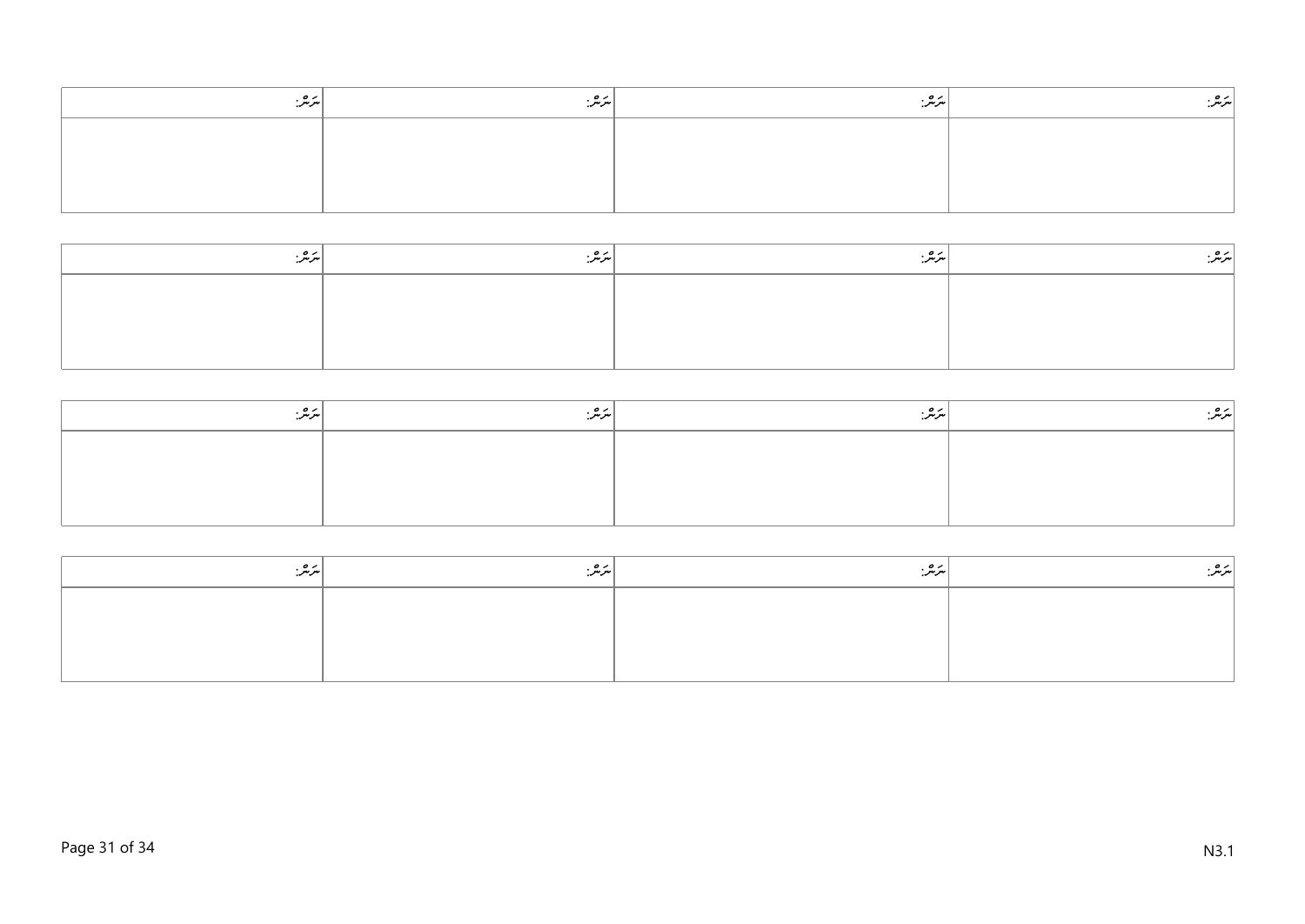| $\frac{\circ}{\cdot}$ | 。 | $\frac{\circ}{\cdot}$ | $\sim$<br>سرسر |
|-----------------------|---|-----------------------|----------------|
|                       |   |                       |                |
|                       |   |                       |                |
|                       |   |                       |                |

| ايرچر. | . . |  |
|--------|-----|--|
|        |     |  |
|        |     |  |
|        |     |  |

| بر ه | . ه | $\sim$<br>سرسر |  |
|------|-----|----------------|--|
|      |     |                |  |
|      |     |                |  |
|      |     |                |  |

| 。<br>. س | ىرىىر |  |
|----------|-------|--|
|          |       |  |
|          |       |  |
|          |       |  |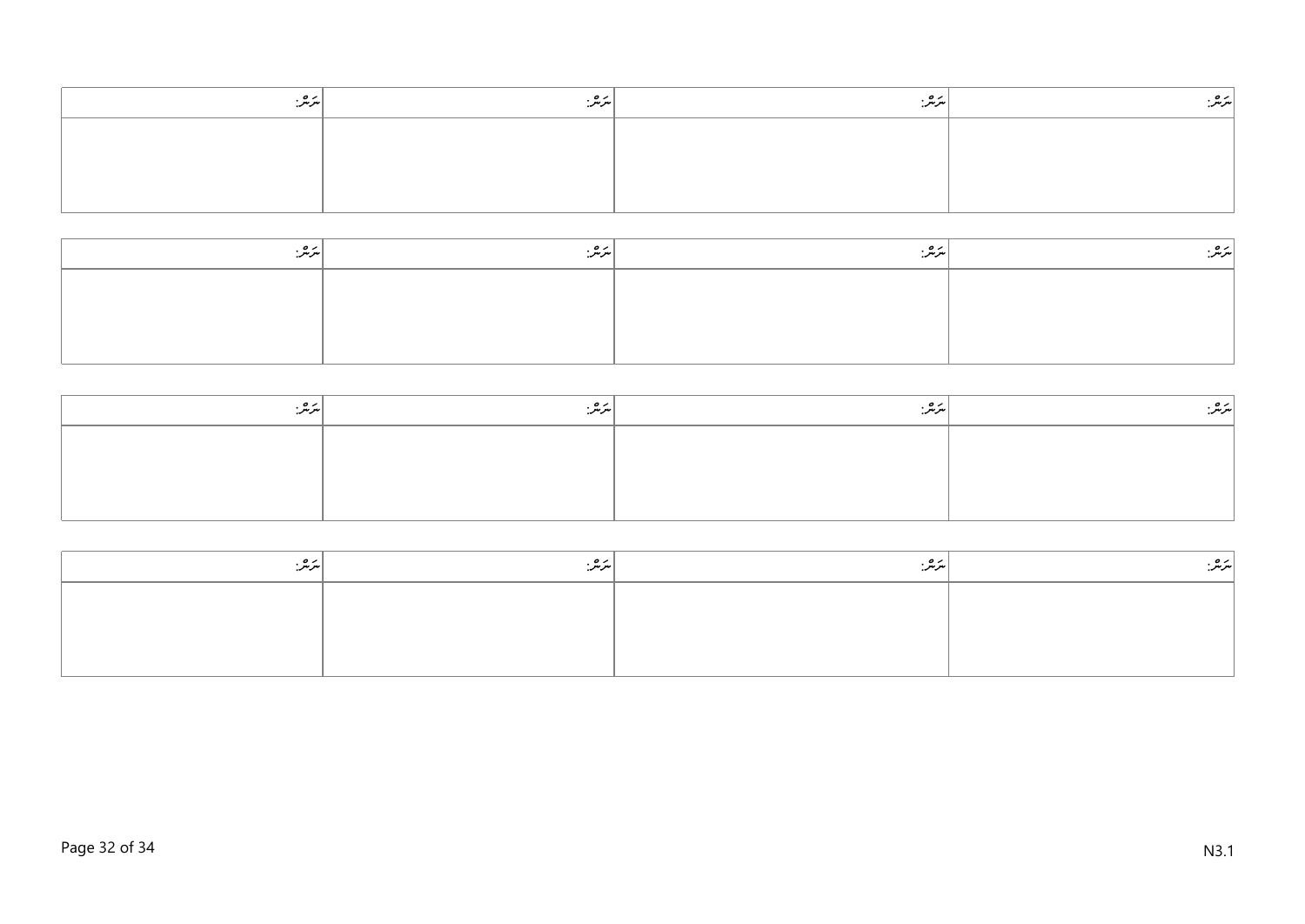| ير هو . | $\overline{\phantom{a}}$ | يرمر | اير هنه. |
|---------|--------------------------|------|----------|
|         |                          |      |          |
|         |                          |      |          |
|         |                          |      |          |

| ىر تىر: | $\circ$ $\sim$<br>" سرسر . | يترمير | o . |
|---------|----------------------------|--------|-----|
|         |                            |        |     |
|         |                            |        |     |
|         |                            |        |     |

| ابترىثر: | $^{\circ}$<br>. . |  |
|----------|-------------------|--|
|          |                   |  |
|          |                   |  |
|          |                   |  |

|  | . ه |
|--|-----|
|  |     |
|  |     |
|  |     |